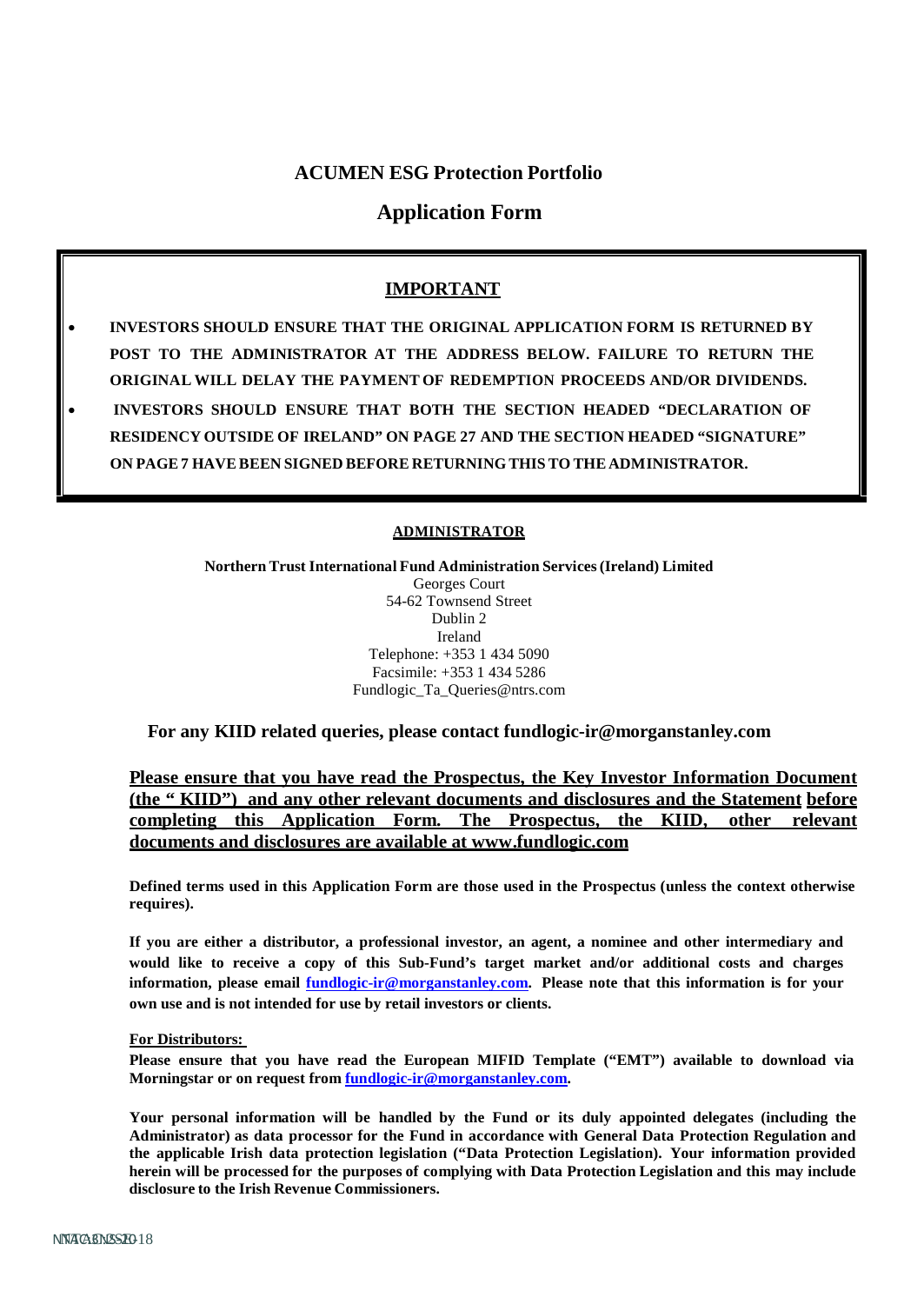# **INITIAL SUBSCRIPTION FORM**

# ACUMEN ESG Protection Portfolio **(the "Sub-Fund")**

**FundLogic Alternatives plc (the "Fund")**

Please complete this form in blue or black ink using BLOCK CAPITALS. This application form, together with the money laundering verification requirements and the declaration of Irish Residence outside Ireland (the "**Subscription Form**"), constitutes your agreement to initially subscribe for shares in any of the sub-funds of FundLogic Alternatives plc (the "**Fund**"), namely **Acumen ESG Protection Portfolio** (each a "**Sub-Fund**" and collectively, the "**Sub-Funds**"). You should post or fax your subscription (in which case the original must also be forwarded) to Northern Trust International Fund Administration Services (Ireland) Limited (the "**Administrator**") at the address above, immediately thereafter.

Subsequent subscriptions following an initial subscription pursuant to a properly completed Subscription Form may be made by compiling and submitting a repeat application form ("**Additional Subscription Form**") as attached hereto to the Administrator in writing or by facsimile.

Defined terms in this Subscription Form shall bear the same meaning as defined under the Fund's prospectus dated July 21st 2017, as amended and the Sub-Funds' supplements dated November  $27<sup>th</sup>$  2019 as may be amended or supplemented from time to time (collectively the "Prospectus"), unless the content otherwise requires. Please ensure you read the Prospectus before completing this Subscription Form.

Failure to provide the original Subscription Form along with the documentation required for anti-money laundering purposes may result in the deduction of tax due to the Irish taxation requirements outlined in the anti-money laundering section and/or a delay in the acceptance and/or payment of a transfer/redemption request. Redemption payments will not be made on non-cleared/verified accounts.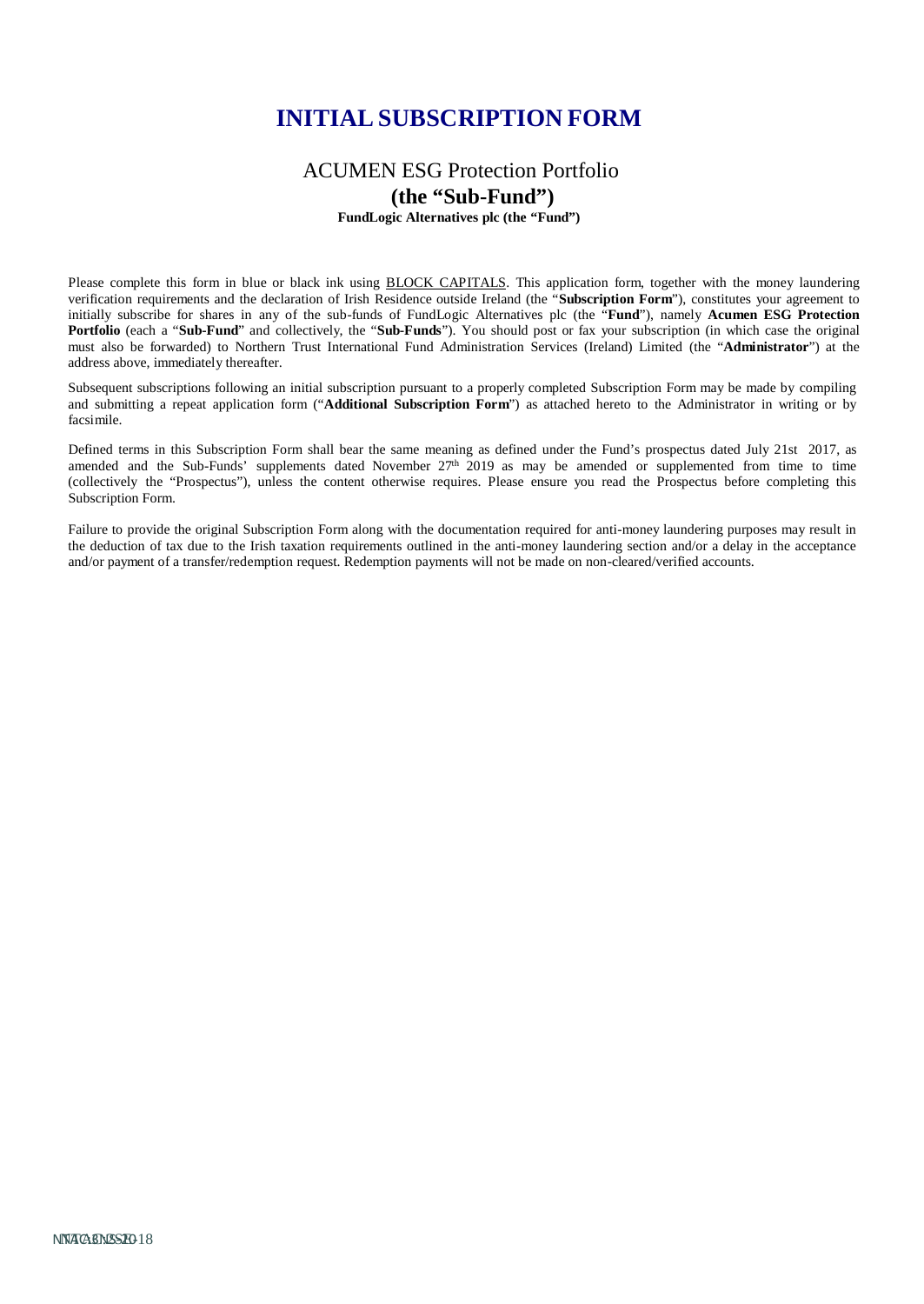## **FUND AND SETTLEMENT CURRENCY**

**THE SUBSCRIPTION FORM FOR THE SUB-FUND MUST BE RECEIVED BY 11.00 AM (IRISH TIME) ON THE RELEVANT DEALING DAY AND CLEARED FUNDS TO BE RECEIVED BY 12 NOON (IRISH TIME) 3 BUSINESS DAYS AFTER THE RELEVANT DEALING DAY.**

Currency cut-off times (Northern Trust) GMT: Sterling (GBP) – **4pm on Settlement Date** Euro (EUR) – **2:30pm on Settlement Date** US Dollars (USD) – **4pm on Settlement Date**

#### **DEAL INSTRUCTION**

**PLEASE TICK () THE CLASS OF SHARES IN WHICH THE INVESTMENT WILL BE MADE**

- **ACUMEN ESG PROTECTION PORTFOLIO – Class A GBP**
- **ACUMEN ESG PROTECTION PORTFOLIO – Class A EUR**
- **ACUMEN ESG PROTECTION PORTFOLIO – Class A USD**

#### **PLEASE COMPLETE EITHER THE "MONETARY AMOUNT" FIELD OR THE "NUMBER OF SHARES" FIELD**

N.B: Investors must subscribe for a class of shares in a Sub-Fund in the currency in which that share class is denominated. Redemption payments will also be made in the currency in which the relevant share class of a Sub-Fund is denominated.

| Monetary Amount  |           |  |
|------------------|-----------|--|
| Amount in Words  |           |  |
|                  | <b>OR</b> |  |
| Number of Shares |           |  |

Please note that the original fully signed Subscription Form must be returned to the Administrator at the above address if this is your first investment in the Shares of the Fund. No redemption proceeds will be paid and exchange or transfer requests will not be processed **prior to receipt of this original form and supporting documentation.**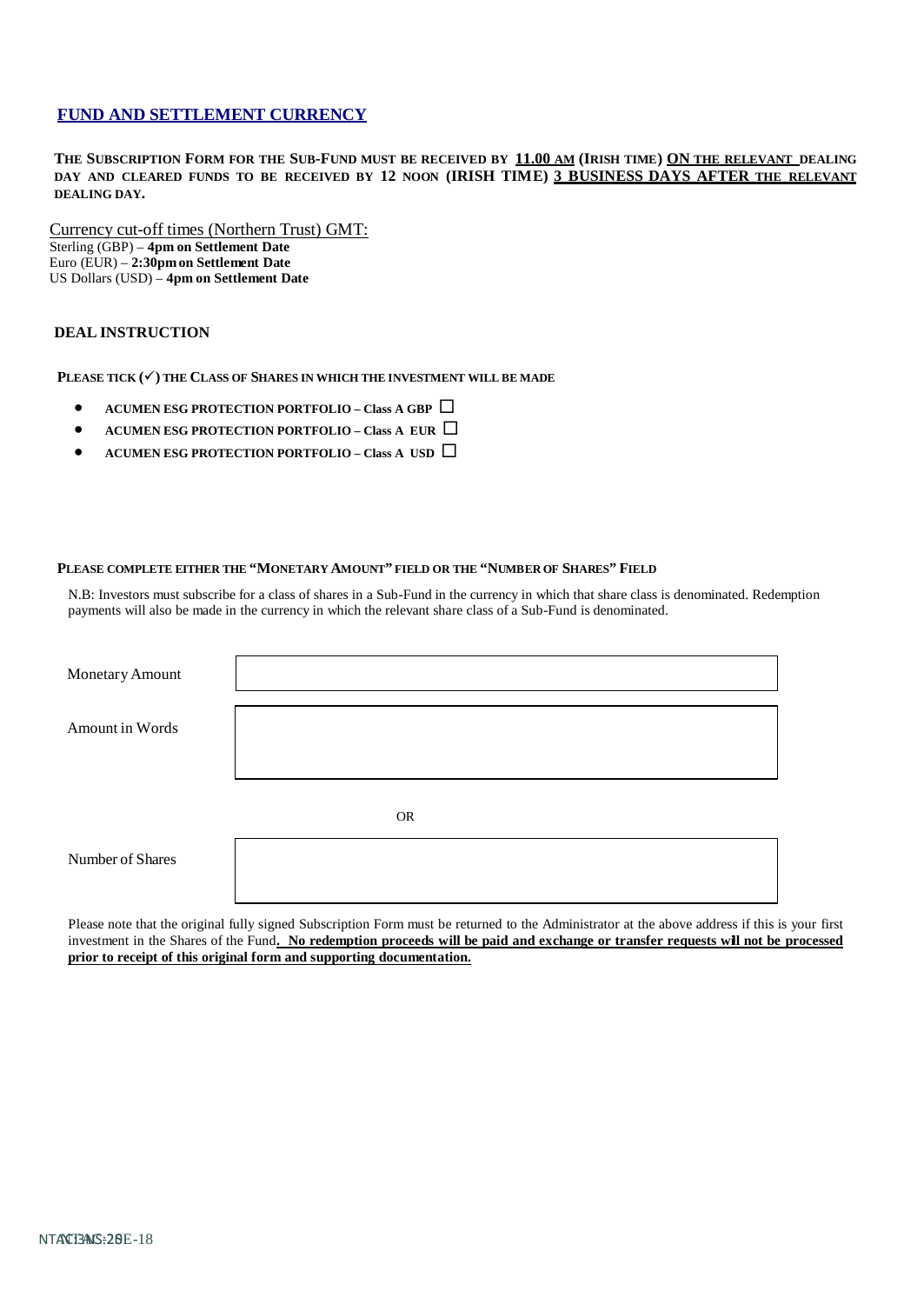# **NAME(S) FOR REGISTRATION (BLOCK CAPITALS)**

| <b>SHAREHOLDER 1</b>                                                     | <b>SHAREHOLDER 2</b>                  |  |  |
|--------------------------------------------------------------------------|---------------------------------------|--|--|
| First Name & Family Name/Company Name                                    | First Name & Family Name/Company Name |  |  |
|                                                                          |                                       |  |  |
| Street 1                                                                 | Street 1                              |  |  |
|                                                                          |                                       |  |  |
| Street 2                                                                 | Street 2                              |  |  |
|                                                                          |                                       |  |  |
| Town/Country/Postcode                                                    | Town/Country/Postcode                 |  |  |
|                                                                          |                                       |  |  |
| Contact Telephone Number                                                 | Contact Telephone Number              |  |  |
|                                                                          |                                       |  |  |
| <b>Contact Fax Number</b>                                                | <b>Contact Fax Number</b>             |  |  |
|                                                                          |                                       |  |  |
| <b>SHAREHOLDER 3</b>                                                     | <b>SHAREHOLDER 4</b>                  |  |  |
| First Name & Family Name/Company Name                                    | First Name & Family Name/Company Name |  |  |
|                                                                          |                                       |  |  |
| Street 1                                                                 | Street 1                              |  |  |
|                                                                          |                                       |  |  |
| Street 2                                                                 | Street 2                              |  |  |
|                                                                          |                                       |  |  |
| Town/Country/Postcode                                                    | Town/Country/Postcode                 |  |  |
|                                                                          |                                       |  |  |
| Contact Telephone Number                                                 | <b>Contact Telephone Number</b>       |  |  |
|                                                                          |                                       |  |  |
| <b>Contact Fax Number</b>                                                | <b>Contact Fax Number</b>             |  |  |
|                                                                          |                                       |  |  |
| Mailing address (if different from the address of the first names holder |                                       |  |  |
|                                                                          |                                       |  |  |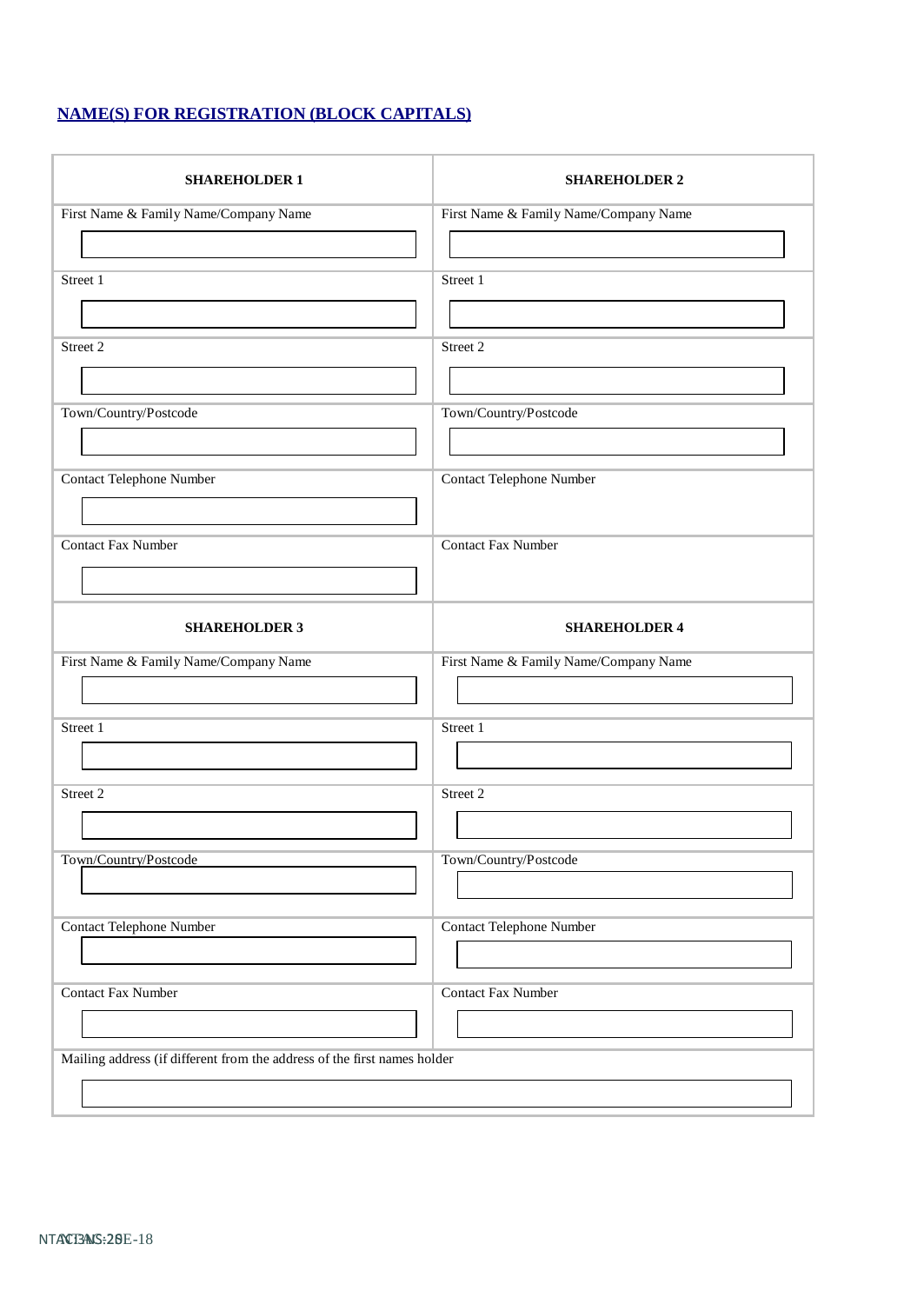#### **ADDITIONAL RECIPIENT OF STATEMENTS**

**PLEASE INSERT BELOW THE NAME AND CONTACT DETAILS OF AN ADDITIONAL PERSON OR ENTITY TO WHOM STATEMENTS OF YOUR HOLDINGS SHOULD BE SENT (IF APPLICABLE)**

| Name           |  |
|----------------|--|
| <b>Address</b> |  |
| Fax no         |  |
| Email          |  |

# **DEALING PROCEDURE**

All application, redemption, transfer and exchange requests and instructions in relation to the shares in the relevant Sub-Funds must be received before the times specified in the Prospectus. Applications, redemptions, exchanges and transfer requests received after that time will generally be deemed to have been received for the next Dealing Day. **No redemption payment will be made until the original** Subscription Form has been received from the investor and the Administrator (on behalf of the Fund) is satisfied that all of the **necessary anti-money laundering checks have been completed in full.**

By ticking the box opposite, I hereby consent to provision of contract notes, statements and other reports, by secured or encrypted electronic transmission, which may be issued from time to time by the Administrator in respect of my holdings in the Fund.

# **BANKING DETAILS**

#### **BANK ACCOUNT DETAILS FOR SETTLEMENT OF REDEMPTION PROCEEDS (MANDATORY)**

| Name of Bank           |                 |  |
|------------------------|-----------------|--|
| <b>Account Name</b>    |                 |  |
| <b>Address of Bank</b> |                 |  |
| <b>Account Number</b>  |                 |  |
| Sort Code              |                 |  |
| <b>IBAN</b>            |                 |  |
| <b>SWIFT Code:</b>     | Reference Code: |  |

#### *NO THIRD PARTY PAYMENTS WILL BE UNDERTAKEN*

#### **NOTES:**

- (a) Please note bank charges may be deducted, see Prospectus for further details.
- (b) If subscribing for shares in more than one Sub-Fund investors must clearly mark the payment reference accounts for each particular Sub-Fund and the sub-account.
- (c) The Base Currency of the relevant Sub-Fund and the designated currency of any class of shares in Sub-Fund will be set out in the Prospectus and is also noted above. Applications for classes of shares in a Sub-Fund must be paid in the currencies in which those share classes are designated.
- (d) All Applicants should sign the necessary additional declarations on page 28.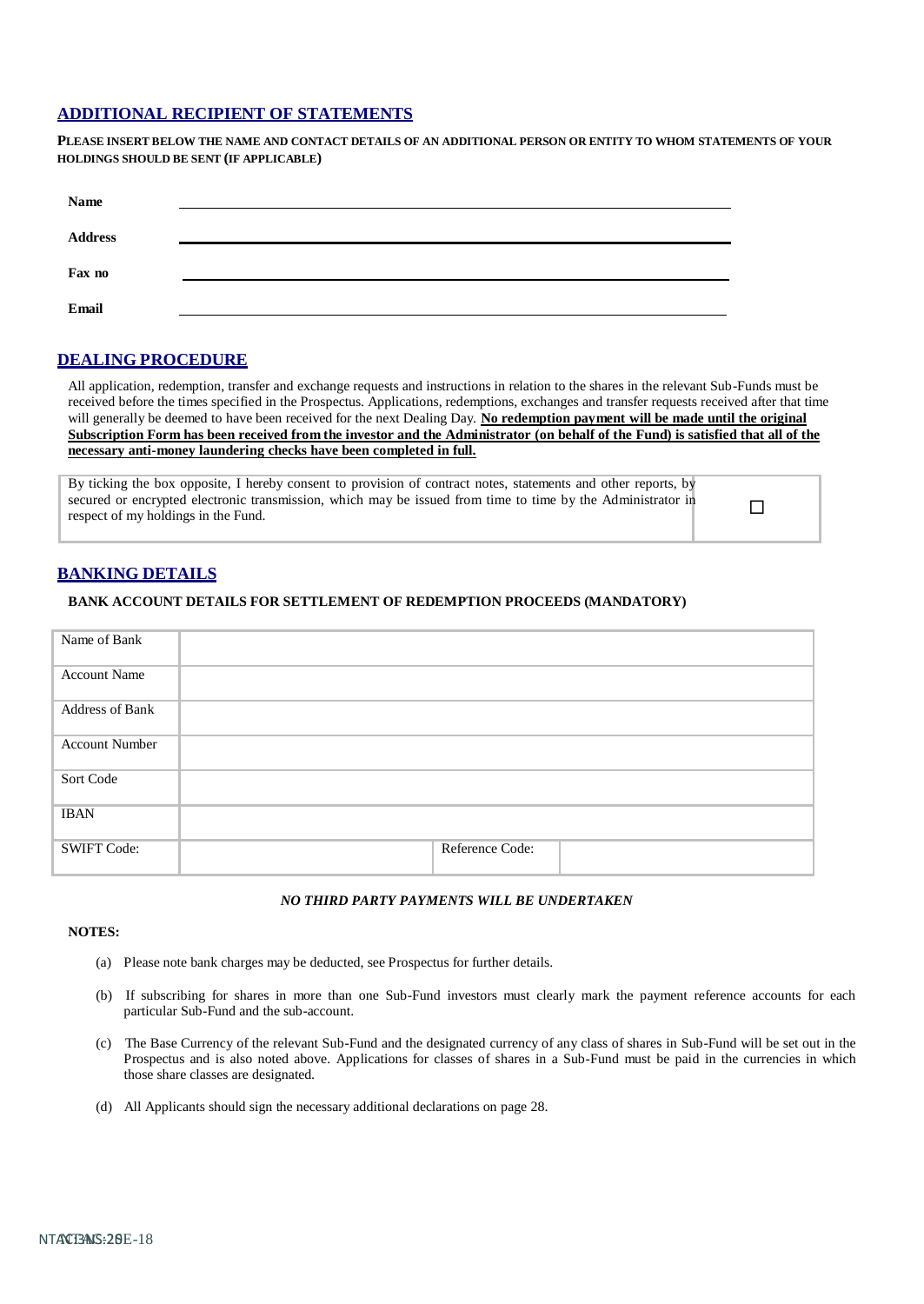# **METHOD OF PAYMENT**

Currency cut-off times (Northern Trust) GMT: Sterling (GBP) – **4pm on Settlement Date** Euro (EUR) – **2:30pm on Settlement Date** US Dollars (USD) – **4pm on Settlement Date**

Please pay monies in accordance with the deadlines outlined in the relevant supplement of the Prospectus for the Fund. Please remit payment to the following bank account:

| <b>British Pound</b>                                                                |  |  |
|-------------------------------------------------------------------------------------|--|--|
| <b>Intermediary Bank: Barclays Bank PLC, London</b>                                 |  |  |
| <b>SWIFT: BARCGB22</b>                                                              |  |  |
| Beneficiary Bank: The Northern Trust International Banking Corporation, New Jersey  |  |  |
| <b>SWIFT: CNORUS33</b>                                                              |  |  |
| <b>IBAN: GB64BARC20325353529495</b>                                                 |  |  |
| <b>Beneficiary:</b> Fundlogic Alternatives PLC - 638064-20019                       |  |  |
| Reference: Acumen ESG Protection Portfolio \ Investor Unique Trade Reference        |  |  |
| $Euro - EUR$                                                                        |  |  |
| <b>Intermediary Bank: Barclays Bank PLC, Frankfurt</b>                              |  |  |
| <b>SWIFT: BARCDEFF</b>                                                              |  |  |
| Beneficiary Bank: The Northern Trust International Banking Corporation, New Jersey  |  |  |
| <b>SWIFT: CNORUS33</b>                                                              |  |  |
| <b>Account Number: 0210472800</b>                                                   |  |  |
| Beneficiary: Fundlogic Alternatives PLC - 638072-20019                              |  |  |
| Reference: Acumen ESG Protection Portfolio \ Investor Unique Trade Reference        |  |  |
| <b>U.S. Dollar</b>                                                                  |  |  |
| Beneficiary Bank: The Northern Trust International Banking Corporation, New Jersey  |  |  |
| <b>SWIFT: CNORUS33</b>                                                              |  |  |
| <b>Fedwire ABA: 026001122</b>                                                       |  |  |
| <b>CHIPS ABA: 0112</b>                                                              |  |  |
| Beneficiary: Fundlogic Alternatives PLC - 147553-20010                              |  |  |
| <b>Reference: Acumen ESG Protection Portfolio</b>   Investor Unique Trade Reference |  |  |

#### *MONIES MUST COME FROM THE ACCOUNT OF THE INVESTOR*

**Please specify your Ordering Institution details for subscriptions**

**Currency Correspondent Bank**

**Swift/ABA Account Number** \_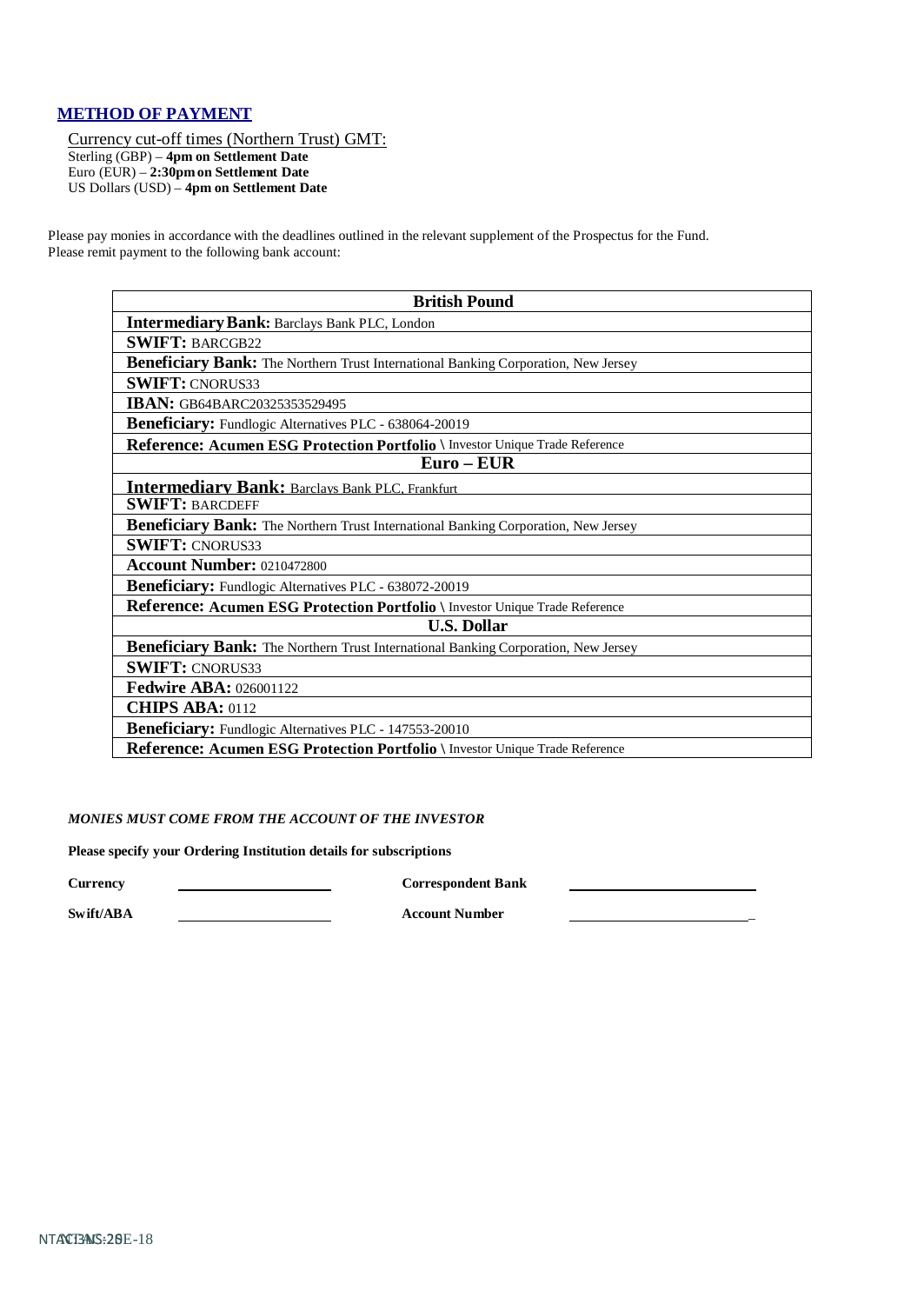#### **SIGNATURE**

I / We declare that the information contained in this form and any attached documentation is true and accurate to the best of my/our knowledge and belief.

| Date:<br><u> 1989 - Johann Stone, markin sammen som s</u>                                                                                                                                                                                  |                                                                                           |
|--------------------------------------------------------------------------------------------------------------------------------------------------------------------------------------------------------------------------------------------|-------------------------------------------------------------------------------------------|
| Signed:                                                                                                                                                                                                                                    | Signatory Capacity if applicable<br>(i.e. Director/manager)                               |
| 1.<br><u>and the state of the state of the state of the state of the state of the state of the state of the state of the state of the state of the state of the state of the state of the state of the state of the state of the state</u> | the control of the control of the control of the control of the control of the control of |
| $\overline{\phantom{a}}$ 2.                                                                                                                                                                                                                | the control of the control of the control of the control of the control of the control of |
| 3.                                                                                                                                                                                                                                         |                                                                                           |
| 4.                                                                                                                                                                                                                                         |                                                                                           |
|                                                                                                                                                                                                                                            |                                                                                           |
|                                                                                                                                                                                                                                            |                                                                                           |

**In the case of joint holders, ALL holders must complete this declaration.**

#### **CLIENT TYPE:**

 I AM A RETAIL INVESTOR AND HAVE RECEIVED ADVICE I AM A PROFESSIONAL INVESTOR

# **AGENT REQUIREMENTS**

**To be completed by Financial Agents, Nominees and Intermediaries**

| <b>Agent Details</b>      |                                 |  |
|---------------------------|---------------------------------|--|
| <b>Contact Name</b>       |                                 |  |
| <b>Agent Name</b>         |                                 |  |
| Address                   |                                 |  |
|                           |                                 |  |
| <b>Contact Fax Number</b> | <b>Contact Telephone Number</b> |  |
| VAT Registration Number   |                                 |  |
| Regulator                 | Regulator Approval Number       |  |
| <b>Agents Stamp</b>       |                                 |  |
|                           |                                 |  |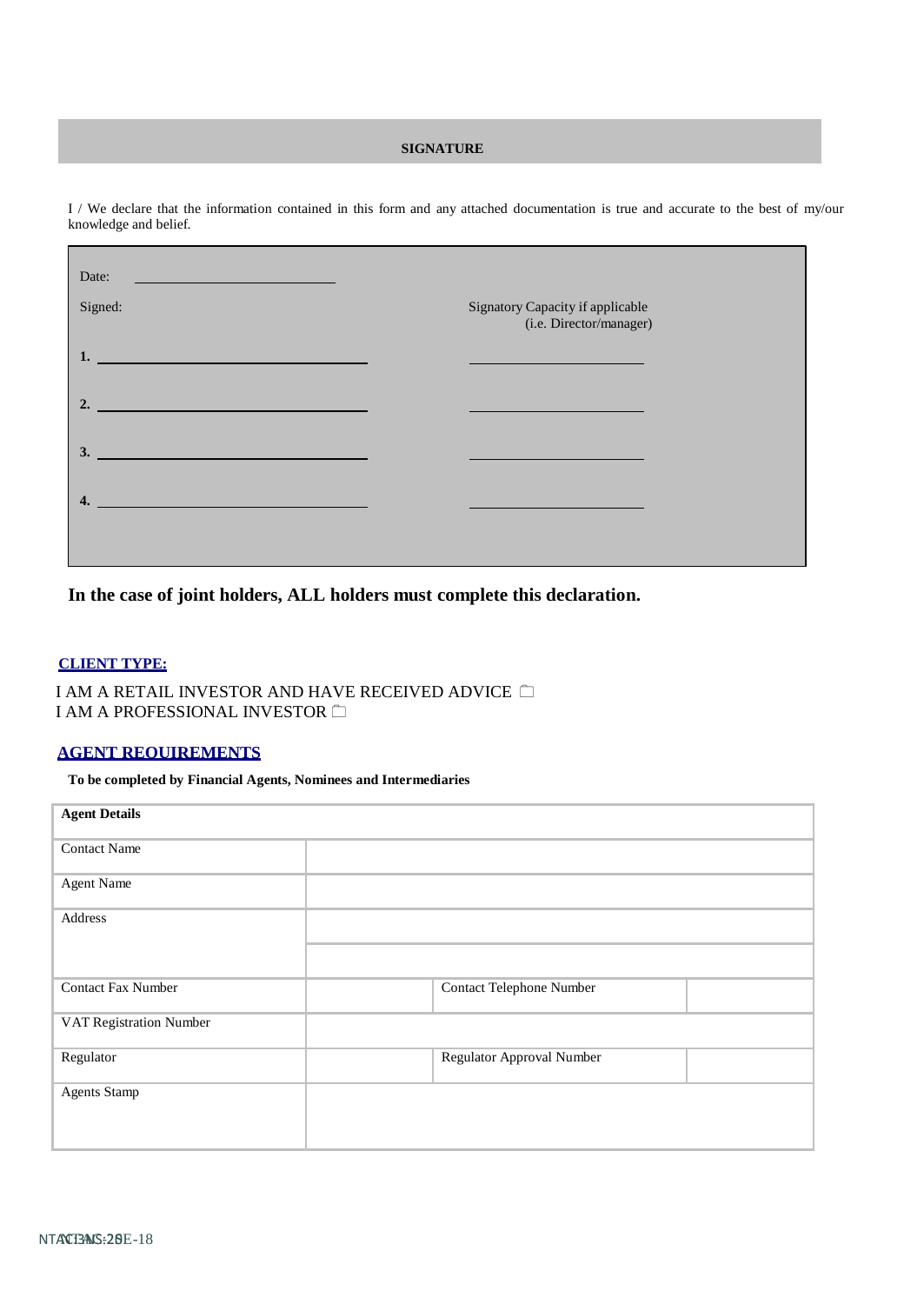| Agency Number                                      |  |
|----------------------------------------------------|--|
| Commission Terms Agreed with the Fund<br>Promoter: |  |

#### **Due Diligence Information**

**Due Diligence Documentary Requirements in accordance with The Criminal Justice (Money Laundering and Terrorist Financing) Acts 2010 – 2018.**

**1. Guide to completing this form.**

**Part I** – Purpose of the Investment.

Part II - This section must be completed by all applicants.

**Part III -** Please provide the due diligence documentation outlined in this section.

#### **2. Certification of Documents – Required for High Risk countries**

Certified copies of personal identification documents and corporate documentation are required for certain identified investors. Documents must be a 'certified true copy of original'.

In terms of certifying a document as a true copy, certification means that there is an original signature on the document from a suitable person that can be independently verified.

Suitable persons include:

- $\triangleright$  An authorised signatory of a Regulated Financial Institution or Credit Institution.
- $\triangleright$  An authorised signatory of a Financial Adviser.
- $\triangleright$  A Justice of the Peace.
- A Notary Public or Practicing Solicitor.
- A Practicing Chartered or Certified Public Accountant.
- $\triangleright$  A person authorised to sign on behalf of an Embassy or a Consul.
- $\triangleright$  A practicing Barrister

Certification of each document should include: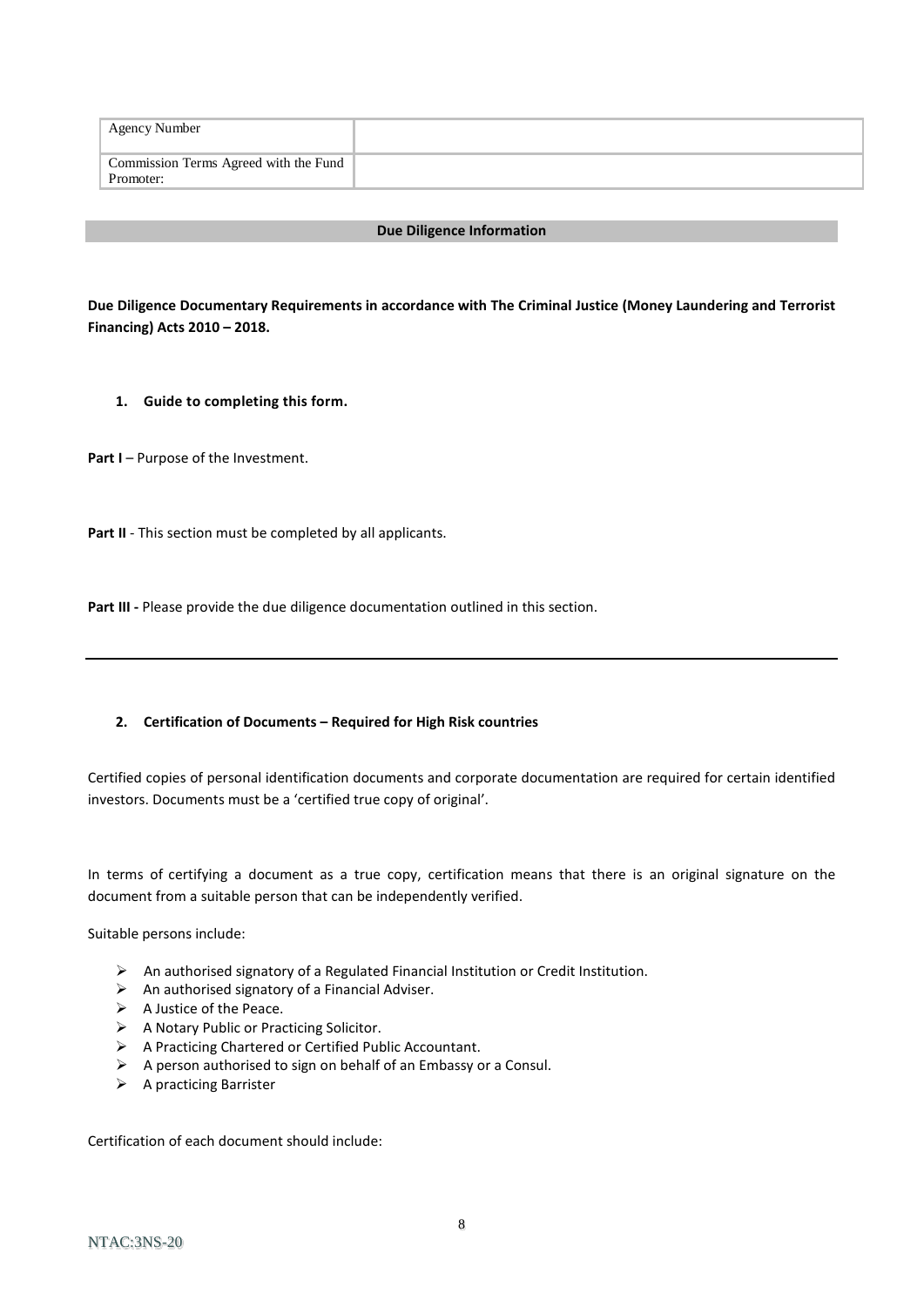- $\triangleright$  A signed statement confirming that this document is a true and accurate copy of the original document as seen by the person certifying the document.
- $\triangleright$  The name (in block capitals), occupation and contact details (address, telephone number and email address) of the person certifying the document, as a true copy of the original document.
- $\triangleright$  The date of certification of the document, as a true copy of the original document.

**Note 1:** Where the document, being certified as a true copy of the original document, contains a photograph, the person certifying the document as a true copy should also confirm that this a true likeness of the person named in the document.

**Note 2:** The document being provided as a true and accurate copy of the original document must include a wet ink signature of the person certifying the document as a true and accurate copy of the original document (i.e. no scanned or photocopied copies of the document being certified as a true copy of the original document, can be accepted).

**Note 3:** For multiple page documents, the certifier should sign or initial each page of the copy and confirm on the first or last page of the document the actual number of pages in the document.

**Note 4:** Where available, the statement of certification as a true copy of the sighted original should be accompanied by the professional stamp or seal of the certifier.

**Note 5:** When certifying documents as true copies, the certifier should not be a close family member of, or have any apparent or potential conflicts of interest with, the investor.

#### **3. English Translations**

Where due diligence documents are provided in a language other than English, the prospective investor should, at the same time, provide a relevant extract translated by an independent source confirming also the adequacy of the foreign language documents.

**\_\_\_\_\_\_\_\_\_\_\_\_\_\_\_\_\_\_\_\_\_\_\_\_\_\_\_\_\_\_\_\_\_\_\_\_\_\_\_\_\_\_\_\_\_\_\_\_\_\_\_\_**\_\_\_\_\_\_\_\_\_\_\_\_\_\_\_\_\_\_\_\_\_\_\_\_\_\_\_\_\_\_\_\_\_\_\_\_\_\_\_\_\_\_\_\_\_\_\_\_\_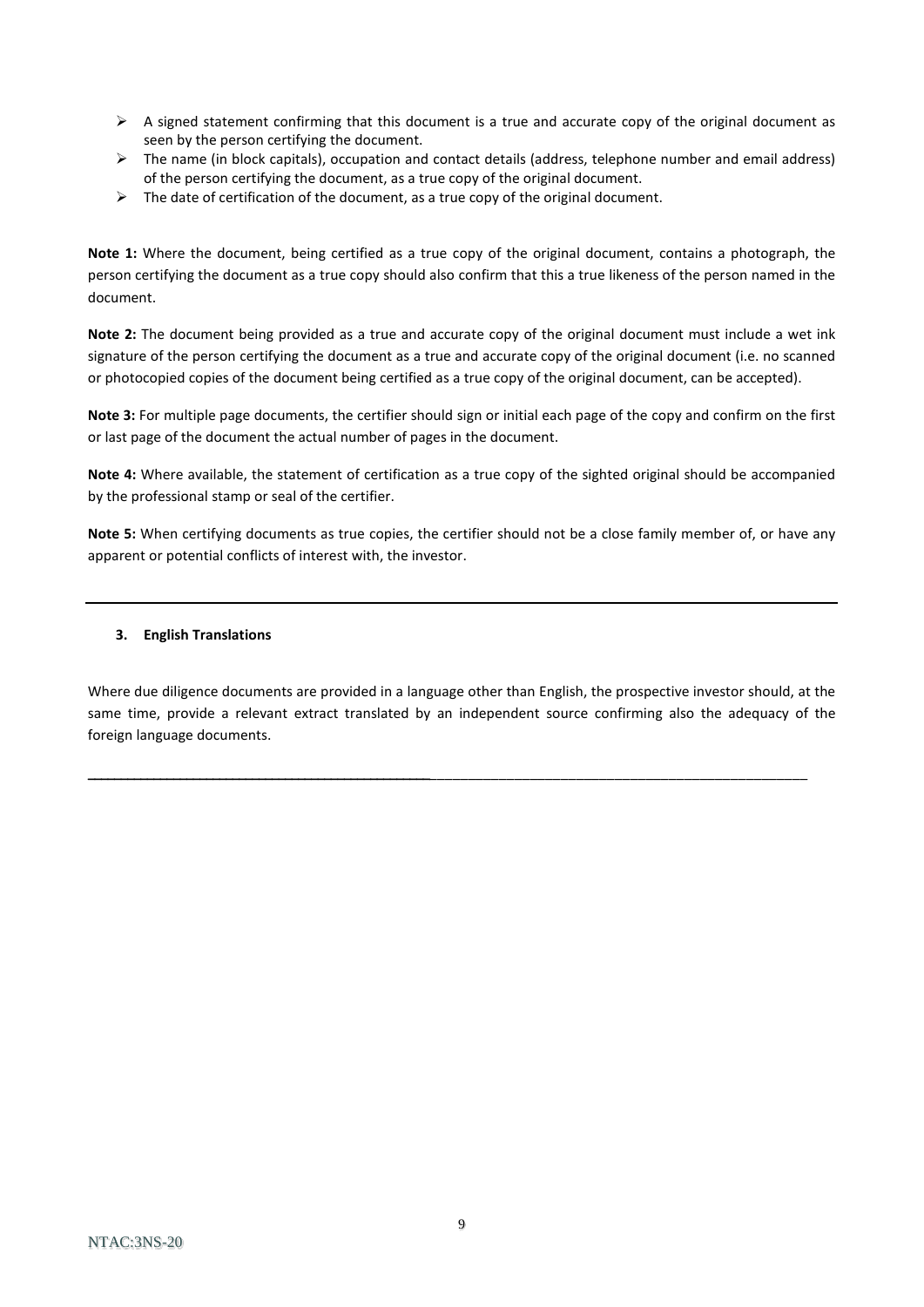#### **Due Diligence Information - Purpose of the Investment**

**Part I to be completed only by natural persons and legal persons investing in their own name for their own benefit. Institutional investors and legal entities investing as part of their normal economic activity of investing in their own name for the benefit of one or more third parties are not required to complete Part I. This information is required to meet our AML obligations under the current AML legislation in Ireland and will be used solely for those purposes.**

| What is the expected annual subscription to the Fund           |                                                                                           |
|----------------------------------------------------------------|-------------------------------------------------------------------------------------------|
| How frequent do you expect to trade in the Fund (please tick): | Once-Off Subscription                                                                     |
|                                                                | Once a: Month<br>Quarter<br>Year                                                          |
|                                                                | If more frequently than the options provided, please provide<br>an estimate of frequency: |
| Please indicate the term of your investment (please tick):     | 3-5 years $\Box$ 5-10 years $\Box$ 10+ years $\Box$                                       |

**Due Diligence Documentation- Investor Type**

**Part I – All Investors**

**Please tick investor type below (Please note, investor type indicates the documents required to open account):**

|  | <b>Charities</b><br>Trusts/Foundations<br>$\Box$ Collective Investment Scheme/Fund<br>$\Box$ School, college or university<br>$\Box$ Pension Schemes |
|--|------------------------------------------------------------------------------------------------------------------------------------------------------|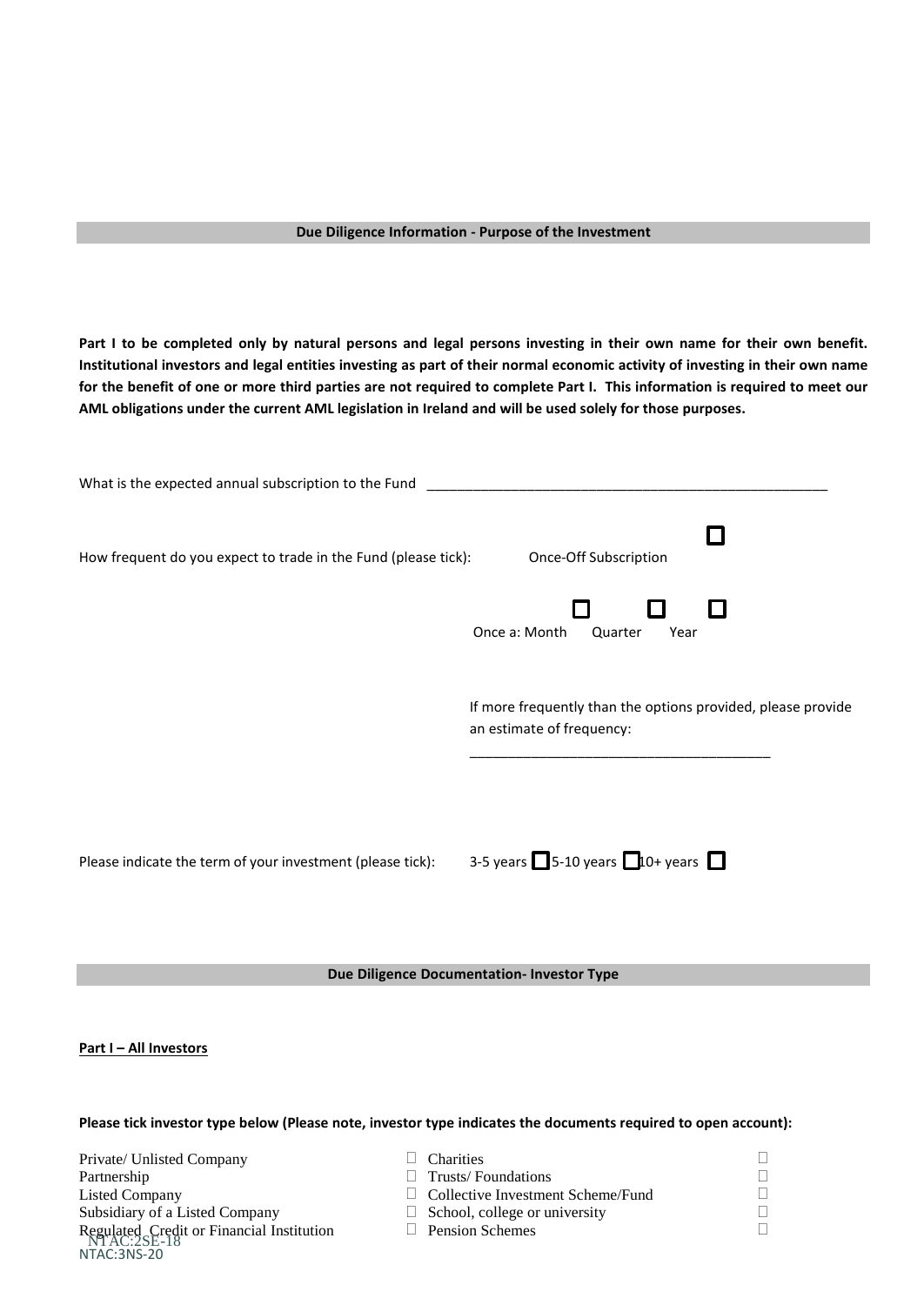| Nominee Company<br>Government Body or Public Authority<br>Individual                          | <b>Trade Unions</b><br>Church                                                                                                |  |  |  |
|-----------------------------------------------------------------------------------------------|------------------------------------------------------------------------------------------------------------------------------|--|--|--|
| Occupation/Business Activity                                                                  |                                                                                                                              |  |  |  |
|                                                                                               |                                                                                                                              |  |  |  |
|                                                                                               |                                                                                                                              |  |  |  |
| If you, or any beneficial owners, are a Politically Exposed Person, please check the box      |                                                                                                                              |  |  |  |
| has, at any time in the preceding 12 months, been entrusted with a prominent public function. | A Politically Exposed Person ('PEP') means an individual (or family member or close associate of such individual) who is, or |  |  |  |

**Due Diligence Documentation- Leverage Across Investments**

I hereby authorize NTIFASIL (the administrator) to leverage the due diligence documentation provided for the purposes of compliance with applicable regulatory requirements across all investments which I currently hold/ may hold in the future across all funds which are administered by NTIFASIL.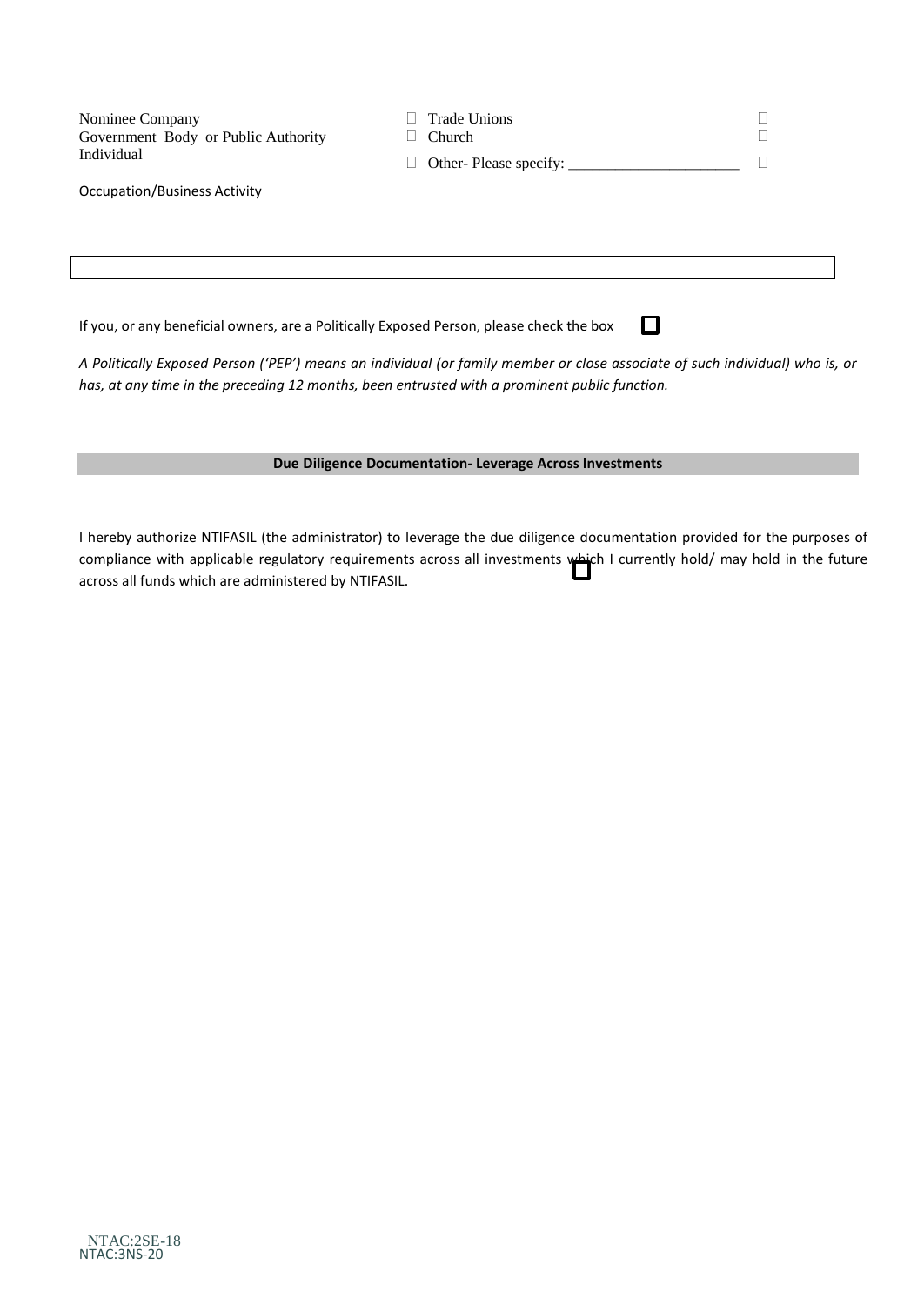#### **Due Diligence Documentation- Ultimate Beneficial Owner**

Please complete the relevant section to your entity type. The Ultimate Beneficial Owner section must be completed. Noncompletion could delay acceptance of subscription.

#### **Corporate Entities**

Ultimate Beneficial Owners are individuals who directly or indirectly hold ownership of 25% or more of the shares or voting rights in an entity, or otherwise exercise control of the entity.

**\*** In cases where shareholder(s) are entities with 25% or more ownership or control, please provide the details of Individual(s) who hold beneficial ownership 25% or more. For Trusts or similar arrangements, Ultimate Beneficial Owners include the beneficiaries, the settlor, the trustee(s) and the protector (if any). The beneficiaries are the individuals benefiting from the trust or similar legal arrangement.

Please complete the below:

| Name | Address | %                       | Nationality | Date of Birth |
|------|---------|-------------------------|-------------|---------------|
|      |         | Ownership<br>or Control |             |               |
|      |         |                         |             |               |
|      |         | Function                |             |               |
|      |         |                         |             |               |
|      |         |                         |             |               |
|      |         |                         |             |               |
|      |         |                         |             |               |
|      |         |                         |             |               |

For Trusts or similar arrangements, where the beneficiaries are not yet been determined, the class of persons in whose main interest the trust or similar legal arrangement has been set up should be stated (please provide an additional document/ information as required):

**Note:** If there is/ are no Individual(s) with a beneficial interest of 25% or more (either directly or indirectly) of the shares or voting rights of the entity, or anyone that otherwise exercises control of the entity (where applicable), please check the box.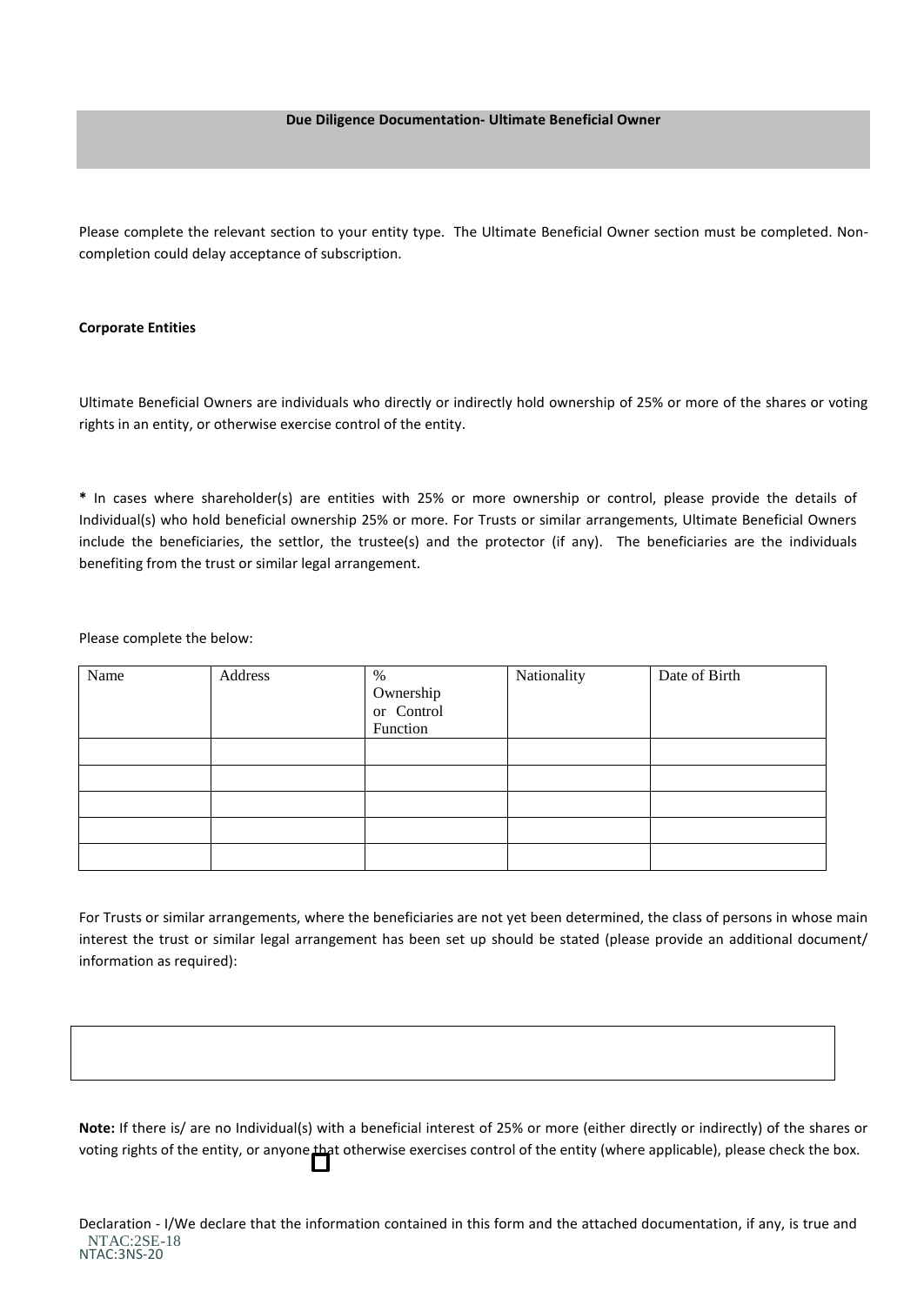accurate to the best of my/our knowledge and belief.

| Signature 1 _________________ | Print Name                   | Date |
|-------------------------------|------------------------------|------|
| Signature 2                   | Print Name                   | Date |
|                               |                              |      |
|                               | <b>Related Person Detail</b> |      |

Full names of all Related Persons:

- In the case of natural persons, Related Persons means any person authorised to act on behalf of the investor
- In the case of a company, Related Persons means the directors.
- In the case of a Partnership, Related Persons means the partners.
- In the case of a limited liability company (LLC), Related Persons means the managing members.
- In the case of a trust, foundation or similar legal arrangement, Related Persons means the trustees.
- In the case of a charity/government body/ university/ school/ college/ club/ society, Related Persons means the authorising officers/ board members/ officials.

| Name | Address | Nationality | Date<br>Birth<br>of |
|------|---------|-------------|---------------------|
|      |         |             |                     |
|      |         |             |                     |
|      |         |             |                     |
|      |         |             |                     |
|      |         |             |                     |

#### **Due Diligence Documentation- Requirements**

#### **Part II- Due Diligence Requirements**

Outlined below is guidance on the documentation which the Fund/ICAV/ Manager & Northern Trust (as Administrator) will require when undertaking due diligence to establish the identity of an investor and verify same to the extent warranted by risk.

**The Fund/ICAV/ Manager & Administrator hereby reserves the right to request such further information and/or documentation from investors as is necessary from time to time to satisfy Irish regulatory requirements.**

· NTAC:2SE-18 sport. NTAC:3NS-20 Examples of Photographic Identity Documentation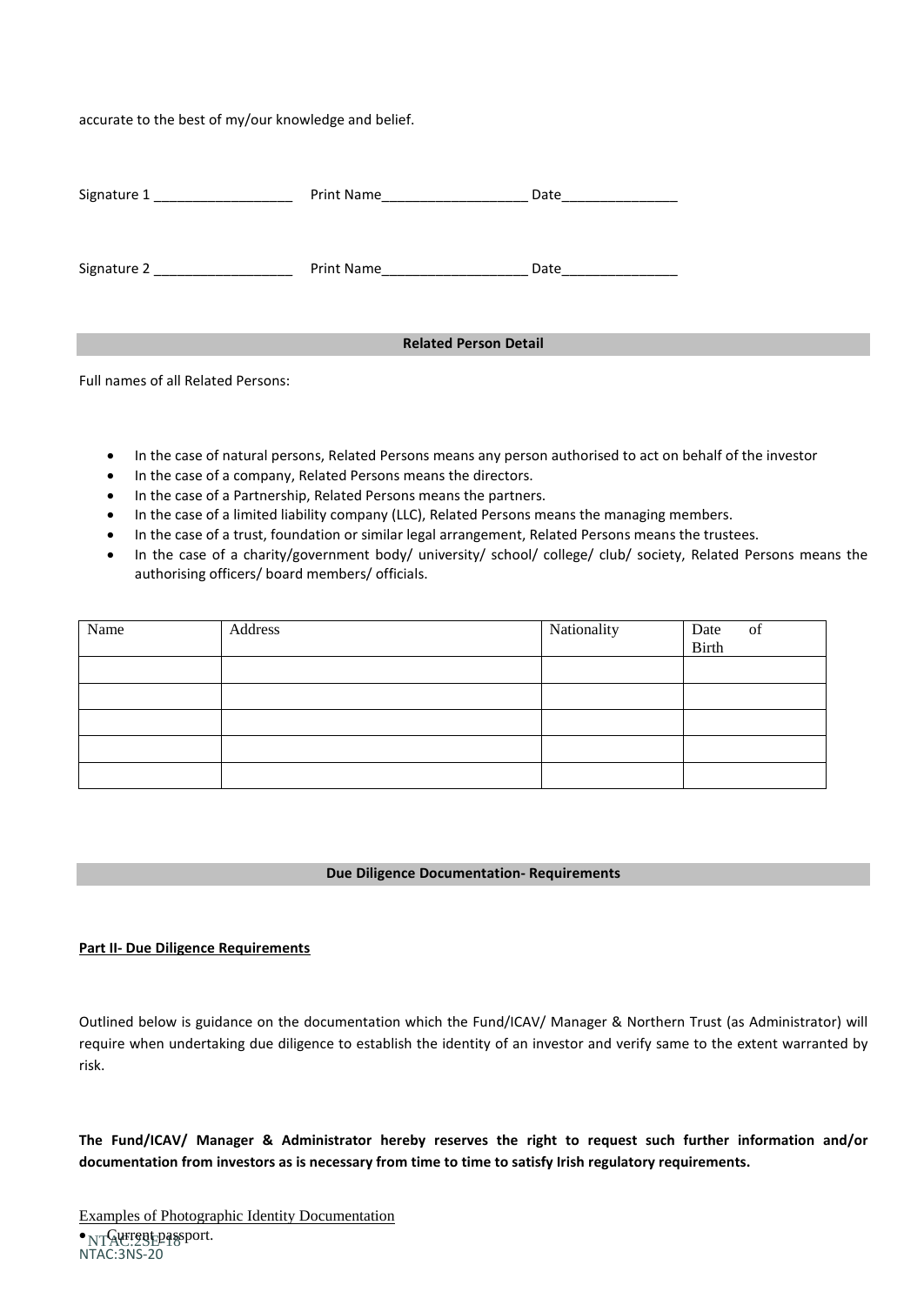- Current driving licence.
- Current national identity card.
- Social welfare/revenue card or any identity document with photographic identity issued by a government department.

#### Examples of Proof of Address

- Bank statements/credit card statements.
- Utility bill.
- Household/motor insurance certificate and renewal notices.
- Correspondence from local authorities.
- Correspondence from the revenue commissioners or equivalent.
- Correspondence from any government body.
- Driving licence which confirms the address provided it has not also been used to satisfy the photographic identity requirement above.
- Payslip or salary advice dated within the previous 6 months.
- Confirmation of address from a lawyer or financial institution.

**Note: All documentation must reflect the current residential address and must be dated within the previous 3 months other than in the case of an official document known to be issued only or typically at fixed intervals of more than 3 months, in which case such document may be accepted during that period, to a maximum of 12 months (e.g. correspondence from local authorities).** 

#### Letter of Assurance

Please contact Northern Trust for a template letter of assurance if required.

**Note: Investors are required to notify the Fund/ICAV Manager & Northern Trust of any changes to the AML information which was previously provided (e.g. changes in directors/controllers or beneficial owners).**

**\_\_\_\_\_\_\_\_\_\_\_\_\_\_\_\_\_\_\_\_\_\_\_\_\_\_\_\_\_\_\_\_\_\_\_\_\_\_\_\_\_\_\_\_\_\_\_\_\_\_\_\_\_\_\_\_\_\_\_\_\_\_\_\_\_\_\_\_\_\_\_\_\_\_\_\_\_\_\_\_\_\_\_\_\_\_\_\_\_\_**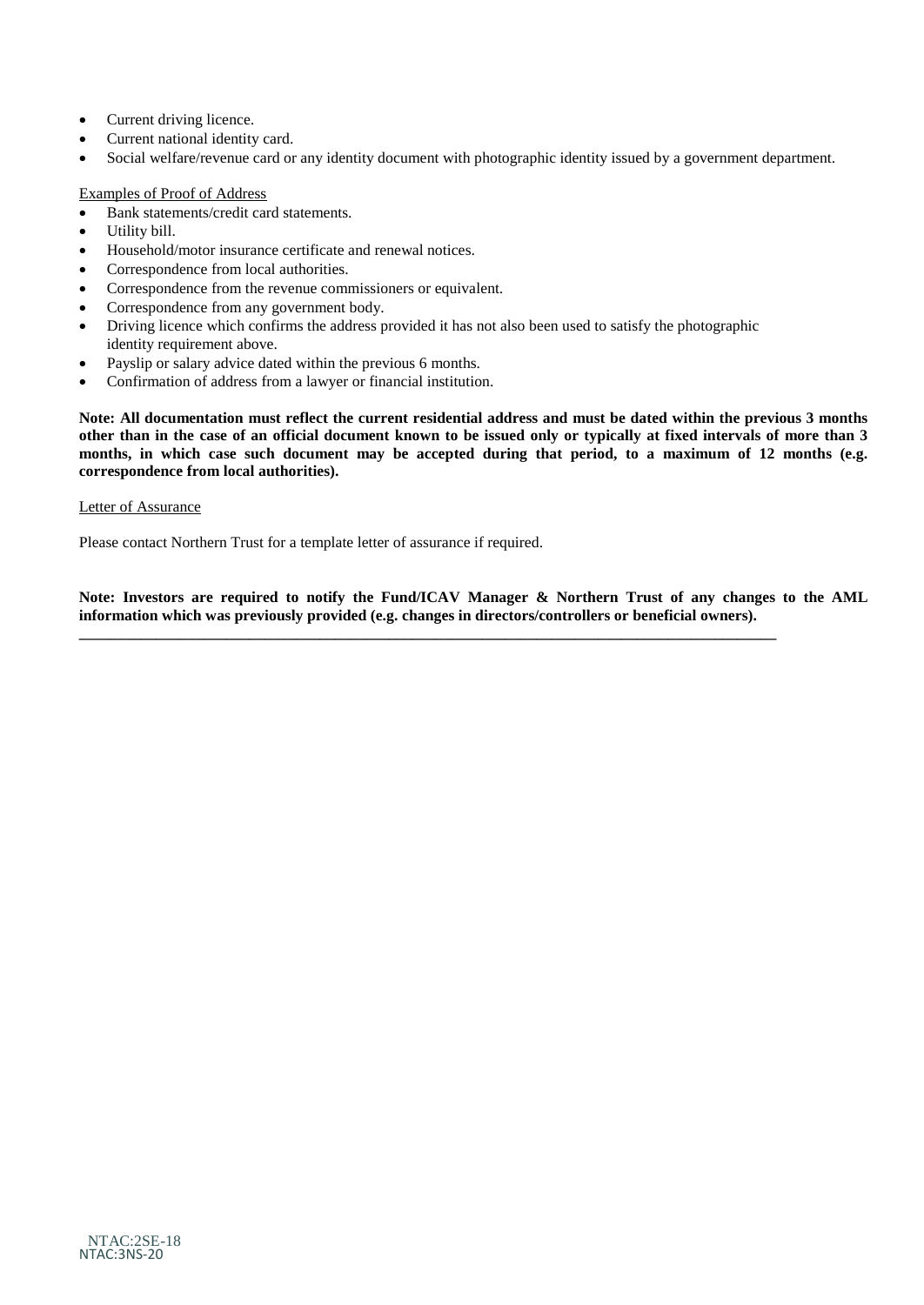#### **Equivalent Jurisdictions (i.e. jurisdictions where a presumption of comparability with Ireland may be made)**

Australia, Austria, Belgium, Brazil, Bulgaria, Canada, Croatia, Czech Republic, Denmark, Estonia, Finland, France, Germany, Greece, Guernsey, Hong Kong, Hungary, Iceland, Ireland, Isle of Man, Italy, Japan, Jersey, Lithuania, Luxembourg, Malta, Netherlands (including Aruba), Norway, Poland, Portugal, Republic of Korea, Romania, Singapore, Slovakia, Slovenia, South Africa, Spain, Sweden, Switzerland, United Kingdom (including Gibraltar).

#### **Deemed High Risk Countries**

Afghanistan,Albania,Angola,Azerbaijan,Bahamas,Belarus,Belize,Benin,Bolivia,Bosnia and Herzegovina, Burma (Myanmar), Burundi, Cambodia, Cape Verde, Central African Republic, Chad, China, Colombia, Congo Democratic Republic, Congo Republic, Costa Rica ,Cuba Iran, Cyprus, Democratic People's Republic of Korea (North Korea), Democratic People's Republic of Korea (North Korea),Dominican Republic, Ecuador, Egypt ,El Salvador, Equatorial Guinea, Eritrea, Ghana, Guatemala, Guinea, Guinea Bissau, Haiti, Honduras, India, Iran, Democratic People's Republic of Korea (North Korea),Iraq, Ivory Coast (Cote d'Ivoire), Jamaica, Jordan, Kazakhstan, Kyrgyzstan, Laos, Latvia, Lebanon, Liberia, Libya, Liechtenstein, Macau, Maldives ,Marshall Islands, Mauritania, Mexico, Moldova, Monaco ,Montenegro, Morocco, Mozambique, Myanmar (Burma), Namibia, Nicaragua, Nigeria, Pakistan, Palau, Palestinian Territories ,Panama, Peru, Russia, Saint Kitts and Nevis, Saudi Arabia, Senegal, Serbia, Sierra Leone ,Somalia, South Sudan, Sudan,

Swaziland,Syria,Syria,Tajikistan,Tanzania,Tunisia,Tunisia,Turkey,Turkish Cypriot Administered Cyprus, Turkmenistan, Ukraine, United Arab Emirates, Uzbekistan, Venezuela, Vietnam, Yemen & Zimbabwe.

**Note: Northern Trust reviews the risks associated with all locations on a regular basis. The risk associated with a location may change over time. Northern Trust reserves the right to apply a different risk rating than shown in this document.** 

**\_\_\_\_\_\_\_\_\_\_\_\_\_\_\_\_\_\_\_\_\_\_\_\_\_\_\_\_\_\_\_\_\_\_\_\_\_\_\_\_\_\_\_\_\_\_\_\_\_\_\_\_\_\_\_\_\_\_\_\_\_\_\_\_\_\_\_\_\_\_\_\_\_\_\_\_\_\_\_\_\_\_\_\_\_\_\_\_\_\_**

#### **Regulated Credit or Financial Institution**

Where the applicant is a Regulated Credit or Financial Institution from one of the above referenced Equivalent Jurisdictions:

1. Please provide proof of regulation.

Where the applicant is a Regulated Credit or Financial Institution but is not regulated in an Equivalent Country please provide the following confirmations/documentation:

- 1. Full name of the company
- 2. Registered number of the company
- 3. Registered legal address and principal business address of the company
- 4. Details of directors of the company and verify the identity of two directors, or where applicable, one director and one authorised signatory.
- 5. Identify and verify any beneficial owner beneficially entitled to 25% or more of the share capital, profit or voting rights or otherwise exercise control over the management of the entity. Where the beneficial owner is deemed high risk per NT risk rating requirements, the identity should be verified in line with its legal form.

Note: Where the beneficial owner is a corporate entity, Northern Trust requires details of ultimate beneficial owners (this can be demonstrated through an organisation chart signed by an authorised signatory or shareholder register or other company documentation etc. reflecting the ownership and control structure).

- 6. Confirmation as to whether the company is investing on its own behalf or on behalf of underlying investors and (as applicable) identify any beneficial owner of the investment.
- 7. One or more of the following:
	- Extract from the relevant company registry providing details of the company; and/or
	- Copy of the certificate of incorporation or equivalent of the company; and/or

NTAC:2SE-18 NTAC:3NS-20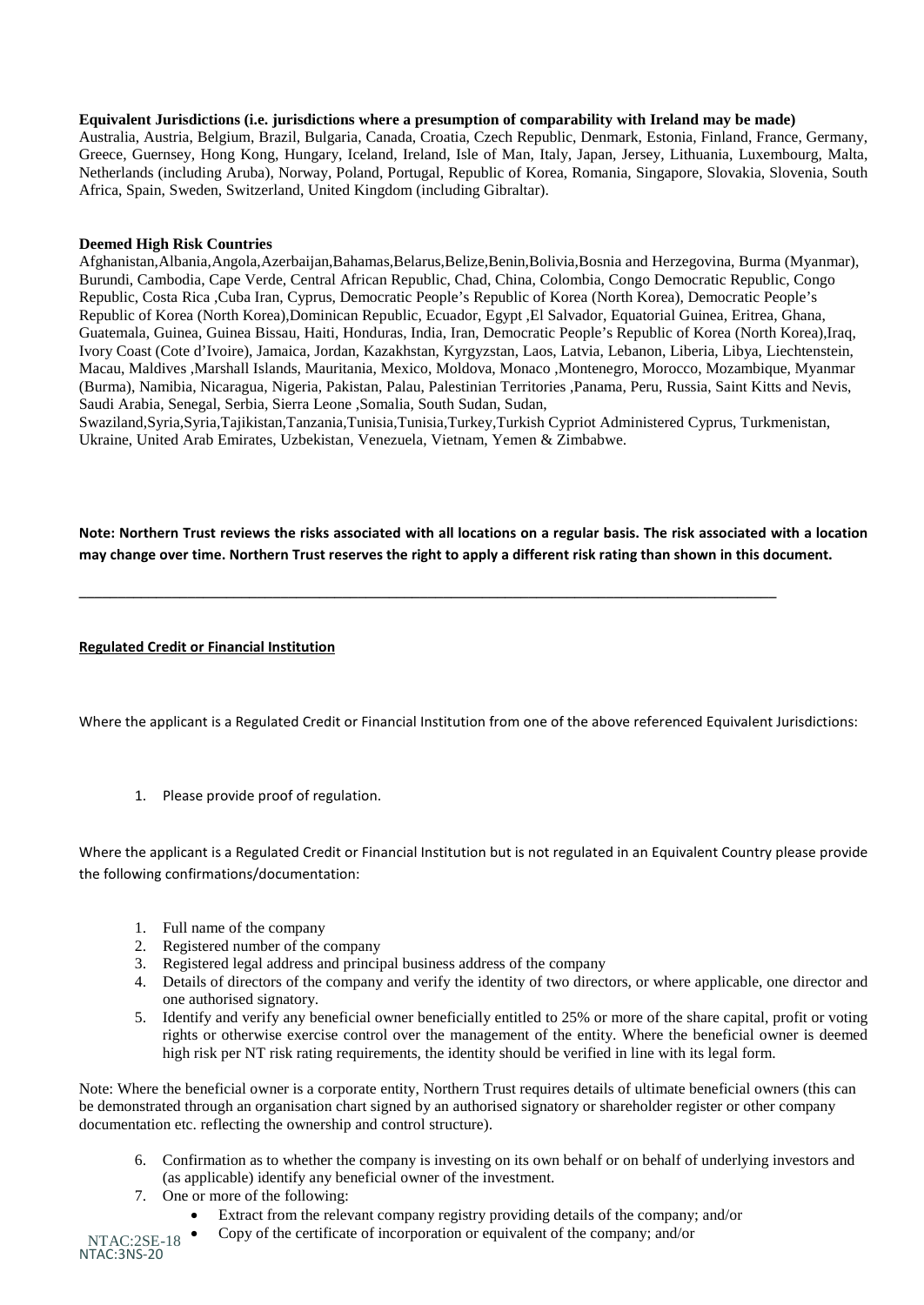- Copy of the Memorandum and Articles of Association or equivalent of the company; and/or
- Copy of the latest audited financial statements of the company.

#### **Where the applicant is domiciled in an aforementioned high risk jurisdiction, the following is also required**

\_\_\_\_\_\_\_\_\_\_\_\_\_\_\_\_\_\_\_\_\_\_\_\_\_\_\_\_\_\_\_\_\_\_\_\_\_\_\_\_\_\_\_\_\_\_\_\_\_\_\_\_\_\_\_\_\_\_\_\_\_\_\_\_\_\_\_\_\_\_\_\_\_\_\_\_\_\_\_\_\_\_\_\_\_\_\_\_\_\_

- 8. Identify and verify the identity of any beneficial owner beneficially entitled to more than 10% of the share capital, profit or voting rights or otherwise exercise control over the management of the company.
- 9. Confirmation as to whether the company is investing on its own behalf or on behalf of underlying investors and (as applicable) identify and verify the identity of any beneficial owner of the investment

**Where the applicant is domiciled in an aforementioned high risk jurisdiction, documentation should be certified as true copies of the original.**

#### **Nominee Company**

 $\overline{a}$ 

#### **Where the applicant is a Regulated Nominee Company from one of the above referenced Equivalent Jurisdictions:**

1. Please provide proof of regulation.

# **Where the applicant is an Unregulated Nominee Company of a Regulated Credit or Financial Institution from one of the above referenced Equivalent Jurisdictions please provide the following:**

- 1. Letter of Assurance from the Regulated Credit or Financial Institution.
- 2. Proof of regulation for the Regulated Credit or Financial Institution.

**or** 

#### **Please provide the following confirmations/documentation**

- 1. Full name of the Nominee Company.
- 2. Registered number of the Nominee Company.
- 3. Registered legal address and principal business address of the Nominee Company.
- 4. Details of directors of the company and verify the identity of two directors, or where applicable, one director and one authorised signatory.
- 5. Proof of regulation for the Regulated Parent Company.
- 6. Identify and verify any beneficial owner of the investment through the Nominee Company.
- 7. One or more of the following:
	- Extract from the relevant company registry providing details of the Nominee company; and/or
	- Copy of the certificate of incorporation or equivalent of the Nominee Company; and/or
	- Copy of the Memorandum and Articles of Association or equivalent of the Nominee Company; and/or
	- Copy of the latest audited financial statements of the Nominee Company.

#### **Where the applicant is domiciled in an aforementioned high risk jurisdiction, the following is also required:**

profit or voting rights or otherwise exercise control over the management of the company.<br>NTAC:2SE-18 NTAC:3NS-20 8. Identify and verify the identity of any beneficial owner beneficially entitled to more than 10% of the share capital,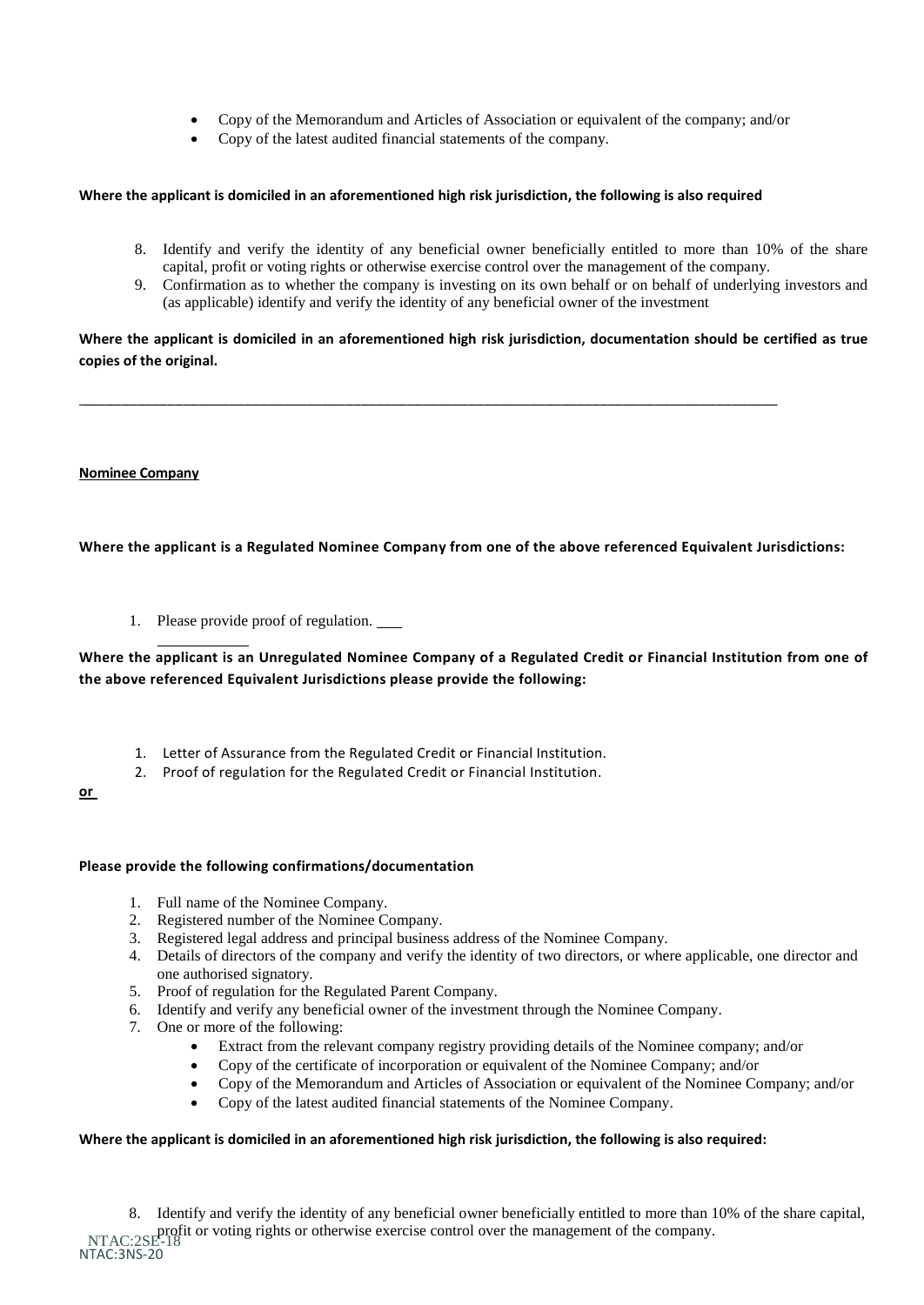**Where the applicant is domiciled in an aforementioned high risk jurisdiction, documentation should be certified as true copies of the original.**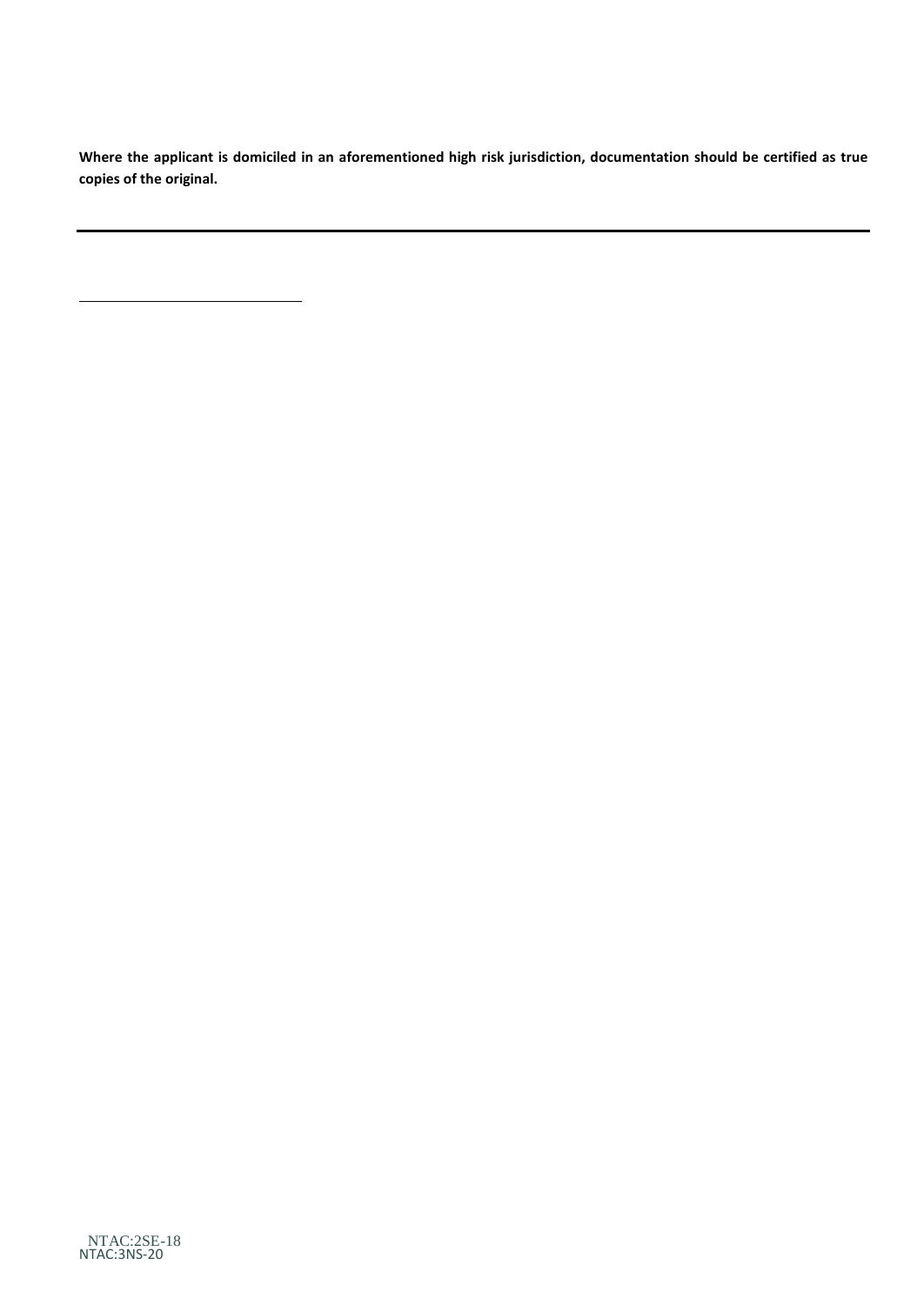#### **Listed Company**

1. Please provide proof of listing on a Regulated Market.

# **Where the applicant is not a Listed Company on an above referenced regulated financial market please provide the following confirmations/documentation:**

- 1. Proof of listing of the company.
- 2. Full name of the company.
- 3. Registered number of the company.
- 4. Registered legal and principal business address of the company.
- 5. Details of directors of the company and verify the identity of two directors, or where applicable, one director and one authorised signatory.
- 6. Identify and verify any beneficial owner beneficially entitled to 25% or more of the share capital, profit or voting rights or otherwise exercise control over the management of the entity. Where the beneficial owner is deemed high risk per NT risk rating requirements, the identity should be verified in line with its legal form.

Note: Where the beneficial owner is a corporate entity, Northern Trust requires details of ultimate beneficial owners (this can be demonstrated through an organisation chart signed by an authorised signatory or shareholder register or other company documentation etc. reflecting the ownership and control structure).

- 7. Confirmation as to whether the company is investing on its own behalf or on behalf of underlying investors and (as applicable) identify any beneficial owner of the investment.
- 8. One or more of the following:
	- Extract from the relevant company registry providing details of the company; and/or
	- Copy of the certificate of incorporation or equivalent of the company; and/or
	- Copy of the Memorandum and Articles of Association or equivalent of the company; and/or
	- Copy of the latest audited financial statements of the company.

#### **Where the applicant is domiciled in an aforementioned high risk jurisdiction, the following is also required:**

- 9. Identify and verify the identity of any beneficial owner beneficially entitled to more than 10% of the share capital, profit or voting rights or otherwise exercise control over the management of the company
- 10. Confirmation as to whether the company is investing on its own behalf or on behalf of underlying investors and (as applicable) identify and verify the identity of any beneficial owner of the investment.

**Where the applicant is domiciled in an aforementioned high risk jurisdiction, documentation should be certified as true copies of the original.**

#### **Subsidiary of a Listed Company**

1. Please provide proof of listing of the parent company on a Regulated Market.

**Where the parent company is not a Listed Company on an above referenced regulated financial market please provide the following confirmations/documentation:**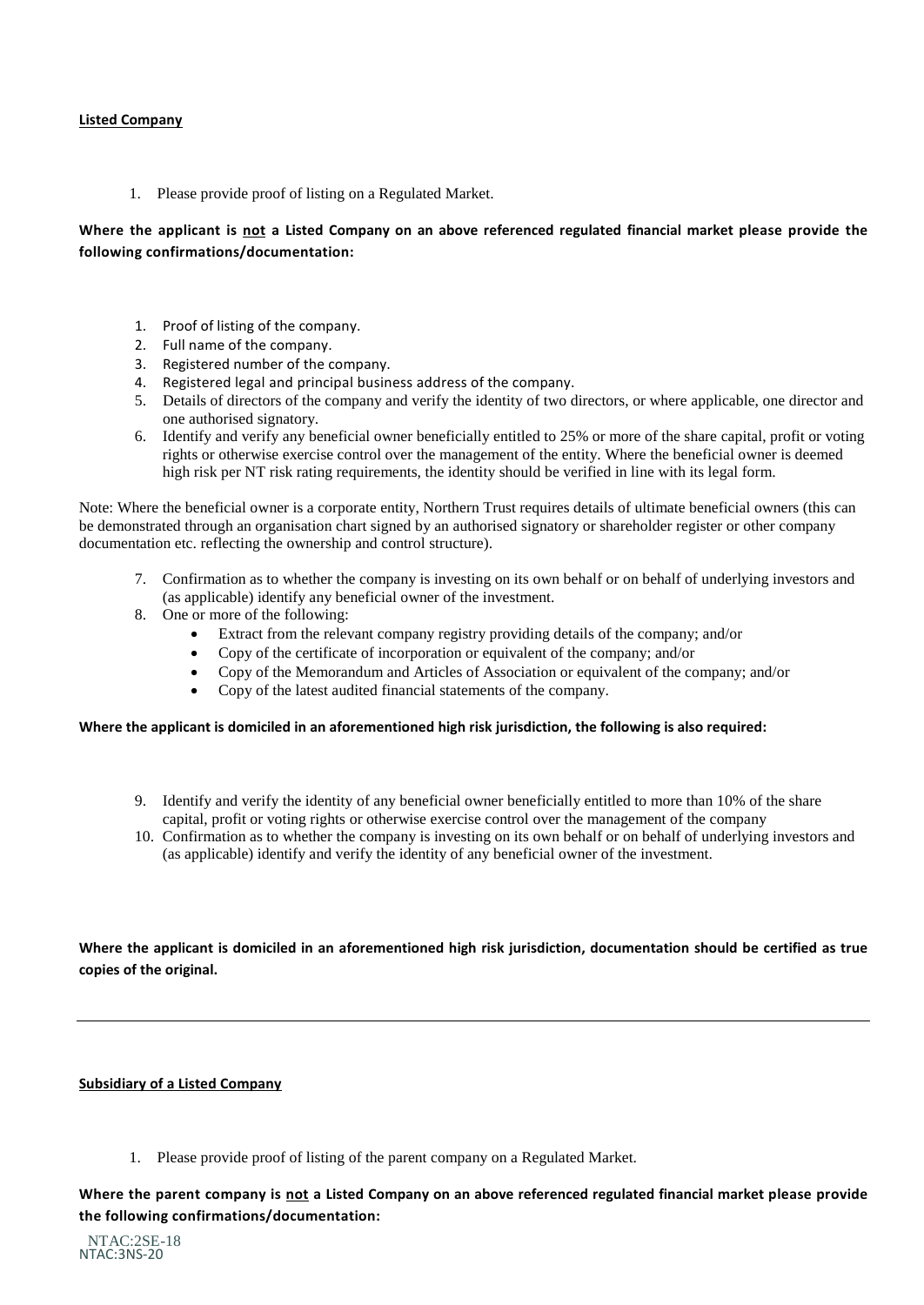- 1. Full name of the subsidiary company.
- 2. Registered number of the subsidiary company.
- 3. Registered legal and principal business address of the subsidiary company.
- 4. Details of directors of the company and verify the identity of two directors, or where applicable, one director and one authorised signatory.
- 5. Identify and verify any beneficial owner beneficially entitled to 25% or more of the share capital, profit or voting rights or otherwise exercise control over the management of the entity. Where the beneficial owner is deemed high risk per NT risk rating requirements, the identity should be verified in line with its legal form.

Note: Where the beneficial owner is a corporate entity, Northern Trust requires details of ultimate beneficial owners (this can be demonstrated through an organisation chart signed by an authorised signatory or shareholder register or other company documentation etc. reflecting the ownership and control structure).

- 6. Confirmation as to whether the company is investing on its own behalf or on behalf of underlying investors and (as applicable) identify any beneficial owner of the investment.
- 7. One or more of the following:
	- Extract from the relevant company registry providing details of the company; and/or
	- Copy of the certificate of incorporation or equivalent of the company; and/or
	- Copy of the Memorandum and Articles of Association or equivalent of the company; and/or
	- Copy of the latest audited financial statements of the company.

#### **Where the applicant is domiciled in an aforementioned high risk jurisdiction, the following is also required:**

- 8. Identify and verify the identity of any beneficial owner beneficially entitled to more than 10% of the share capital, profit or voting rights or otherwise exercise control over the management of the company.
- 9. Confirmation as to whether the company is investing on its own behalf or on behalf of underlying investors and (as applicable) identify and verify the identity of any beneficial owner of the investment.

## **Where the applicant is domiciled in an aforementioned high risk jurisdiction, documentation should be certified as true copies of the original.**

#### **Government / Public Body**

#### **Where the applicant is a Government Body or Public Authority in Ireland:**

1. Please provide background information sourced from a reliable source (e.g. copy of the legal instrument establishing the government body/public authority.

**Where the applicant is not a Government Body or Public Authority in Ireland, please provide the following confirmations/documentation:**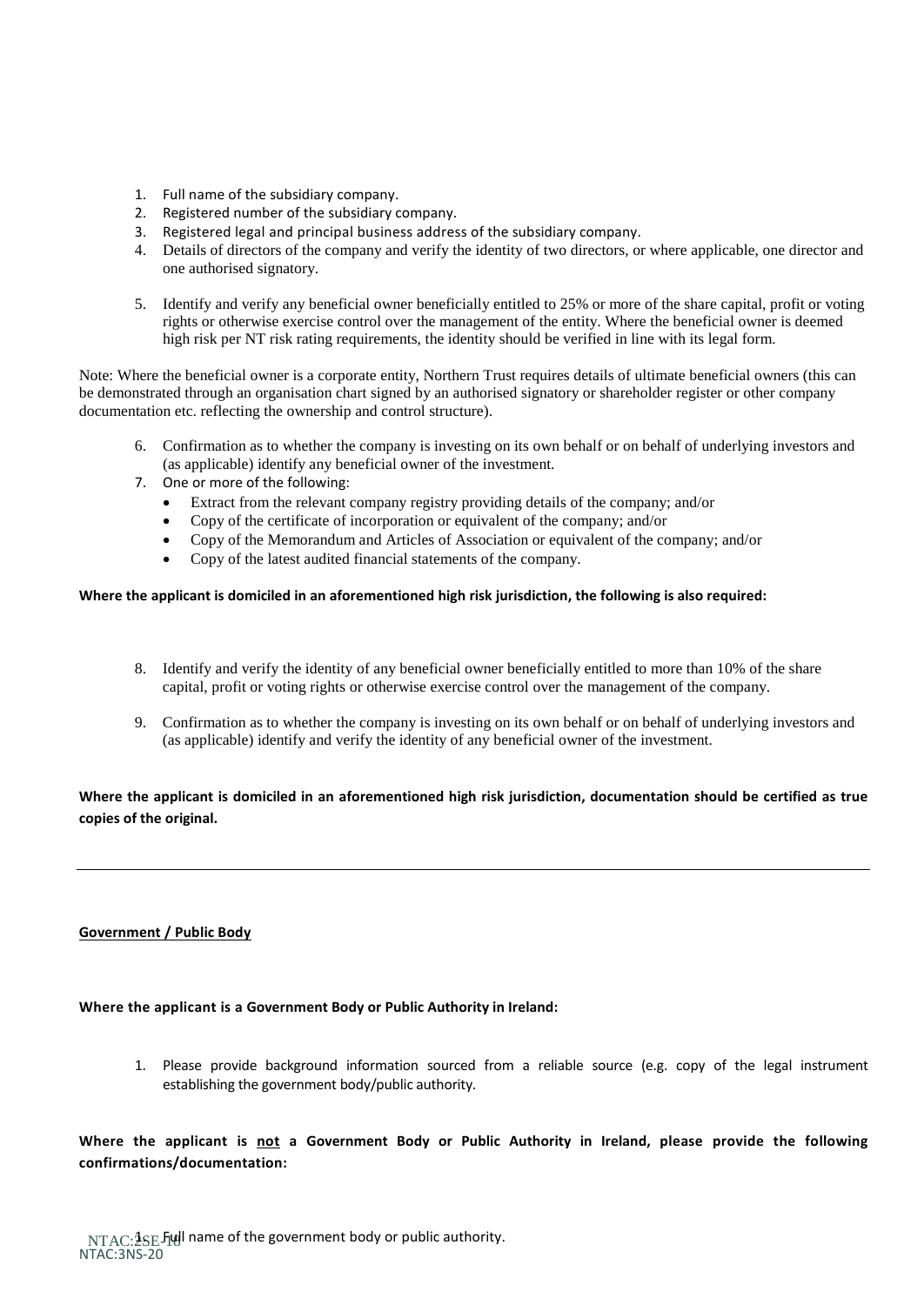- 2. Nature and status of the government body or public authority.
- 3. Registered legal address of the government body or public authority.
- 4. Details of the home state of the public authority and details of the nature of its relationship with the public authority.
- 5. Evidence of ownership of the public authority.
- 6. Names of the main officials of the government body or public authority.
- 7. Where the country is deemed medium risk by Northern Trust identify and verify the identity of two officials or, where applicable, one official and one authorised signatory.
- 8. Appropriate background information on the government body or public authority.

#### **Where the applicant is domiciled in an aforementioned high risk jurisdiction, the following is also required:**

**\_\_\_\_\_\_\_\_\_\_\_\_\_\_\_\_\_\_\_\_\_\_\_\_\_\_\_\_\_\_\_\_\_\_\_\_\_\_\_\_\_\_\_\_\_\_\_\_\_\_\_\_\_\_\_\_\_\_\_\_\_\_\_\_\_\_\_\_\_\_\_\_\_\_\_\_\_\_\_\_\_\_\_\_\_\_\_\_\_\_**

- 9. Photographic identity document and proof of address for 2 official of the government body or public authority.
- 10. Certified copy of the audited financial statements of the government body or public authority.

**Where the applicant is domiciled in an aforementioned high risk jurisdiction, documentation should be certified as true copies of the original.**

#### **Pension Scheme**

**Where the applicant is an Employee/Superannuation or similar scheme in one of the above referenced Equivalent Jurisdictions please provide the following confirmations from the trustees of the scheme:**

- 1. Confirmation that the Employee/Superannuation (or similar scheme) provides for retirement benefits to employees.
- 2. Confirmation that contributions of the Employee/Superannuation scheme are made by deduction from wages.
- 3. Confirmation that the rules of the Employee/ Superannuation scheme do not permit a member's interest under the scheme to be re-assigned.

# **Where the applicant is not an Employee/Superannuation or similar scheme in one of the above referenced Equivalent Jurisdictions please provide the following confirmations/documentation**:

- 1. Full name of the pension scheme.
- 2. Registered legal address of the pension scheme.
- 3. One of the following:
	- Confirmation of registration of the pension scheme (as appropriate) from the relevant tax authorities or pensions board.

Or

• Identity of the controllers (trustees/ directors/ governors /board members or equivalent) of the scheme, Constitutional/Formation Document (e.g. Trust Deed) & appropriate background information e.g. via internet search.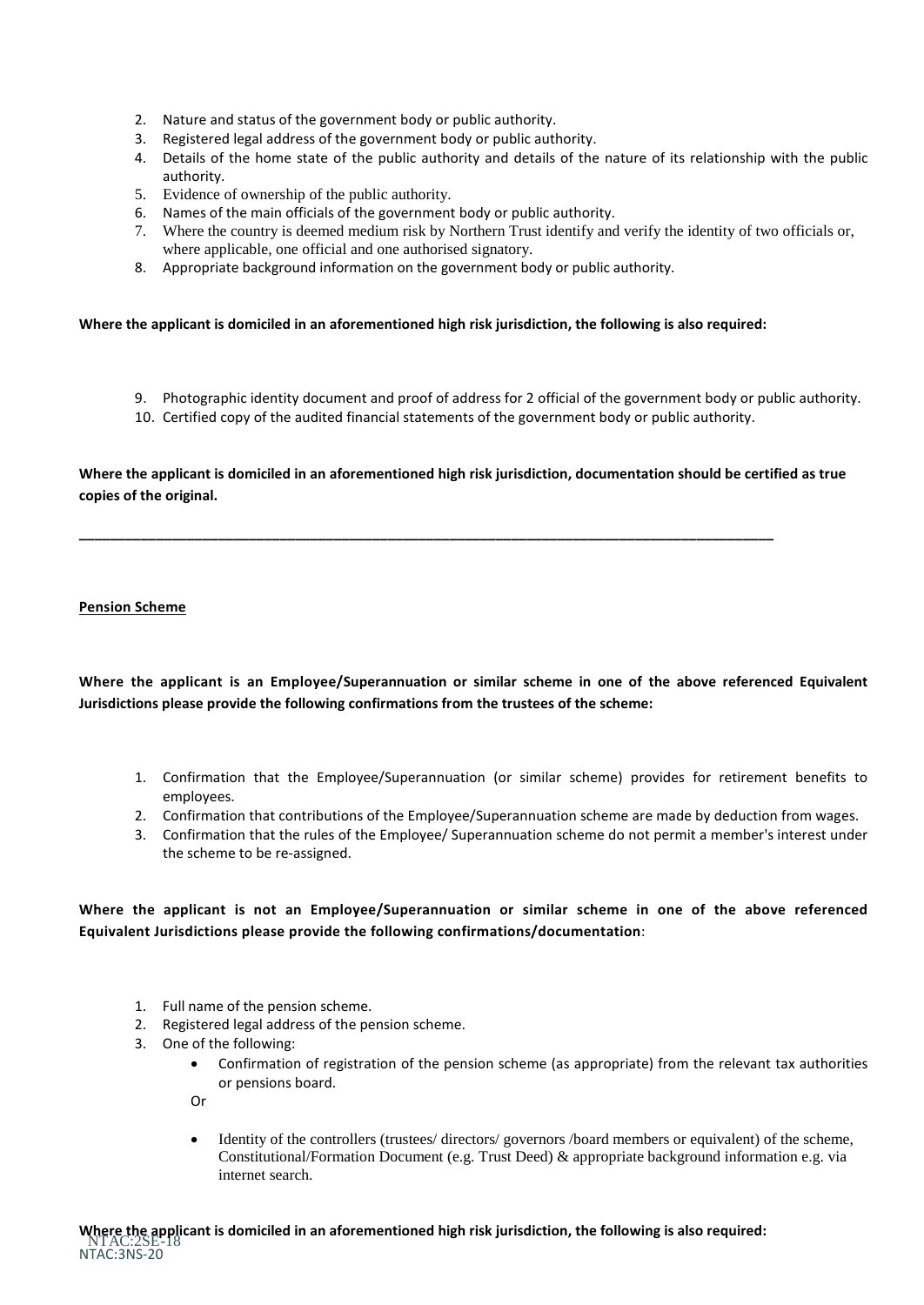- 4. Identify and verify the identity of the scheme administrator and entity carrying out AML/CTF controls on scheme investors (per legal form); or
- 5. Receive written confirmation from the entity carrying out AML/CTF controls similar to that requested from a regulated third party undertaking due diligence.

**Where the applicant is domiciled in an aforementioned high risk jurisdiction, documentation should be certified as true copies of the original.**

**\_\_\_\_\_\_\_\_\_\_\_\_\_\_\_\_\_\_\_\_\_\_\_\_\_\_\_\_\_\_\_\_\_\_\_\_\_\_\_\_\_\_\_\_\_\_\_\_\_\_\_\_\_\_\_\_\_\_\_\_\_\_\_\_\_\_\_\_\_\_\_\_\_\_\_\_\_\_\_\_\_\_\_\_\_\_**

#### **Collective Investment Scheme**

1. Please provide proof of listing on a regulated financial market.

**Where the applicant is a Collective Investment Scheme regulated as a designated person from one of the above referenced Equivalent Jurisdictions:**

1. Please provide proof of regulation.

**Where the Collective Investment Scheme ('CIS') is not either listed on a regulated financial market (as above) or regulated as a designated person in one of the above referenced Equivalent Jurisdictions please provide the following confirmations/documentation**:

- 1. Full name of the CIS.
- 2. Registered address of the CIS.
- 3. Prospectus or equivalent of the CIS.
- 4. Name and address of the promoter of the CIS.
- 5. Name and address of the administrator of the CIS.
- 6. Name and address of the entity carrying out due diligence on the investors in the CIS and confirmation that this entity is regulated for AML purposes.
- 7. Names of any investors (Beneficial Owners) who own more than 25% of the share capital of the CIS.

#### **Where the applicant is domiciled in an aforementioned high risk jurisdiction, the following is also required:**

8. Identify and verify the identity of any investors (beneficial owners) in the CIS who own more than 10% of the share capital, profit or voting rights or otherwise exercise control over the management of the entity; **or** Receive written confirmation from the entity carrying out AML/CTF controls similar to that requested from a regulated third party undertaking due diligence.

NTAC:2SE-18 **copies of the original.**NTAC:3NS-20 **Where the applicant is domiciled in an aforementioned high risk jurisdiction, documentation should be certified as true**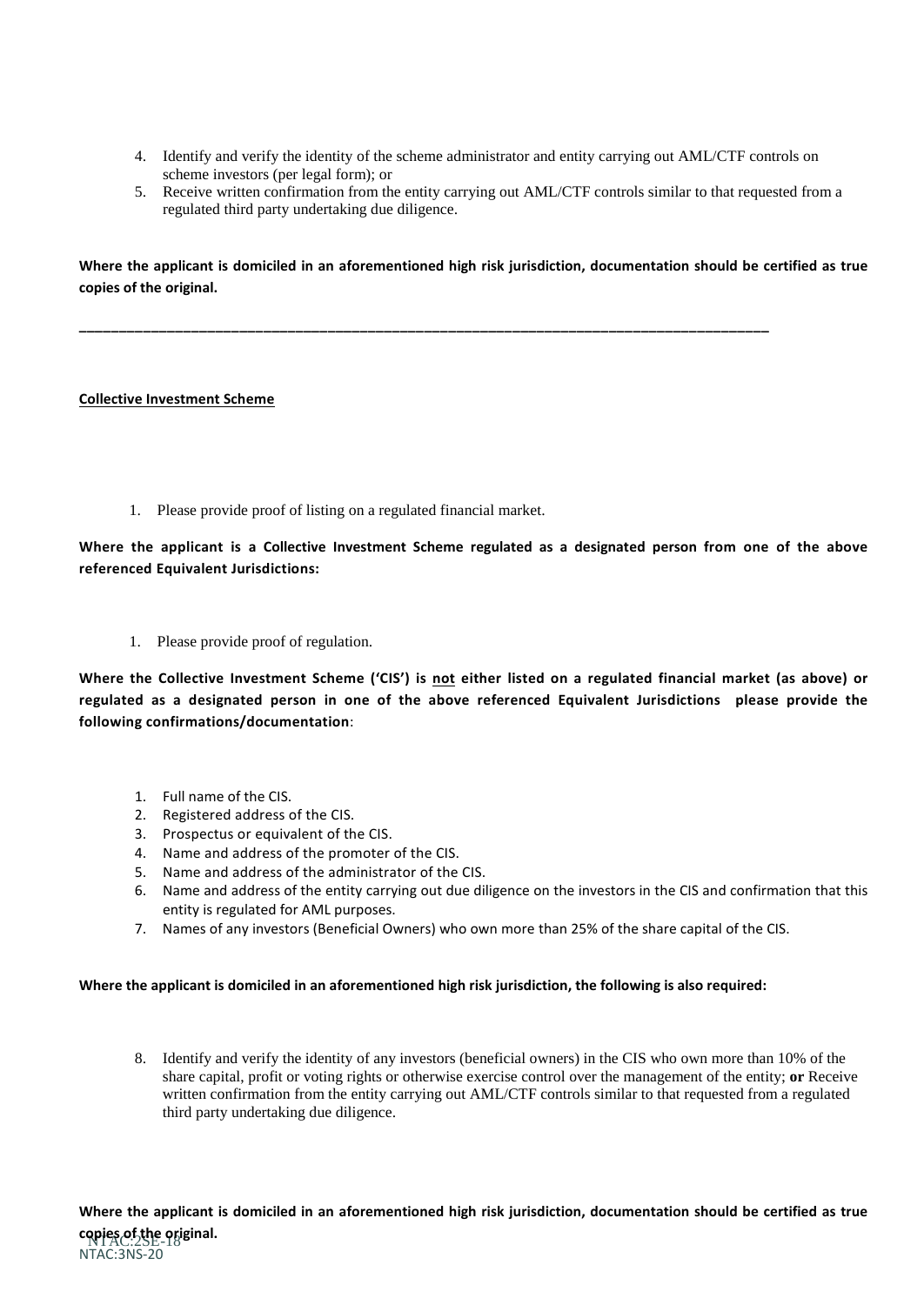# **Individuals (including Joint Account Holders)**

**Where the applicant is an Individual please provide the following documentation:**

- 1. Photographic identity document.
- 2. Proof of address.

**Where the applicant is domiciled in an aforementioned high risk jurisdiction, the following is also required:**

**\_\_\_\_\_\_\_\_\_\_\_\_\_\_\_\_\_\_\_\_\_\_\_\_\_\_\_\_\_\_\_\_\_\_\_\_\_\_\_\_\_\_\_\_\_\_\_\_\_\_\_\_\_\_\_\_\_\_\_\_\_\_\_\_\_\_\_\_\_\_\_\_\_\_\_\_\_\_\_\_\_\_\_\_\_\_**

- 3. Confirmation of Source of Funds.
- 4. Confirmation of Source of Wealth

**In the case of joints account holders, please provide documents in respect of all holders.**

**Where the applicant is domiciled in an aforementioned high risk jurisdiction, documentation should be certified as true copies of the original.**

#### **Private and Unlisted Company**

**Where the applicant is a Private Company/Company not listed on a regulated financial market please provide the following confirmations/documentation:**

- 1. Full name of the Company.
- 2. Registered number of the Company.
- 3. Registered legal address and principal business address of the Company.
- 4. Details of the directors of the Company.
- 5. Photographic identity document and proof of address for 2 directors or one director and one authorised signatory of the company.
- 6. Identify and verify any beneficial owner beneficially entitled to 25% or more of the share capital, profit or voting rights or otherwise exercise control over the management of the entity. Where the beneficial owner is deemed high risk per NT risk rating requirements, the identity should be verified in line with its legal form.

Note: Where the beneficial owner is a corporate entity, Northern Trust requires details of ultimate beneficial owners (this can be demonstrated through an organisation chart signed by an authorised signatory or shareholder register or other company documentation etc. reflecting the ownership and control structure).

- 7. One or more of the following:
	- Extract from the relevant company registry providing details of the Company; and/or
	- Copy of the certificate of incorporation or equivalent of the Company; and/or
	- Copy of the Memorandum and Articles of Association or equivalent of the Company; and/or
	- Copy of the latest audited financial statements of the Company.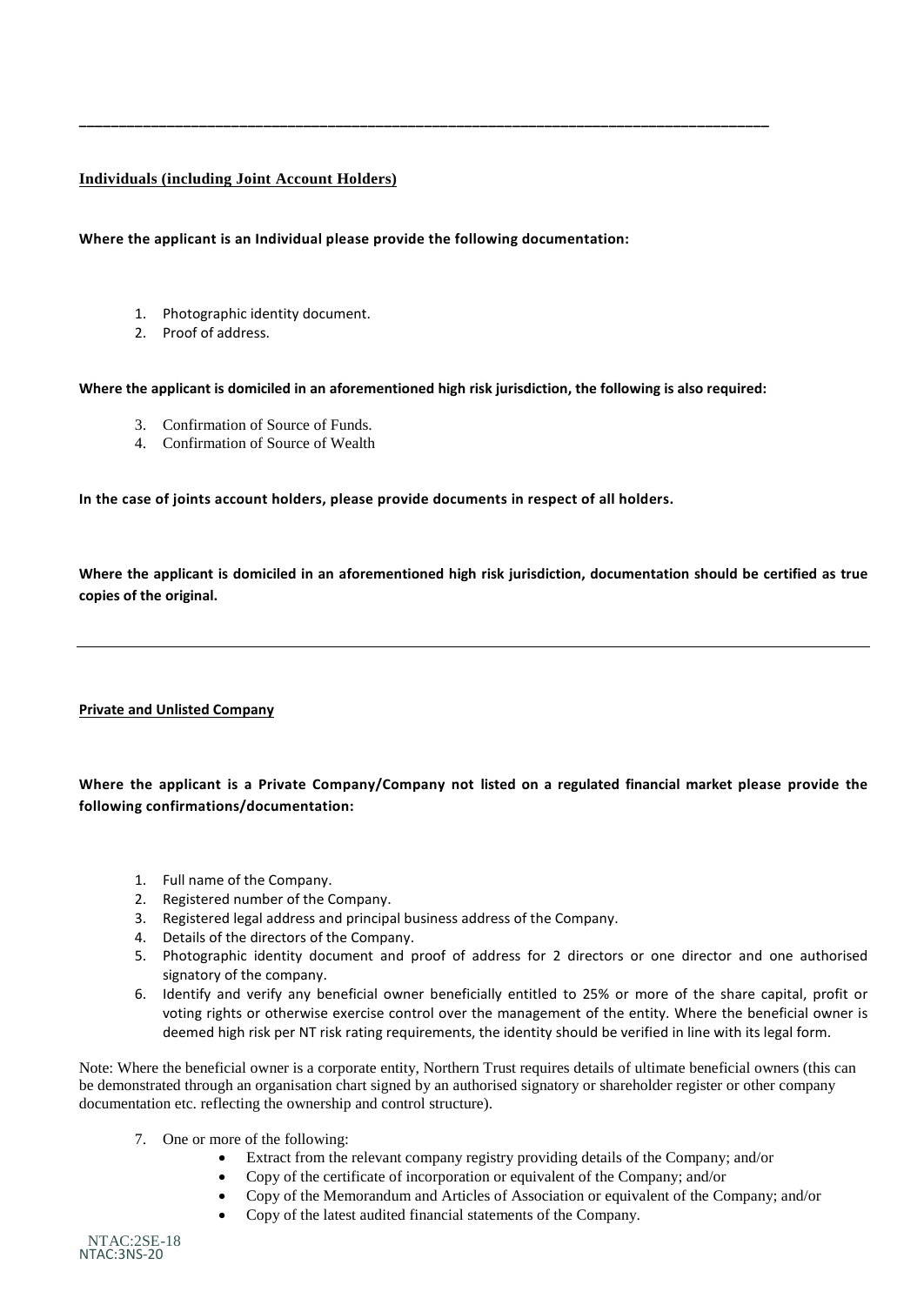#### **Where the applicant is domiciled in an aforementioned high risk jurisdiction, the following is also required:**

8. Identify and verify the identity of any beneficial owner beneficially entitled to more than 10% of the share capital, profit or voting rights or otherwise exercise control over the management of the company.

**Where the applicant is domiciled in an aforementioned high risk jurisdiction, documentation should be certified as true copies of the original.**

#### **Limited Liability Company**

**Where the applicant is a Limited Liability Company (LLC) please provide the following confirmations/ documentation:**

- 1. Full name of the LLC.
- 2. Registered legal address and principal business address of the LLC.
- 3. Identify all managing members
- 4. Verify the identity of at least two managing members or, where applicable, one managing member and one authorised signatory.
- 5. Identify and verify any member beneficially entitled to 25% or more of the entity's share capital or otherwise exercise control over the management of the entity.

Note: Where the beneficial owner is a corporate entity, Northern Trust requires details of ultimate beneficial owners (this can be demonstrated through an organisation chart signed by an authorised signatory or shareholder register or other company documentation etc.).

- 6. Constitutional document for the LLC (e.g. certificate of incorporation).
- 7. Operating agreement for the LLC

#### **Where the applicant is domiciled in an aforementioned high risk jurisdiction, the following is also required:**

8. Identify and verify the identity of any member beneficially entitled to more than 10% of the entity's share capital or otherwise exercise control over the management of the entity.

**Where the applicant is domiciled in an aforementioned high risk jurisdiction, documentation should be certified as true copies of the original.**

#### **Partnership**

- 1. Full name of the Partnership.
- 2. Registered legal address and principal business address of the Partnership.
- 3. Identify all partners (where practical)
- 4. Verify the identity of all partners who own 25% or more of the partnership capital, profit or voting rights or otherwise exercise control over the management of the Partnership Fund.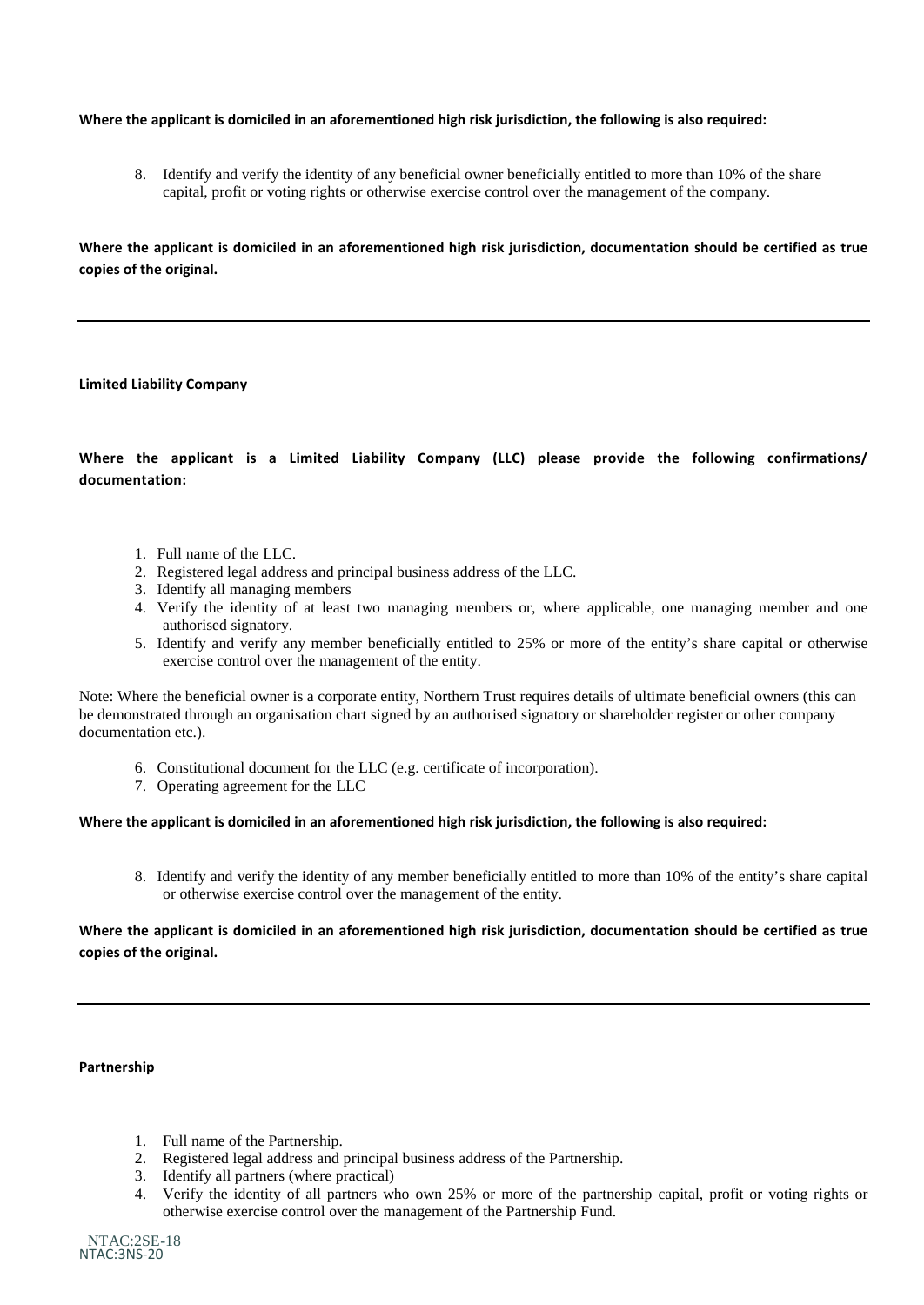5. Verify the identity of the general partner and a second partner (or in the absence of same an authorised signatory).

Note: Where the beneficial owner is a corporate entity, Northern Trust requires details of ultimate beneficial owners (this can be demonstrated through an organisation chart signed by an authorised signatory or shareholder register or other company documentation etc.).

6. Constitutional document for the Partnership (e.g. Partnership Agreement).

# **Where the applicant is not a Partnership Fund or located in one of the aforementioned deemed high risk jurisdictions, the following documentation should also be provided:**

- 7. Identify and verify the identity of at least two partners or, where applicable, one partner and one authorised signatory.
- 8. Identify and verify the identity of any partners who own more than 10% of the partnership capital, profit or voting rights or otherwise exercise control over the management of the Partnership.

Note: Where the Beneficial Owner is a corporate entity, Northern Trust requires details of the ultimate Beneficial Owners (this can be demonstrated through an organisation chart signed by an authorised signatory or shareholder register confirming the identity of the ultimate Beneficial Owner).

**Where the applicant is domiciled in an aforementioned high risk jurisdiction, documentation should be certified as true copies of the original.**

#### **Trust**

**Where the applicants are Regulated Trustees investing on behalf of a Trust or similar entity, please provide the following confirmations/documentation (only applicable for Trustees not located in a high risk jurisdiction):**

- 1. Full name of trust.
- 2. Country of establishment of trust.
- 3. Legal form of the trust.
- 4. Trust deed or equivalent or confirmation of the trust etc. by reference to an appropriate register.
- 5. Confirmation of the nature/purpose of the trust.
- 6. Identify all Trustees and verify the identity of at least two trustees where applicable.
- 7. Identify the settlor and verify the settlor where practicable.
- 8. Identify and verify the protector.
- 9. Identify the class of beneficiary or any beneficiary beneficially entitled to 25% or more of the trust's assets. (Verification of the class of beneficiary will only be required where payment is made directly to the beneficiary
- 10. Identify and verify the identity of the beneficiaries who hold 25% or more of the beneficial interest where practicable.

Note: Where the beneficial owner is a corporate entity, Northern Trust requires details of ultimate beneficial owners (this can be demonstrated through an organisation chart signed by an authorised signatory or shareholder register or other company documentation etc.).

aforementioned high risk jurisdiction the following confirmations/ documentation should also be provided: NTAC:3NS-20 **Where the applicants are not Regulated Trustees investing on behalf of a Trust, or where the applicant is domiciled in an**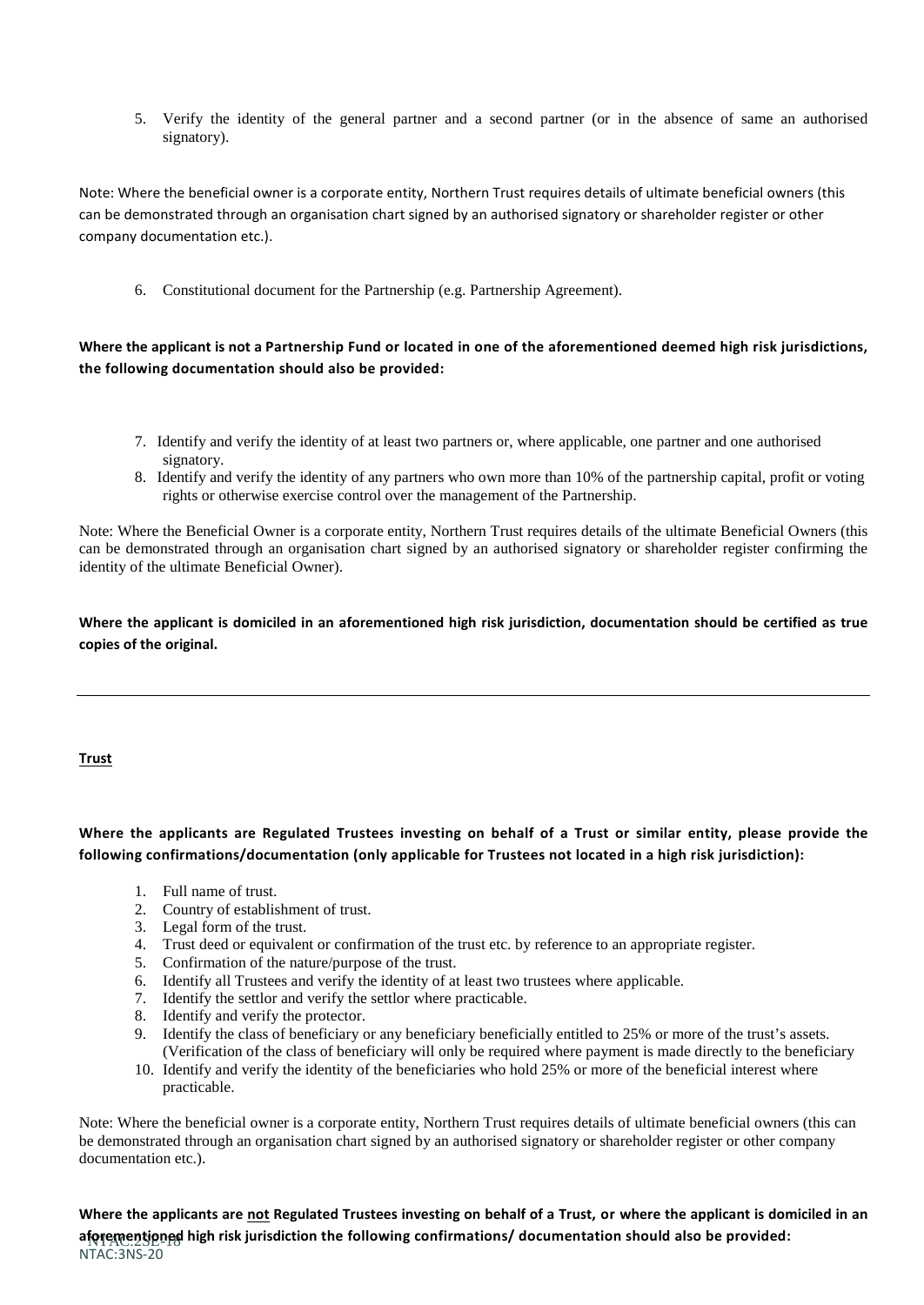- 11. Identify and verify the identity of any partners who own more than 10% of the partnership capital, profit or voting rights or otherwise exercise control over the management of the Partnership.
- 12. Verify the identity of all trustees (i.e. in accordance with their legal structure or for each individual)

**Where the applicant is domiciled in an aforementioned high risk jurisdiction, documentation should be certified as true copies of the original.**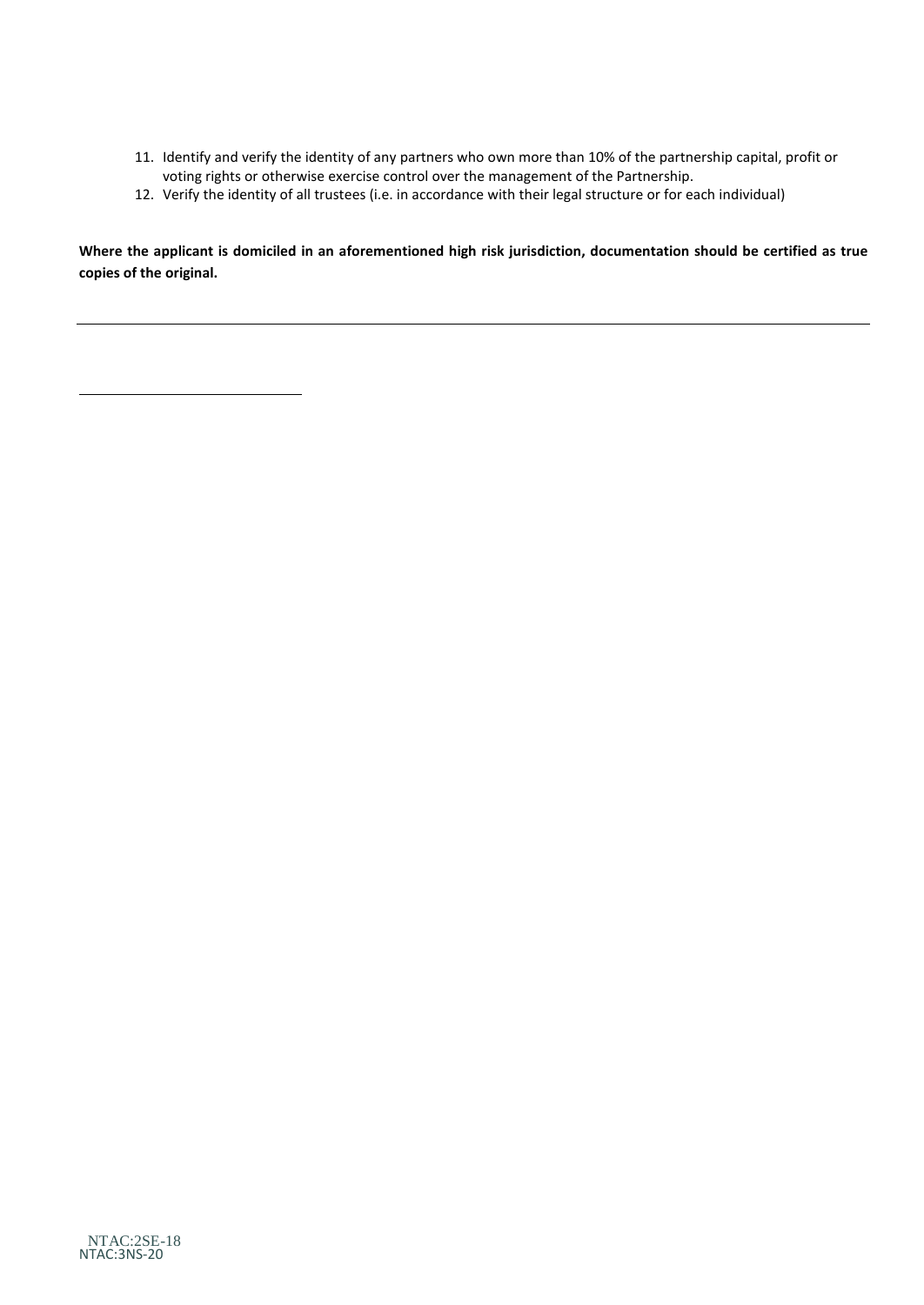**Foundation** 

# **Where the applicants are Regulated Trustees investing on behalf of a Foundation, please provide the following confirmations/documentation (only applicable for Trustees not located in a high risk jurisdiction):**

- 1. Full name of the Foundation or similar entity.
- 2. Registered address of the Foundation.
- 3. Confirmation of the legal form of the Foundation.
- 4. Constitutional documents equivalent **OR** confirmation of the foundation by reference to an appropriate register.
- 5. Identify and verify the founder and where practical and the nature/purpose of the foundation.
- 6. Identify all trustees, and verify the identity of two trustees, where applicable. Where the trustee is regulated proof of regulation should be placed on file.
- 7. Identify any beneficiary beneficially entitled to 25% or more of the foundation's assets.

Note: Where the beneficial owner is a corporate entity, Northern Trust requires details of ultimate beneficial owners (this can be demonstrated through an organisation chart signed by an authorised signatory or shareholder register or other company documentation etc.).

**Where the applicants are not Regulated Trustees investing on behalf of a Foundation or similar entity, or where the applicant is domiciled in an aforementioned high risk jurisdiction the following confirmations/documentation should be provided:**

- 1. Identify and verify the identity of the founder.
- 2. Confirmation of the funding of the foundation.
- 3. Identify and verify the identity of the beneficiaries who hold more than 10% of the beneficial interest, where practicable.

**Where the applicant is domiciled in an aforementioned high risk jurisdiction, documentation should be certified as true copies of the original.**

# **Charity**

#### **Where the applicant is a registered Charity please provide the following confirmations/documentation:**

- 1. Nature/purpose of the charity
- 2. Nature and source of funding of the charity
- 3. Registered legal address of the charity & principal business address of the charity.
- 4. Names of all trustees/directors (or equivalent) of the charity.
- 5. Identify and verify the identity of the company secretary or equivalent or, where applicable, verify the identity of one of the trustees.
- 6. (If a charitable trust), details of the settlor of the charitable trust.
- 7. Names or classes of persons who stand to benefit from the objects of the charity.
- 8. Complete a check of a relevant charities register or source confirmation of the registration of the charity with the relevant tax authorities (e.g. UK Charities Commission/HMRC/ Guidestar).

Note: Where there is a named individual beneficiary with a 25% interest or more, the beneficiary will need to be verified.

NTAC:2SE-18 **jurisdiction please provide the following confirmations/documentation:**NTAC:3NS-20 **Where the applicant is not a registered Charity or where the applicant is domiciled in an aforementioned high risk**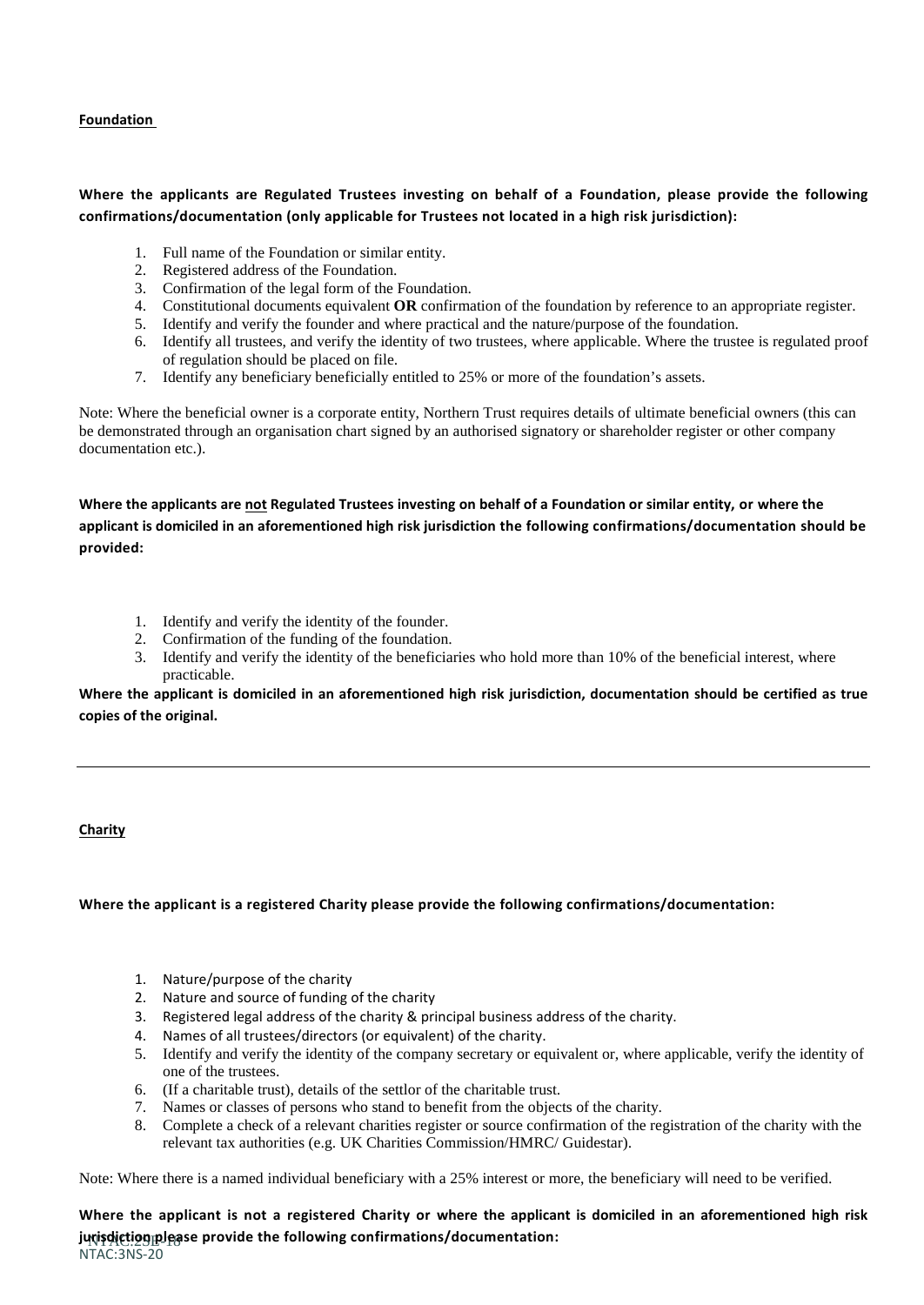- 9. Certified copies of the audited financial statements.
- 10. Certified constitutional/ formation document of the charity.
- 11. Identify and verify the identity of the beneficiaries (where ascertainable) of the charity.
- 12. Identify and verify the settlor, where applicable.

**Note: Where the applicant is not a registered Charity, documentation provided should be certified as true copies of the original documentation.**

#### **Club or Society**

#### **Where the applicant is a Club or Society please provide the following confirmations/documentation:**

- 1. Full name of the Club/Society.
- 2. Registered legal address and principal business address of the Club/Society.
- 3. Confirmation of the legal status of the Club/Society.
- 4. Nature/Purpose including the nature of funding of the club/society.
- 5. Confirmation of the legal status of the club/society.
- 6. Constitutional/Formation Document (e.g. Trust Deed) and/or copy of audited financial statements (if available) or complete a check of a relevant register (i.e. FCA or the Mutual Public Register in the UK).
- 7. List of officers of the club/society.
- 8. Verify the identity of two officers of the Club/Society authorised to operation on behalf of the club/society or, where applicable, one officer and one authorised signatory.

Note: Where there is a named individual beneficiary with a 25% interest or more, the beneficiary will need to be verified.

#### **Where the applicant is domiciled in an aforementioned high risk jurisdiction, the following is also required:**

- 9. Audited financial statements for the Club/Society.
- 10. Identify and verify the identity of all persons who own or control over 10% of the entity's share capital, profit or voting rights.
- 11. Confirmation of the funding of the club or society.

## **Where the applicant is domiciled in an aforementioned high risk jurisdiction, documentation should be certified as true copies of the original.**

#### **School, College or University**

**Where the applicant is a School, College or University please provide the following confirmations/ documentation:**

NTAC:2SE-18 2. Registered legal address and principal business address of the School, College or University.NTAC:3NS-20

<sup>1.</sup> Full name of the School, College or University.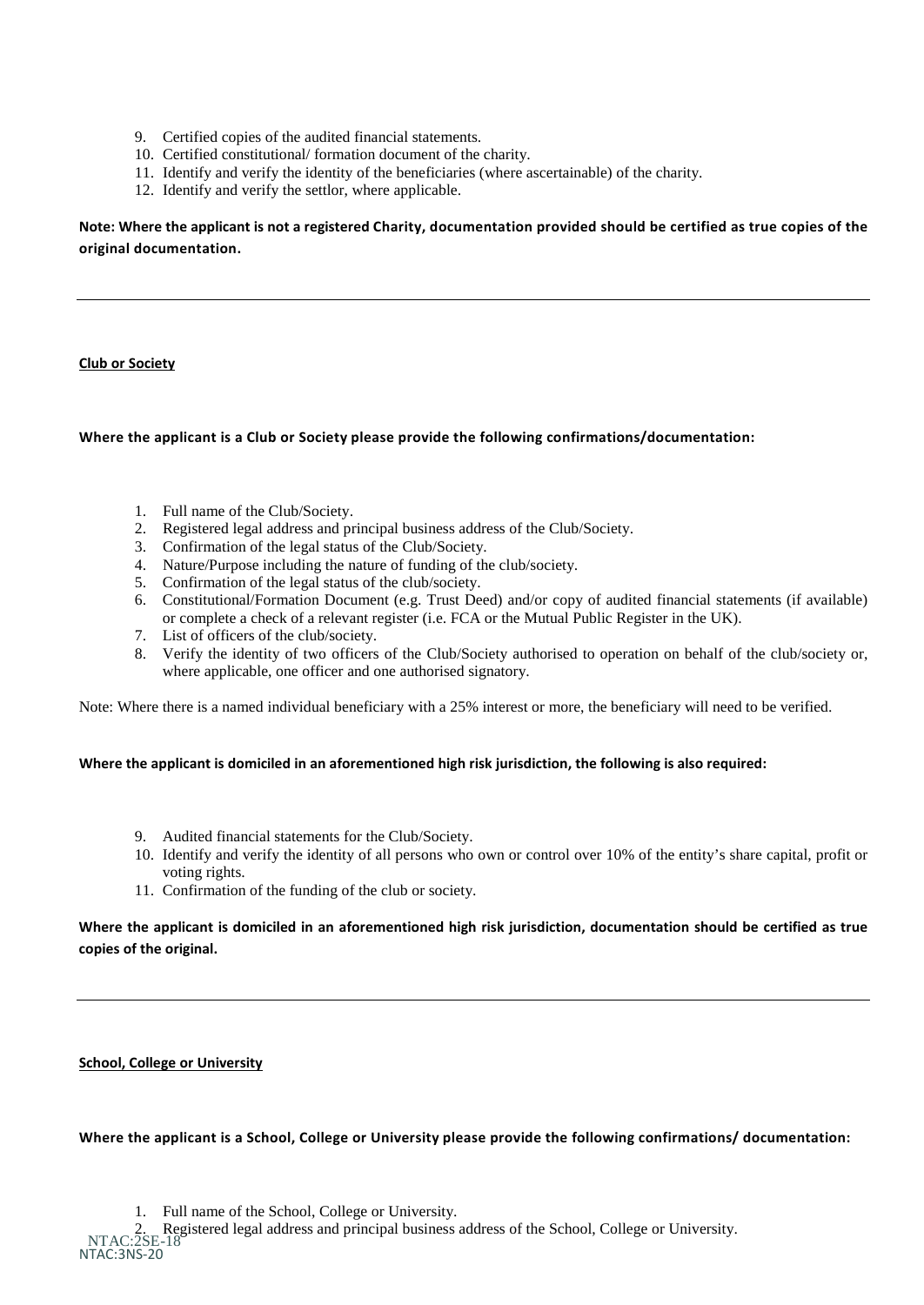- 3. Background information on the School, College or University and confirmation of the legal status of the School, College or University.
- 4. Confirmation of the nature/purpose of the School, College or University with details of how the School, College or University is funded.
- 5. Obtain names of main officials of the school etc.
- 6. Identify and verify the identity of at least two officials or, where applicable, one official and one authorised signatory.
- 7. Details of ownership of the entity. In particular, confirmation if in public ownership or independent. Where independently owned, identify and verify all persons who own or control 25% or more of the entity's share capital, profit or voting rights.
- 8. Identify and verify the settlor, where applicable.

#### **Where the applicant is domiciled in an aforementioned high risk jurisdiction, the following is also required:**

9. Identify and verify the identity of all persons who own or control over 10% of the entity's share capital, profit or voting rights.

**Where the applicant is domiciled in an aforementioned high risk jurisdiction, documentation should be certified as true copies of the original.**

**Church**

# **Where the applicant is a Church please provide the following confirmations/documentation:**

- 1. Full name of the Church.
- 2. Registered legal address and principal business address of the Church.
- 3. Confirmation of the nature/purpose of the Church with details of how the Church is funded.
- 4. Confirmation of a relevant church register or a copy of the revenue approval for the church;
- 5. Names of all trustees/directors (or equivalent) of the church.
- 6. Identify and verify the identity of the church secretary or equivalent or, where applicable, verify the identity of one of the trustees.
- 7. Names or classes of persons who stand to benefit from the objects of the church (where ascertainable).
- 8. Identify and verify the settlor where applicable.
- 9. Where there is a named individual beneficiary with a 25% interest or more, the beneficiary will need to be verified.

#### **Where the applicant is domiciled in an aforementioned high risk jurisdiction, the following is also required:**

- 10. Audited financial statements for the Church.
- 11. Identify and verify the beneficiaries (where ascertainable)
- 12. Identify and verify the settlor where applicable.

**Where the applicant is domiciled in an aforementioned high risk jurisdiction, documentation should be certified as true copies of the original.**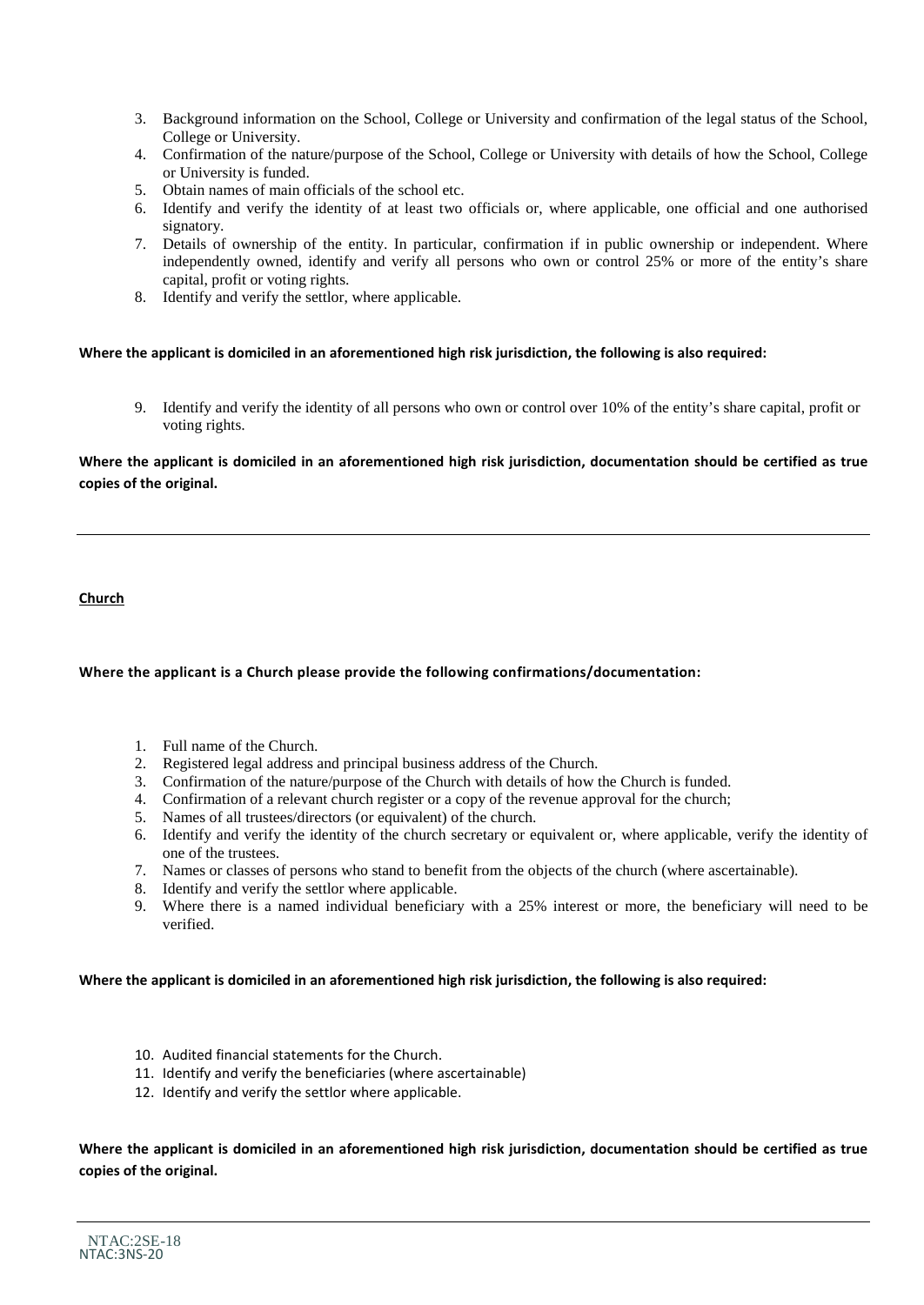#### **Trade Union**

#### **Where the applicant is a Trade Union please provide the following confirmations/documentation:**

- 1. Full name of the Trade Union.
- 2. Registered legal address and principal business address of the Trade Union.
- 3. Establish whether the trade union is registered or otherwise listed by a controlling body for regulatory or oversight purposes (e.g. Congress of Trade Unions).
- 4. Consider the legal form of the trade union, its stated purpose, aims and objectives using information from documents supplied for the trade union and through internet searches.
- 5. Deed or equivalent establishing the existence of the trade union (for example its constitution, bye-laws, rules).
- 6. Identify all persons and their functions who are empowered to make the investment on behalf of the trade union (president, secretary, treasurer and other senior committee members).

**Where the applicant is domiciled in an aforementioned high risk jurisdiction, documentation should be certified as true copies of the original.**

**\_\_\_\_\_\_\_\_\_\_\_\_\_\_\_\_\_\_\_\_\_\_\_\_\_\_\_\_\_\_\_\_\_\_\_\_\_\_\_\_\_\_\_\_\_\_\_\_\_\_\_\_\_\_\_\_\_\_\_\_\_\_\_\_\_\_\_\_\_\_\_\_\_\_\_\_\_\_\_\_\_\_\_\_\_\_**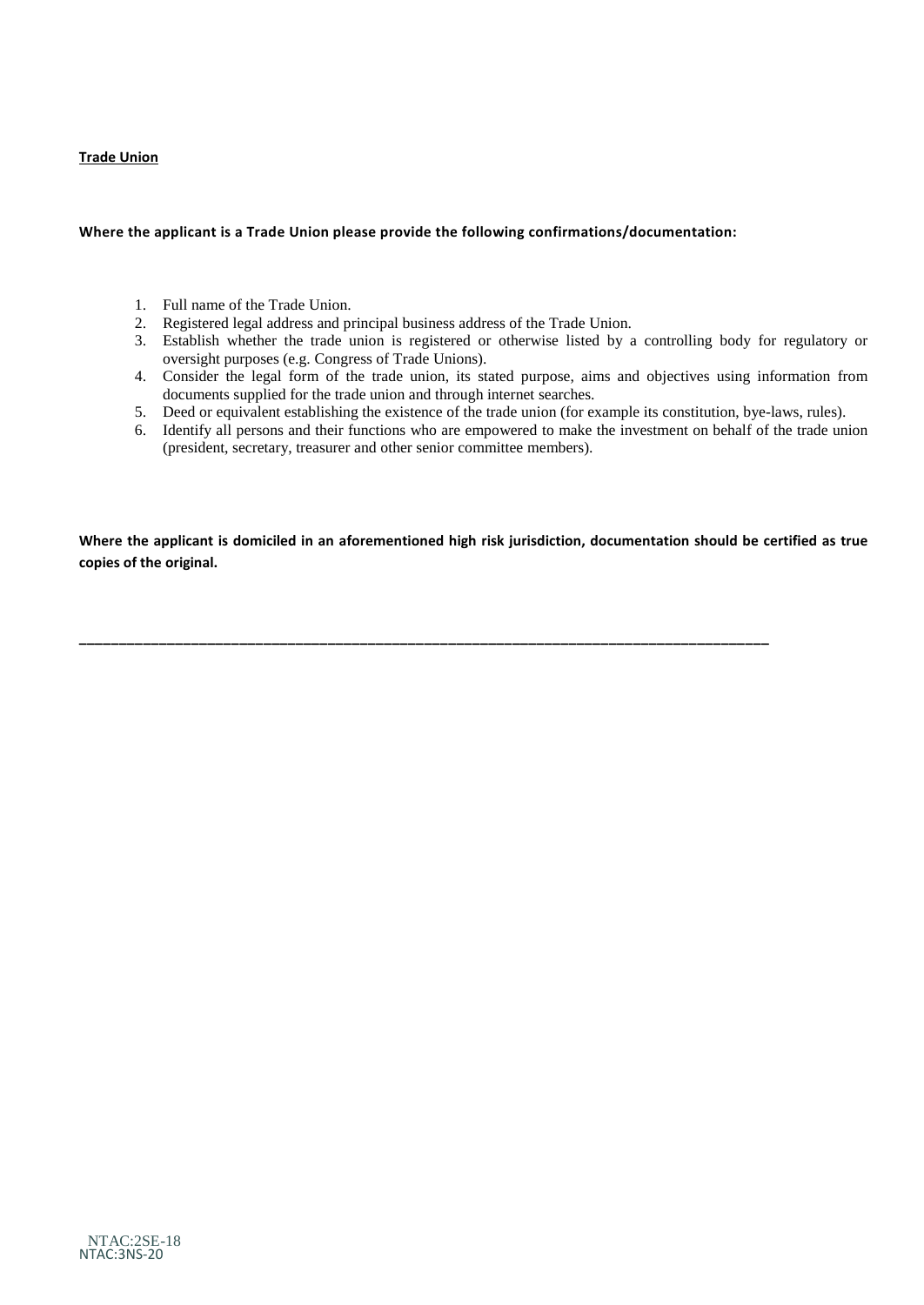#### **PART VIII– RETURN OF VALUES (INVESTMENT UNDERTAKINGS) REGULATIONS 2013**

The Fund must collect additional information in order to satisfy Return of Values (Investment Undertakings) Regulations 2013 (S.I. 245 of 2013). Therefore any individual, company or any unincorporated body of persons which are an Irish resident or ordinarily Irish resident must provide the following additional information:

| Tax Identification Number (TIN) / PPS Number |  |
|----------------------------------------------|--|
|                                              |  |

<u>Any one of the following additional documents is required to verify the TIN or PPS Number (either a copy or the original is</u> **sufficient)**

P60

7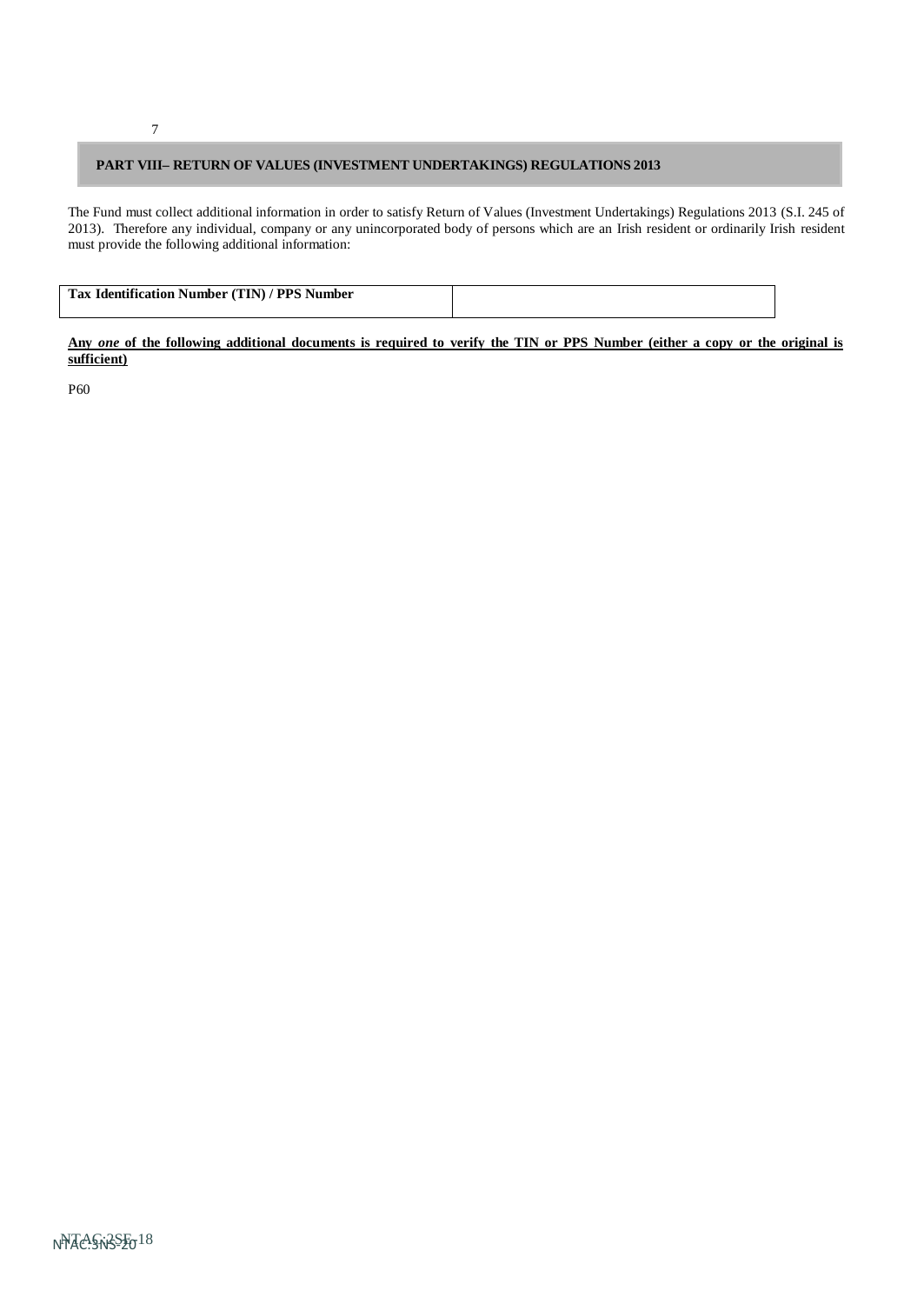P45 P21 Balancing Statement Payslip (where employer is identified by name or tax number) Drug Payment Scheme Card European Health Insurance Card Tax Assessment Tax Return Form PAYE Notice of Tax Credits Child Benefit Award Letter /Book Pension Book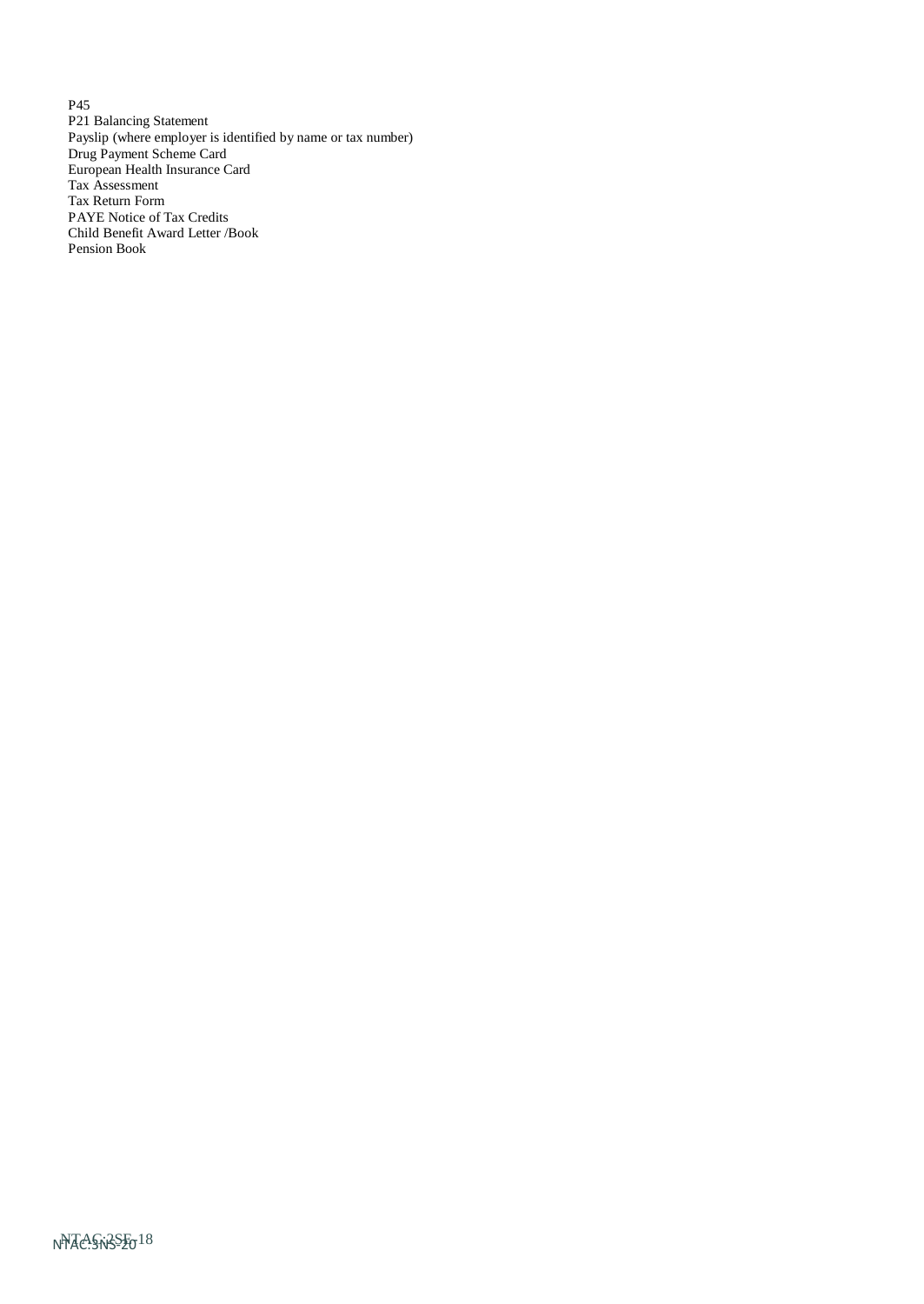Social Services Card Public Services Card

In addition, any printed documentation issued by the Revenue Commissioners or by the Department of Social Protection which contain your name, address and tax reference number will also be acceptable. In the case of joint account holders, the additional **documentation is required for each applicant.**

Your personal information will be handled by the Administrator or it's duly appointed delegates as data processors for the Fund in accordance with the General Data Protection Regulation (Regulation (EU) 2016/679) and the applicable Irish data protection legislation. *Your information provided herein will be processed for the purposes of complying with the Return of Values (Investment Undertakings) Regulations 2013 and this may include disclosure to the Irish Revenue Commissioners.*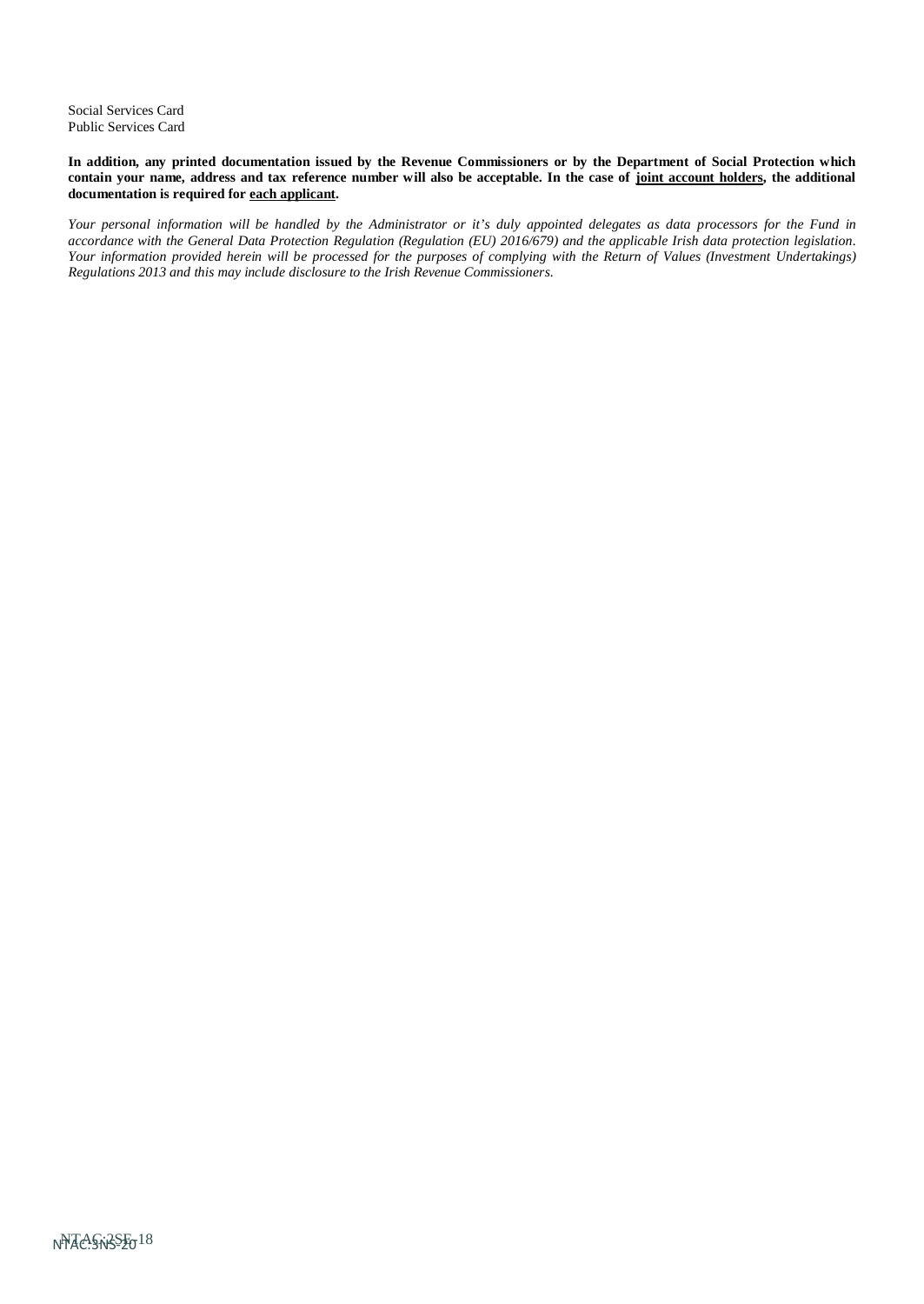#### **REPRESENTATIONS AND WARRANTIES**

- 1. I/We confirm that I am/we are 18 years of age or over.
- 2. I/We, having received and considered a copy of the current Prospectus, any relevant supplements thereto and the most recent annual and/or semi-annual report of the Fund (if any), hereby confirm and declare that this application is based solely on the information contained in such documentation together with the Key Investor Information Document, and is made pursuant to the terms of this Application Form. In addition, I/We confirm that I/We have received and read the information contained in this form and confirm that a copy of the Key Investor Information Document has been supplied to me/us in good time prior to completing this form. I/We confirm that I/We have read and understood the Key Investor Information Document and I/We hereby confirm that for any subsequent investments for Shares in the Fund I/we will obtain the latest version of the appropriate Key Investor Information Document prior to each subscription. I/We hereby acknowledge and agree that the updated KIID for each Share Class is available at [www.fundlogic.com](http://www.fundlogic.com/) and consent to its receipt in that form for subsequent applications for any Share Class in the Fund. I/We understand that a copy of the KIID is available in paper form, free of charge, upon request. I/We understand that the website location for the KIID will also be notified to me/us by an email sent to the email address specified by me/us in this application form. I further confirm that I/we will read and review the most up-to-date version of the relevant KIID prior to making any subsequent application for Shares in the Fund. I/We request and authorise FundLogic Alternatives Plc to act in accordance with my/our instructions.
- 3. I/We, having received and considered a copy of the current Prospectus, the memorandum and articles of association of the Fund (as may be amended from time to time) (the "**M&A**"), the material contracts referred to in the Prospectus and the most recent annual and/or semi-annual report of the Fund (if any), hereby confirm and declare that this application is based solely on the information contained in such documentation and is made pursuant to the terms of this Subscription Form.
	- 4. I/We undertake to observe and be bound by the provisions of the Articles of Association of the Company "M &A" (as amended from time to time) and apply for the Shares issued in relation to this application to be entered in the register of Shareholders in my/our name(s) (or in the name of a nominee or agent).
- 5. I/We agree that the issue and allotment to me/us of a class of shares and any subsequent transaction is subject to the provisions of the Prospectus, that subscription for shares and any subsequent transaction will be governed and construed in accordance with Irish law and I/we confirm that by subscribing for shares, I/we are not relying on any information or representation other than such as may be contained in the Prospectus, the M&A, material contracts referred to in the Prospectus and the most recent annual or semi annual report (if available) thereto.
- 6. I/We agree to notify the Fund, the Administrator or the Distributor immediately if I/we become aware that any of the representations is no longer accurate and complete in all respects and agree immediately to take such action as the Directors may direct, including where appropriate, the redemption of my/our holding in its entirety. I/We agree to indemnify each of the Directors, the Fund, the Administrator and the Distributor and agree to keep each of them indemnified against any loss of any nature whatsoever arising to any of them as a result of any breach of any of the representations, warranties or declarations given by me/us in this Subscription Form.
- 7. I/We have such knowledge and experience in business and financial matters or have obtained advice from a professional adviser such that I am/we are capable of evaluating the merits, and the risks, of an investment by me/us in the Fund.
- 8. I/We understand that the tax disclosure set forth in the Prospects is of a general nature and may not cover the jurisdiction in which I am /we are subject to taxation and that the tax consequences of my/our purchase of shares in a Sub-Fund depend on my/our individual circumstances.
- 9. I/We acknowledge the right of the Fund at any time to require the compulsory redemption of a class of shares in a Sub-Fund in the circumstances provided for in the Prospectus.
- 10. I/We acknowledge that:
	- (i) I/ We have conducted our own investigation of the Investment Manager and the Sub-Fund and we have not relied on any statements or other information provided by Morgan Stanley, and its officers, directors, employees and agents, or an affiliates and the officers, directors, employees and agents of such affiliates (collectively, "Morgan Stanley") concerning the Investment Manager other than those contained in the Prospectus or the Supplement (collectively, the "Offering Documents"), (b) we have had access to the Investment Manager and any financial and other information as we deem necessary to make our decision to purchase the Sub- Fund, and (c) have been offered the opportunity to ask questions of the Investment Manager and received answers thereto, as we deemed necessary in connection with the decision to purchase the Sub-Fund;
	- (ii) Morgan Stanley makes no representation or warranty to us, express or implied, with respect to the Investment Manager or the completeness or adequacy of any information concerning the Investment Manager contained in the Offering Documents, or any publicly available information concerning the Investment Manager nor shall any of the foregoing persons be liable for any loss or damages of any kind resulting the use of any such information;
	- (iii) In connection with the issue and purchase of the Sub-Fund, Morgan Stanley & Co. International plc and its officers, directors, employees and agents, have not acted as our financial advisor or fiduciary;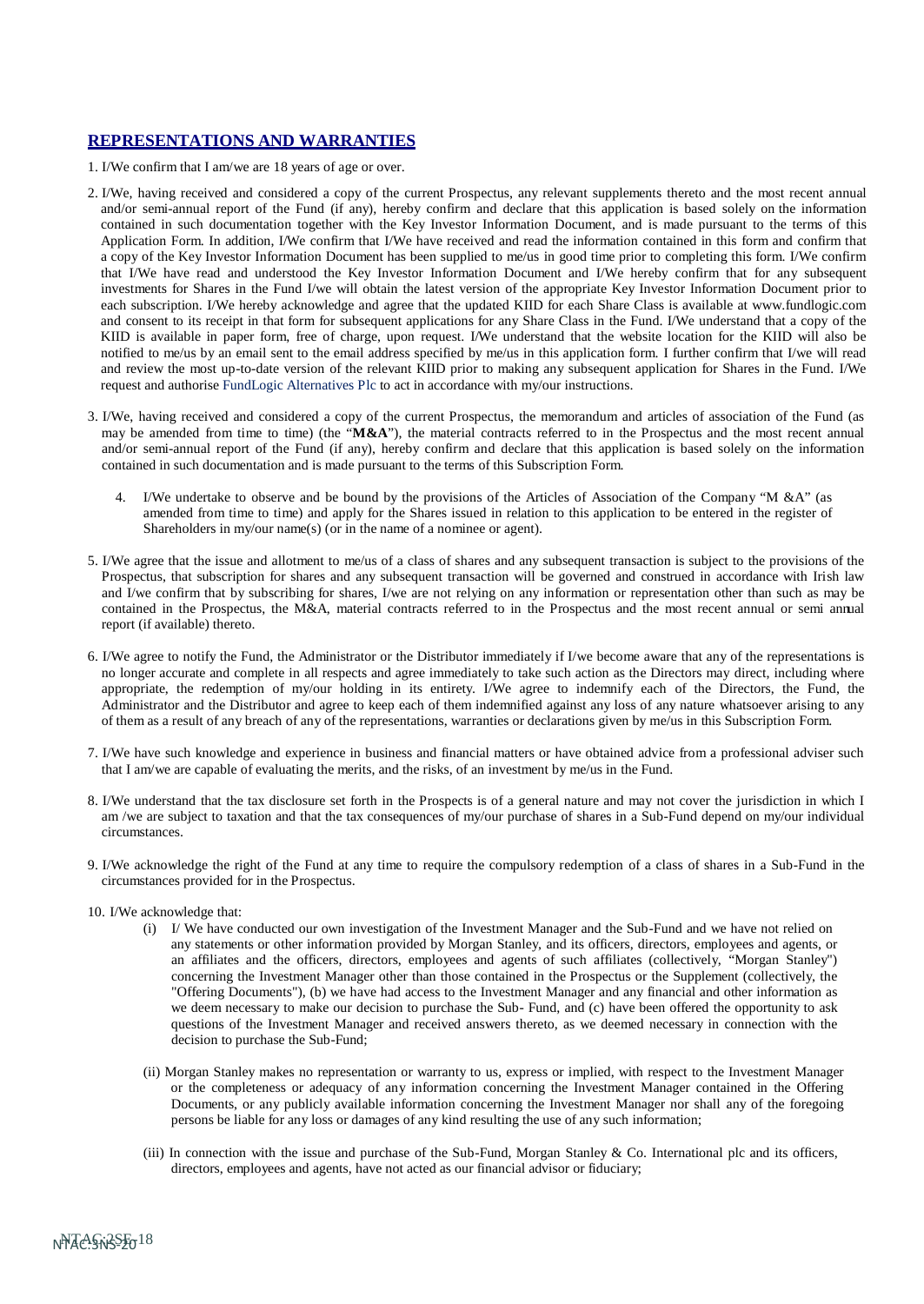- (iv) We agree that we will not hold Morgan Stanley responsible for any statements in or omissions from, the Offering Documents concerning the Investment Manager or any other communication in connection with the offer and sale of the Sub-Fund concerning the Investment Manager or any publicly available information concerning the Investment Manager.
- 11. Please **tick ()** as appropriate:-
	- (a)  $\Box$  I/We confirm that I/we are not prohibited by any applicable laws or regulations to subscribe to the Fund;
	- (b) I/We understand that the Directors reserve the right to reject in whole or in part any transaction in shares and those monies received by the Fund for a rejected subscription will be returned without interest and at my/our risk. The Fund, the Directors, the Distributor, and the Administrator shall be held harmless and indemnified against any loss arising from the rejection of an application.
	- (c)  $\Box$  I/We hereby certify that the shares are not being acquired for the benefit of, directly or indirectly, any U.S. Person nor in violation of any applicable law, and that I/we will not, subject to the conditions set forth in the Prospectus, sell or offer to sell or transfer shares in the United States or to or for the benefit of a U.S. Person.

In particular: (a) I/we understand that the Fund has not been and will not be registered under the United States Investment Company Act of 1940, as amended, that the shares have not been registered and will not be registered under the United States Securities Act of 1933, as amended, and that the shares have not been qualified under the securities laws of any state of the United States and may not be offered, sold or transferred in the United States or to or for the benefit of, directly or indirectly, any U.S. Person; (b) I am not/none of us is a U.S. Person; and (c) I am not/none of us is acquiring the shares for the account or benefit, directly or indirectly, of any U.S. Person or with a view to their offer, sale or transfer within the United States or to or for the account or benefit, directly or indirectly, of any U.S. Person.

12. I/We will hold shares on behalf of a U.S. Taxpayer (as defined below):

Yes No *(please tick the appropriate box)*

If the "yes" box is ticked, then I/we understand the U.S. tax consequences of such an investment. I/We agree to provide the Fund with such additional tax information as it may from time to time request.

"U.S. Taxpayer" is defined to include a U.S. citizen or resident alien of the United States (as defined for United States federal income tax purposes); any entity treated as a partnership or corporation for U.S. tax purposes that is created or organised in, or under the laws of, the United States or any state thereof (including the District of Colombia); any other partnership that is treated as a U.S. Taxpayer under U.S. Treasury Department regulations; any estate, the income of which is subject to U.S. income taxation regardless of source; and any trust over whose administration a court within the United States has primary supervision and all substantial decisions of which are under the control of one or more U.S. fiduciaries. Persons who have lost their U.S. citizenship and who live outside the United States may nonetheless, in some circumstances, be treated as U.S. Taxpayers.

An investor may be a "U.S. Taxpayer" but not a "U.S. Person". For example, an individual who is a U.S. citizen residing outside of the United States is not a "U.S. Person" but is a "U.S. Taxpayer".

- 13. If I am/we are a commodity pool, my/our investment is directed by an entity which (i) is not required to be registered in any capacity with the CFTC or to be a member of the National Futures Association ("NFA"), (ii) is exempt from registration or (iii) is duly registered with the CFTC in an appropriate capacity or capacities and is a member in good standing of the NFA.
- 14. I/We, if not a natural person, am/are duly organised, validly existing and in good standing under the laws of the jurisdiction in which I am/we are organised and I/we have the power and authority to enter into and perform my/our obligations under this Subscription Form.
- 15. I am/we are able to bear the economic risk of an investment in the Shares, including, without limitation, the risk of loss of all or a part of my/our investment. I/we do not have an overall commitment to investments which are not readily marketable that is disproportionate to my/our net worth, and my/our investment in the Shares will not cause such overall commitment to be excessive.
- 16. The Administrator and the Fund are each hereby authorised and instructed to accept and execute any instructions in respect of the Shares to which this application relates given by me/us in written form or by facsimile. If the instructions are given by me/us by facsimile I/we undertake to confirm them in writing immediately. I/We hereby agree to indemnify each of the Administrator and the Fund (on its own behalf and as agent of the Fund) and agree to keep each of them indemnified against any loss of any nature whatsoever arising to any of them as a result of any of them acting upon facsimile instructions. The Administrator and the Fund may rely conclusively upon and shall incur no liability in respect of any action taken upon any notice, consent, request, instruction or other instrument believed in good faith to be genuine or to be signed by properly authorised persons.
- 17. I/We acknowledge that due to anti-money laundering requirements operating within their respective jurisdictions the Administrator, the Fund and any distributor of the Fund (as the case may be) may require further identification of the applicant(s) before the application can be processed and the Administrator, the Fund and any distributor of the Fund (on its own behalf and as agent of the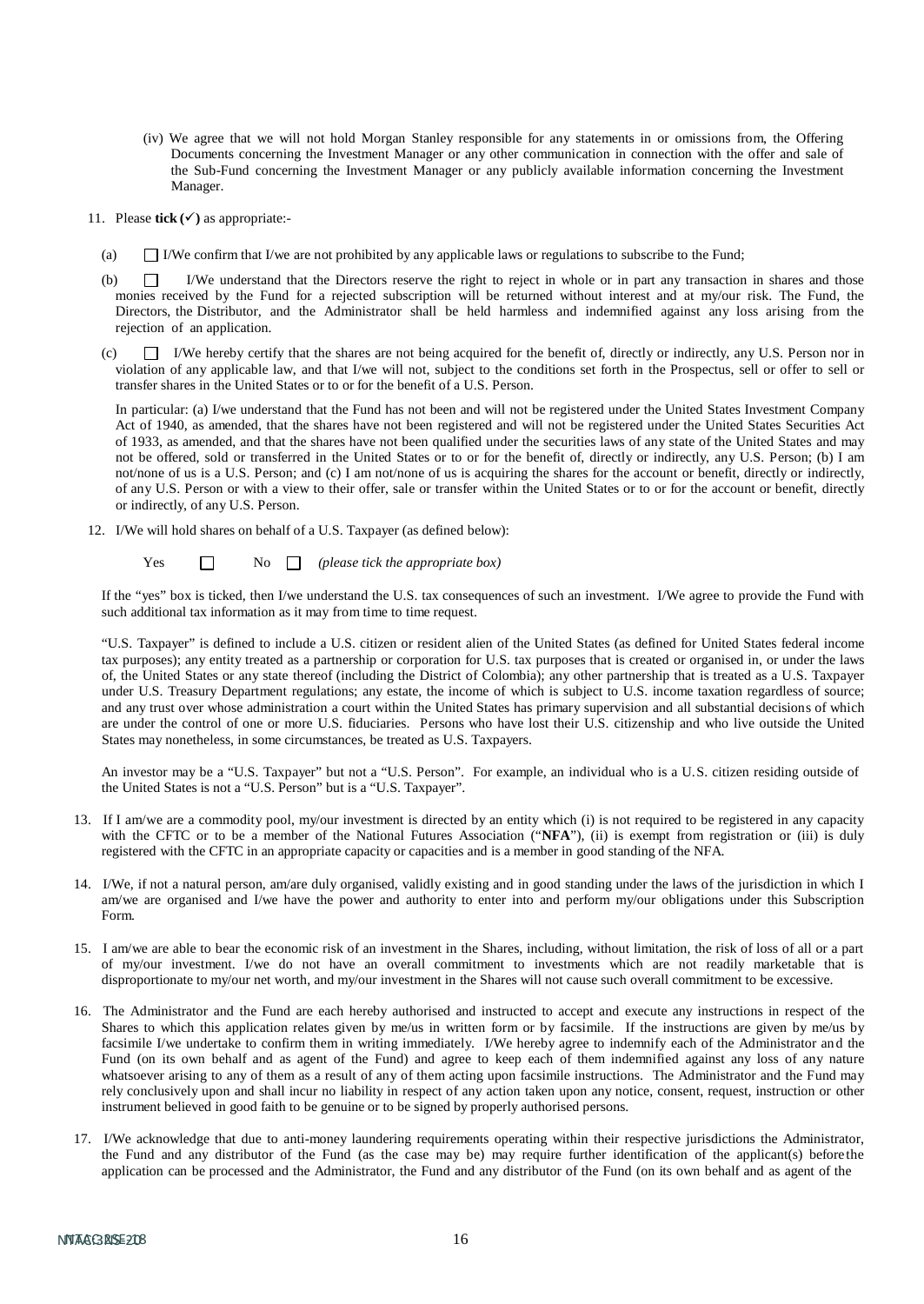Fund) shall be held harmless and indemnified against any loss arising as a result of a failure to process the application if such information has been required by the parties referred to and has not been provided by me/us or has been provided in incomplete form.

- 18. I/We request that the Shares issued pursuant to this application are registered in the name(s) and address set out below.
- 19. I/We hereby accept such lesser number of Shares, if any, than may be specified above in respect of which this application may be accepted.
- 20. (In respect of joint applicants only) we direct that on the death of one of us the Shares for which we hereby apply be held in the name of and to the order of the survivor or survivors of us or the executor or administrator of the last of such survivor or survivors.
- 21. I/We acknowledge that personal information obtained in relation to me/us will be used and disclosed in accordance with the Privacy Statement available at [www.fundlogic.com.](http://www.fundlogic.com/) I/we confirm that I/we have received and read a copy of the Privacy Statement and have been informed of my/our rights under the General Data Protection Regulation (Regulation (EU) 2016/679) and the applicable Irish data protection legislation.
- 22. Where I/we provide personal data in relation to another individual to the Fund, I/we warrant that I/we have provided a copy of the Privacy Statement to that individual.
- 23. I/We consent to the recording of telephone calls that I/we make to and receive from the Administrator, the Fund, the Depositary or the Investment Manager, the Distributor and their delegates or duly appointed agents and any of their respective related, associated or affiliated companies for record keeping, security and/or training purposes.
- 24. I/We hereby acknowledge that the Fund and the Administrator shall retain all documentation provided by me/us in relation to my/our investment in the Fund for such period of time as may be required by Irish law, but for not less than five years after the period of investment has ended.
	- 23. I/We shall provide the Fund, the Manager or the Administrator with any additional information which it may reasonably request in connection with tax and / or FATCA regulations / reporting requirements and / or regulations / reporting requirements under the OECD Common Reporting Standard ("**CRS**"), in order to substantiate any representations made by me/us or otherwise and I/we authorise the Fund or its agents to disclose such information relating to this application to such persons as they consider appropriate.
	- 24. I/we shall supply the Fund with executed copies of relevant documents upon request (such as W-8BEN, W-8BEN-E, W-8IMY, W-8ECI, W-8EXP, or W-9, or a self-certification document).
	- 25. I/We agree to provide to the Fund, the Manager and the Administrator at such times as each of them may request such declarations, affidavits, certificates or documents as each of them may reasonably require (the "**Tax Information**") in connection with this investment (including for the purposes of tax and/or FATCA regulations and/or CRS or any other reporting requirements). Should any information furnished to any of them become inaccurate or incomplete in any way, I/we hereby agree to notify the Fund, the Manager and the Administrator immediately of any such change and further agree to request the redemption of Shares/Units in respect of which such confirmations have become incomplete or inaccurate where requested to do so by the Fund.
	- 26. I/We acknowledge that the Fund may report certain information to the Irish Revenue Commissioners and that such information may be shared with the US Internal Revenue Service, jurisdictions who have implemented the CRS regime or other jurisdictions pursuant to any other exchange of information or tax reporting regime.
	- 27. In addition to any information required to the Tax Information, I/We agree to promptly provide, and periodically update, at any times requested by the Manager or the Administrator with any information (or verification thereof) the Manager or the Administrator deems necessary to comply with any requirement imposed on the Fund including pursuant to the following:

by Sections 1471-1474 of the U.S. Internal Revenue Code of 1986, as amended (the "Code"), and any Treasury Regulations, forms, instructions, or other guidance issued pursuant thereto in order to reduce or eliminate FATCA withholding taxes. The information required to be provided by the preceding sentence may include, but shall not be limited to, (A) information the Manager or the Administrator deems necessary to determine whether the Unitholder is a "foreign financial institution" ("FFI") as defined in Code § 1471(d)(4) or a "non-financial foreign entity" ("NFFE") as defined in Code § 1472(d), (B) if I/We am/are an FFI, any certification, statement or other information the Manager or the Administrator deems necessary to determine whether I/we meet the requirements of Code §1471(b) (including entering into an agreement with the IRS pursuant to Code § 1471(b) (an "FFI Agreement") and complying with the terms thereof or, if the FFI is in a jurisdiction that has signed an intergovernmental agreement ("IGA") with the United States, complying with the terms of the IGA and any local laws or regulations implementing its terms) or is otherwise exempt from withholding required under Code § 1471, (C) if I/We am/are an FFI, including an FFI in a jurisdiction that has signed an IGA, a Global Intermediary Identification Number ("GIIN") assigned by the IRS; and (D) if I/We am/are an NFFE, any certification, statement or other information the Manager or the Administrator deems necessary to determine whether the Unitholder meets the requirements of Code § 1472(b) (which information may be given to the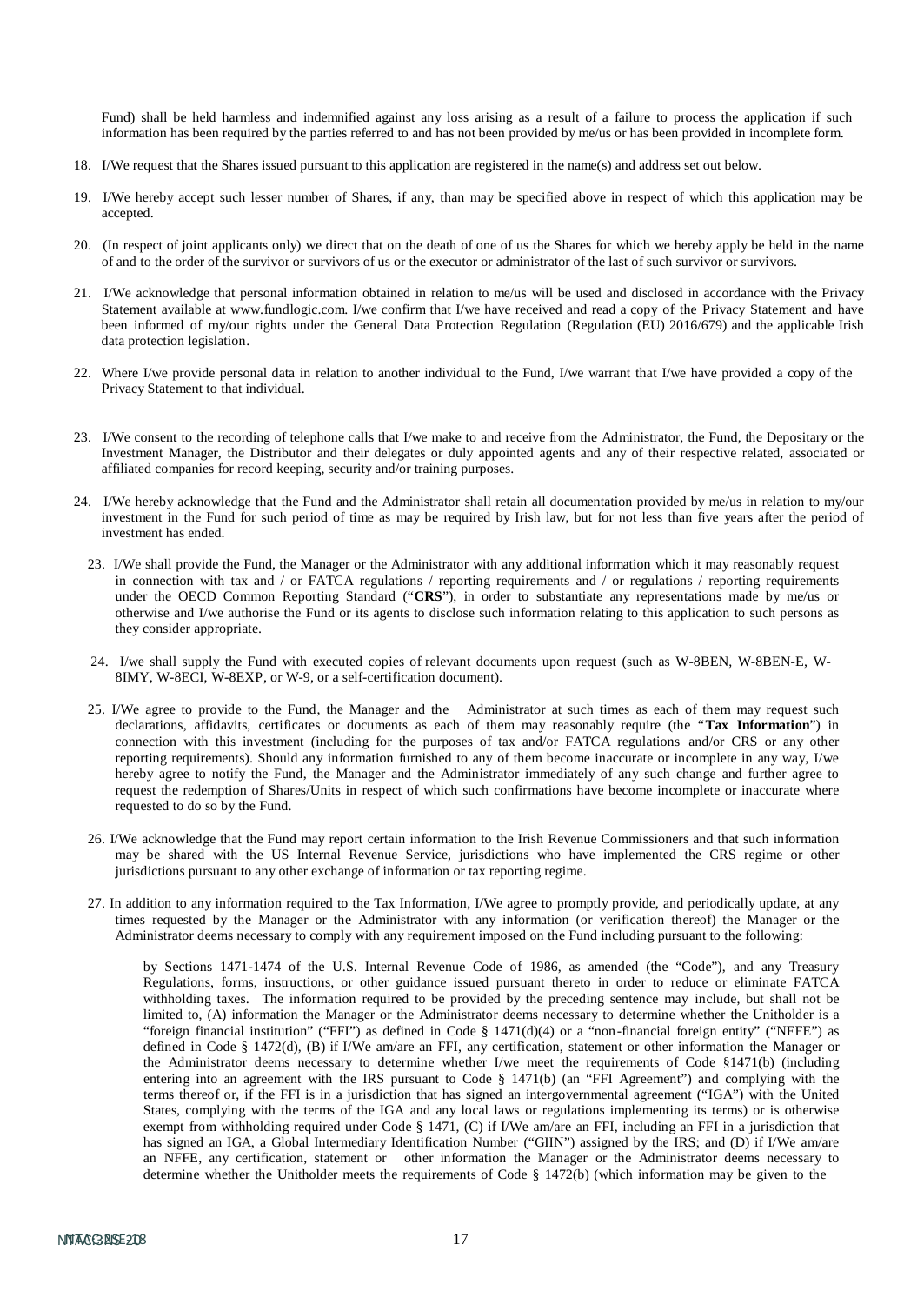U.S. Internal Revenue Service ("IRS") pursuant to Code § 1472(b)(3)) or is otherwise exempt from withholding required under Code § 1472.

- 28. In addition to the Tax Information, I/We agree to promptly provide, at any times requested by the Manager or the Administrator, any information (or verification thereof) the Manager or the Administrator deems necessary for the Fund to comply with the terms of the IGA and any Irish laws, regulations or other guidance implementing the IGA, and any information required to comply with the terms of that agreement on an annual or more frequent basis. I/We agree to waive any provision of foreign law that would, absent such a waiver, prevent compliance with such requests and acknowledges that, if it fails to provide such waiver, it may be required by the Manager or the Administrator to withdraw from the Fund if necessary to comply with FATCA and the IGA.
- 29. By providing the Tax Information, I/We represent and warrant the completeness and accuracy of such information (as at the date of submission) and authorise the Fund, the Manager and the Administrator to act upon such information in good faith, including, but not limited to, disclosing or submitting such information to the Irish tax authorities. The Fund shall have no obligation to carry out any investigation with respect to the truth, accuracy or completeness of the Tax Information provided by us and I/We will, on demand, hold the Fund harmless from any liability resulting from the my/our failure to provide complete and accurate Tax Information.
- 30. I/We hereby acknowledge that if I/we fail to provide the Tax Information on a timely basis, I/We may be subject to 30% U.S. withholding tax on the investor's share of "withholdable payments" (as defined for purposes of FATCA) received by the Fund.
- 31. I/We hereby acknowledge that if I/we fail to provide the Tax Information and such failure results in the Fund being unable to comply with the IGA, the Manager or the Administrator may exercise its right to completely redeem an applicant (at any time upon any or no notice). I/We further acknowledge and agree to indemnify the Fund and its other investors for any losses resulting from our failure to meet its obligations under this Section, including any U.S. withholding tax imposed on the Fund.
- 32. By subscribing, purchasing or acquiring Shares, I/We represent, warrant and agree to the Investment Manager, the Directors of the Fund and the Distributor, and any applicable Sub-Distributor, that:
	- (i) I am/We are eligible to invest or subscribe the Shares under the applicable laws and regulations in force to which I am/We are subject;
	- (ii) I/We have obtained all consents, approvals or permissions required for the purchase and subscription of the Shares under the applicable law in force to which I am/We are subject;
	- (iii) I/We have complied with all applicable securities laws and regulations in force in any jurisdiction in which I/We purchased or subscribed the Shares; and
	- (iv) No invitation or offer has been made to me/us to subscribe, purchase, acquire the Shares which is contrary to the applicable laws and regulations in my/our jurisdiction.

33. The Fund, or the Administrator on the Fund's behalf, may disclose personal information to the Depositary and/or the Investment Manager and/or third parties where necessary or for legitimate business interests. This may include disclosure to third parties such as auditors and the Central Bank of Ireland or agents of the Administrator who process the personal information for anti-money laundering purposes or for compliance with foreign regulatory requirements. The Fund, or the Administrator on the Fund's behalf, may and will hold all or part of the personal information in relation to my/our unit/shareholding in accordance with legal and regulatory requirements even after you have fully redeemed from the Fund

34. I/We hereby acknowledge that any notice or document may be served by the Fund or Administrator on me/us in the manner specified from time to time in the Prospectus and, for the purposes of the Electronic Commerce Act 2000, if I have provided an email address or fax number to the Fund or its delegate, consent to any such notice or document being sent to me/us by fax or electronically to the fax number or e-mail address previously identified to the Fund or its delegate which I/we acknowledge constitutes effective receipt by me/us of the relevant notice or document. I/we acknowledge that I/we am/are not obliged to accept electronic communication and may at any time choose to revoke my/our agreement to receive communications by fax or electronically by notifying the in writing at the above address, provided that my/our agreement to receive communications by fax or electronically shall remain in full force and effect pending receipt by the Fund and or Administrator of written notice of such revocation.

#### **34. For Hong Kong residents only:**

I/We hereby confirm that

- (i) I/We have read and understood the Prospectus (in particular the risk factors),
- (ii) I/We acknowledge that no regulatory authority in Hong Kong has authorised the Prospectus or subscription agreement,
- (iii) I/We have relied solely on its own independent analysis and understand that no representation is made by the Fund, its affiliates or advisors on the accuracy or completeness of the Prospectus and subscription agreement,
- (iv) I/We have knowledge and experience of financial and business matters to evaluate the merits and risks of the investment, and have access to all information I/We consider necessary to make a proper evaluation of the investment,
- (v) I/We have had an opportunity to obtain professional advice about the investment,
- (vi) I/We are not prohibited from receiving the Prospectus and subscription agreement by virtue of selling restrictions in the Prospectus relating to Hong Kong residents,
- (vii) I/We are a "professional investor" within the Securities and Futures Ordinance (Cap. 571) of Hong Kong.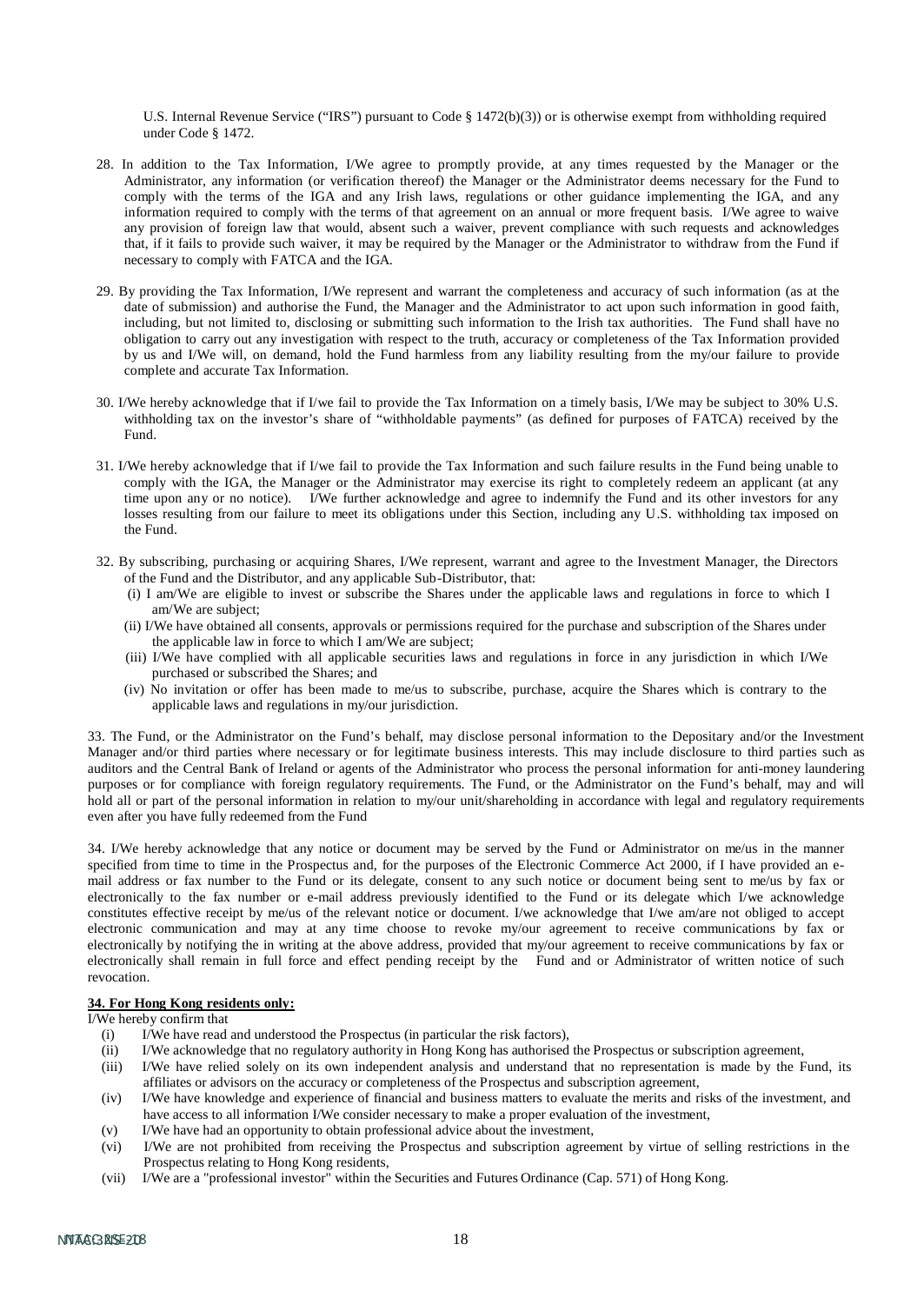#### **35. For South Korean residents only:**

a. I/We are subscribing as a result of an unsolicited request made by the Distributor;

b. I/We have complied or will comply with all local regulations relating to foreign investments by South Korean investors;

c. I/We acknowledge that interests in the Fund are not registered in Korea and cannot be offered or sold to South Korean residents except in accordance with local law and if the purchaser complies with any applicable restrictions including restrictions on foreign investments.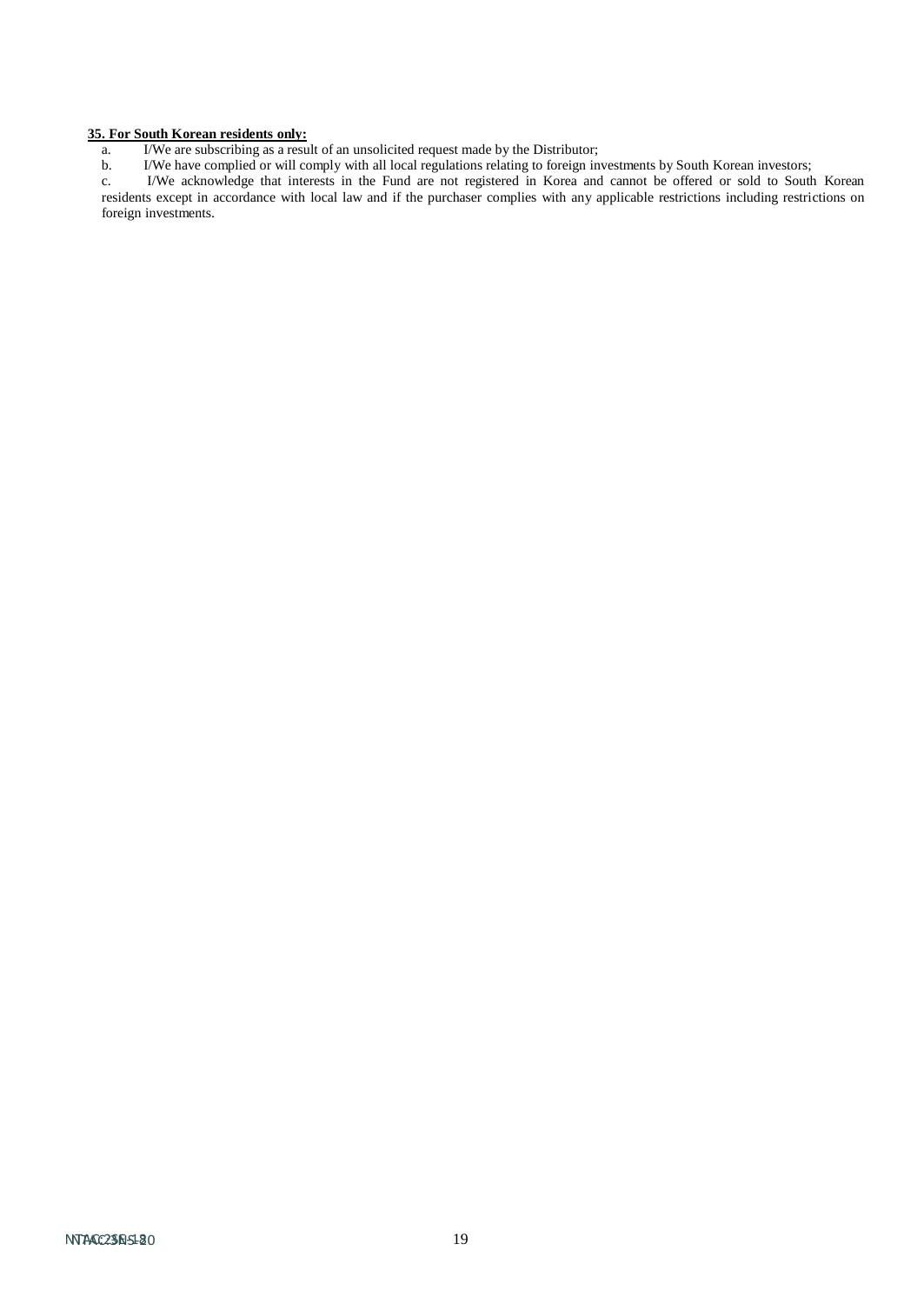# **FATCA AND CRS SELF-CERTIFICATION**

# **Entity Self-Certification for FATCA and CRS**

## **Instructions for completion and data protection notice.**

*We are obliged under Section 891E, Section 891F, and Section 891G of the Taxes Consolidation Act 1997 (as amended) and*  regulations made pursuant to those sections to collect certain information about each account holder's tax arrangements. Please complete the sections below as directed and provide any additional information that is requested. Please note that by completing this application form you are providing personal information, which may constitute personal data within the meaning of the General Data Protection Regulation (Regulation (EU) 2016/679) and the applicable Irish data protection legislation. Please note that in certain circumstances we may be legally obliged to share this information, and other financial information with respect to an account holder's interests in the Fund, with the Irish tax authorities, the Revenue Commissioners. They in turn may exchange this *information, and other financial information with foreign tax authorities, including tax authorities located outside the EU.*

If you have any questions about this form or defining the investor's tax residency status, please speak to a tax adviser or local tax *authority.*

*For further information on FATCA or CRS please refer to Irish Revenue website at <http://www.revenue.ie/en/business/aeoi/index.html> or the following link: <http://www.oecd.org/tax/automatic-exchange/> in the case of CRS only.*

If any of the information below about the investor's tax residence or FATCA/CRS classification changes in the future, *please ensure that we are advised of these changes promptly.*

*(Mandatory fields are marked with an \*)*

*Account holders that are Individuals or Controlling Persons should not complete this form and should complete the form entitled "Individual (including Controlling Persons) Self-Certification for FATCA and CRS".*

#### **\*Section 1**: **Account holder Identification**

| *Current (Resident or Registered) Address:                                                                                                                                                                                     |  |  |  |  |
|--------------------------------------------------------------------------------------------------------------------------------------------------------------------------------------------------------------------------------|--|--|--|--|
| Number: Street: Street: Street: Street: Street: Street: Street: Street: Street: Street: Street: Street: Street: Street: Street: Street: Street: Street: Street: Street: Street: Street: Street: Street: Street: Street: Street |  |  |  |  |
|                                                                                                                                                                                                                                |  |  |  |  |
| Postal/ZIP Code: ___________________Country: ___________________________________                                                                                                                                               |  |  |  |  |
| Mailing address (if different from above):                                                                                                                                                                                     |  |  |  |  |
|                                                                                                                                                                                                                                |  |  |  |  |
|                                                                                                                                                                                                                                |  |  |  |  |
| Postal/ZIP Code: Country:                                                                                                                                                                                                      |  |  |  |  |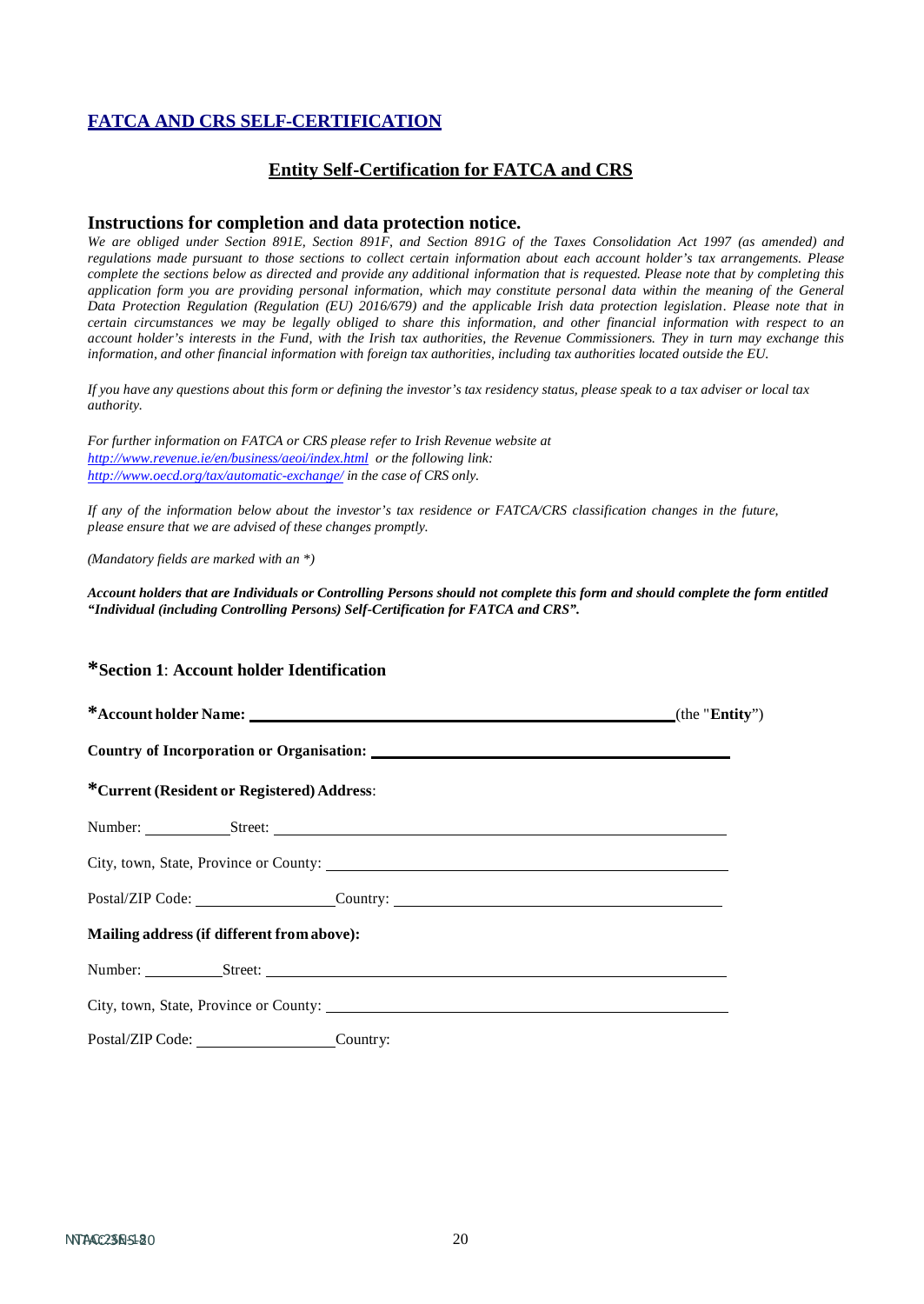# \***Section 2: FATCA Declaration:**

Please tick either (a), (b) or (c) belowand complete as appropriate.

**a)** The Entity **is** a *Specified U.S. Person* and the Entity's U.S. Federal Taxpayer Identifying number (U.S. TIN) is as follows:

**U.S. TIN:**

**Or**

**b)** The Entity is **not a** *Specified U.S. Person* (Please also complete Sections 3, 4 and 5)

**Or**

**c)** The Entity is a **US person but not a** *Specified U.S. Person* (Please also complete Sections 4 and 5)

Indicate exemption:

# **\*Section 3: Entity's FATCA Classification (the information provided in this section is for FATCA, please note your FATCA classification may differ from your CRS classification in Section 5):**

#### **3.1 Financial Institutions under FATCA:**

If the Entity is a Financial Institution, please tick one of the below categories and provide the Entity's GIIN at 3.2 or indicate at 3.3 the reason why you are unable to provide a GIIN.

|      | Irish Financial Institution or a Partner Jurisdiction Financial Institution |  |
|------|-----------------------------------------------------------------------------|--|
|      | Registered Deemed Compliant Foreign Financial Institution                   |  |
| III. | Participating Foreign Financial Institution                                 |  |

**3.2** Please provide the Entity's *Global Intermediary Identification number (GIIN)*

⎕⎕⎕⎕⎕⎕.⎕⎕⎕⎕⎕.⎕⎕.⎕⎕⎕

**3.3 If the Entity is a Financial Institution but unable to provide a GIIN**, please tick one of the below reasons:

| I. | The Entity has not yet obtained a GIIN but is sponsored by another entity which does have a GIIN<br>Please provide the sponsor's name and sponsor's GIIN :<br>Sponsor's Name:<br><i>Sponsor's GIIN:</i><br>$\infty$ <b>NOTE:</b> this option is only available to Sponsored Investment Entities in Model 1 IGA jurisdictions.<br>Sponsored Investment Entities that do not have U.S. reportable accounts are not required to register and<br>obtain a GIIN with the IRS unless and until U.S. reportable accounts are identified. |  |
|----|-----------------------------------------------------------------------------------------------------------------------------------------------------------------------------------------------------------------------------------------------------------------------------------------------------------------------------------------------------------------------------------------------------------------------------------------------------------------------------------------------------------------------------------|--|
| П. | The Entity is an Exempt Beneficial Owner,                                                                                                                                                                                                                                                                                                                                                                                                                                                                                         |  |
|    | Please tick and confirm the category of Exempt Beneficial Owner;                                                                                                                                                                                                                                                                                                                                                                                                                                                                  |  |
|    | <b>Government Entity</b><br>L.                                                                                                                                                                                                                                                                                                                                                                                                                                                                                                    |  |
|    | <b>International Organisation</b><br>$II. \perp$                                                                                                                                                                                                                                                                                                                                                                                                                                                                                  |  |
|    | III.     Foreign Central Bank                                                                                                                                                                                                                                                                                                                                                                                                                                                                                                     |  |
|    | $IV. \perp$ Exempt Retirement Fund                                                                                                                                                                                                                                                                                                                                                                                                                                                                                                |  |
|    | Collective Investment Vehicle Wholly Owned by Exempt Beneficial Owners.<br>V. 1<br>$\overline{\phantom{a}}$                                                                                                                                                                                                                                                                                                                                                                                                                       |  |
| Ш. | <b>The Entity is a Certified Deemed Compliant Foreign Financial Institution</b> (including a deemed                                                                                                                                                                                                                                                                                                                                                                                                                               |  |
|    | compliant Financial Institution under Annex II of the IGA Agreement)                                                                                                                                                                                                                                                                                                                                                                                                                                                              |  |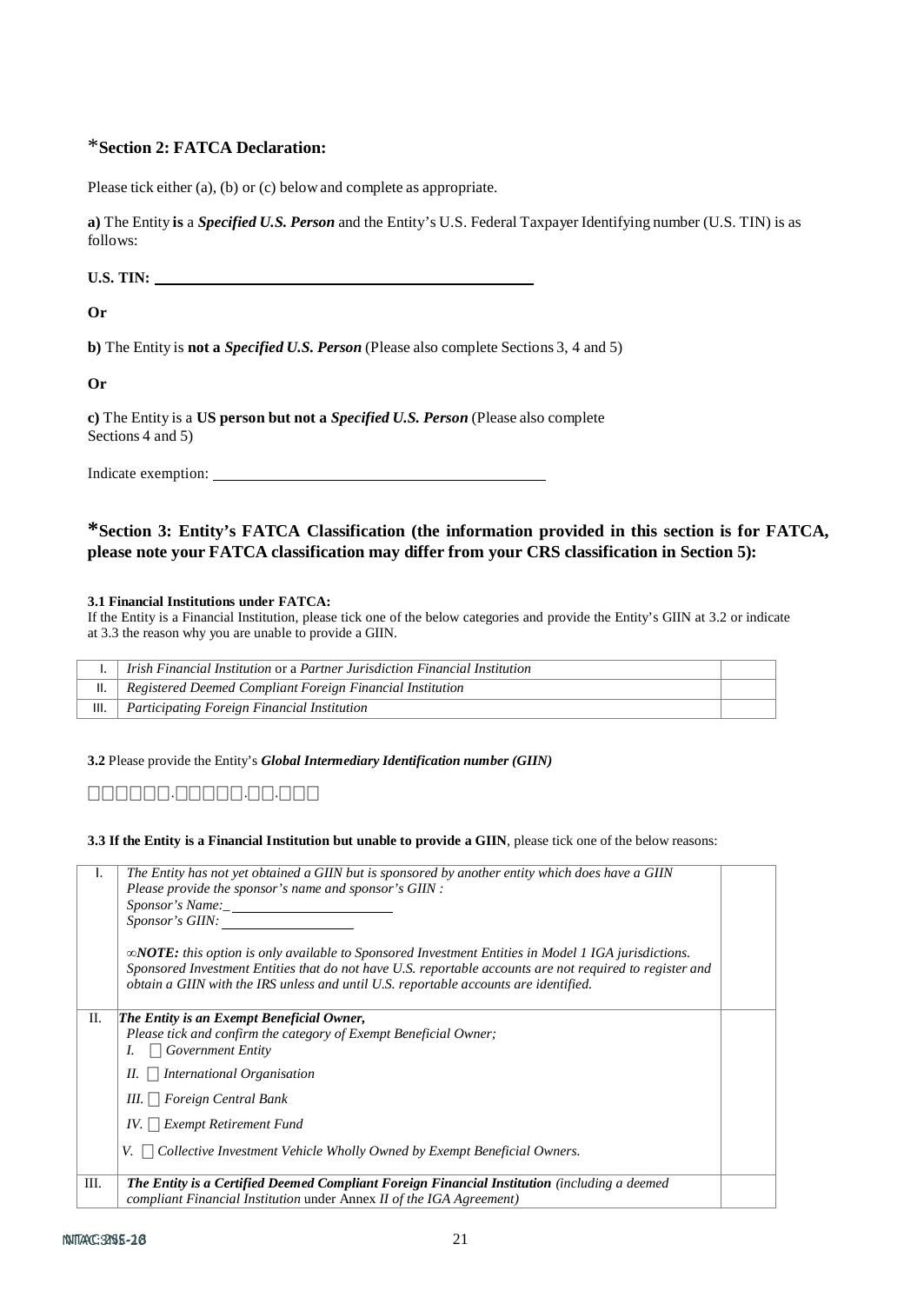|     | <i>Indicate exemption:</i>                                                                                                           |  |
|-----|--------------------------------------------------------------------------------------------------------------------------------------|--|
| IV. | The Entity is a Non-Participating Foreign Financial Institution                                                                      |  |
| V.  | The Entity is an Excepted Foreign Financial Institution                                                                              |  |
| VI. | The Entity is a Trustee Documented Trust. Please provide your Trustee's name and GIIN<br>Trustee's Name:<br>$\emph{Trustee's GIIN:}$ |  |

#### **3.4. Non-Financial Institutions (Non-Foreign Financial Entity/NFFE) under FATCA:**

If the Entity is **not** a Financial Institution, please confirm the Entity's FATCA classification below by ticking one of the categories:

| ь.   | Active Non-Financial Foreign Entity                                                                                                                                                                                                                                  |  |
|------|----------------------------------------------------------------------------------------------------------------------------------------------------------------------------------------------------------------------------------------------------------------------|--|
| II.  |                                                                                                                                                                                                                                                                      |  |
|      | <b>Passive Non-Financial Foreign Entity (NFFE)</b>                                                                                                                                                                                                                   |  |
|      | (Please tick the box that applies)                                                                                                                                                                                                                                   |  |
|      | I. Passive Non-Financial Foreign Entity with no Controlling Persons that are specified U.S Persons.                                                                                                                                                                  |  |
|      | II. Passive Non-Foreign Financial Entity with Controlling Persons that are specified U.S Persons. (If<br>this box is ticked, please indicate the name of all natural Controlling Person(s) of the Entity in section<br>6.1 below and separately complete and include |  |
| III. | <i>Excepted Non-Financial Foreign Entity</i>                                                                                                                                                                                                                         |  |
| IV.  |                                                                                                                                                                                                                                                                      |  |
|      | <b>Direct Reporting NFFE</b>                                                                                                                                                                                                                                         |  |
|      | Please provide your GIIN                                                                                                                                                                                                                                             |  |
|      |                                                                                                                                                                                                                                                                      |  |
|      |                                                                                                                                                                                                                                                                      |  |
|      |                                                                                                                                                                                                                                                                      |  |

#### **\*Section 4: Common Reporting Standard ("CRS") Declaration of Tax Residency (Note that Entities may have more than one country of Tax Residence)**

**Please indicate the Entity's country of tax residence for CRS purposes**, (if resident in more than one country please detail all countries of tax residence and associated tax identification numbers ("TIN")). Please refer to the OECD CRS Web Portal for AEOI for more information on Tax Residence.

If the Entity is not tax resident in any jurisdiction (e.g., because it is fiscally transparent), please indicate that below and provide its place of effective management or country in which its principal office is located.

**NOTE:** Under the Irish legislation implementing the CRS, provision of a Tax ID number (TIN) is required to be provided unless: **a)** You are tax resident in a Jurisdiction that does not issue a (TIN)

Or

**b)** You are tax resident in a non-reportable Jurisdiction (i.e. Ireland or the USA)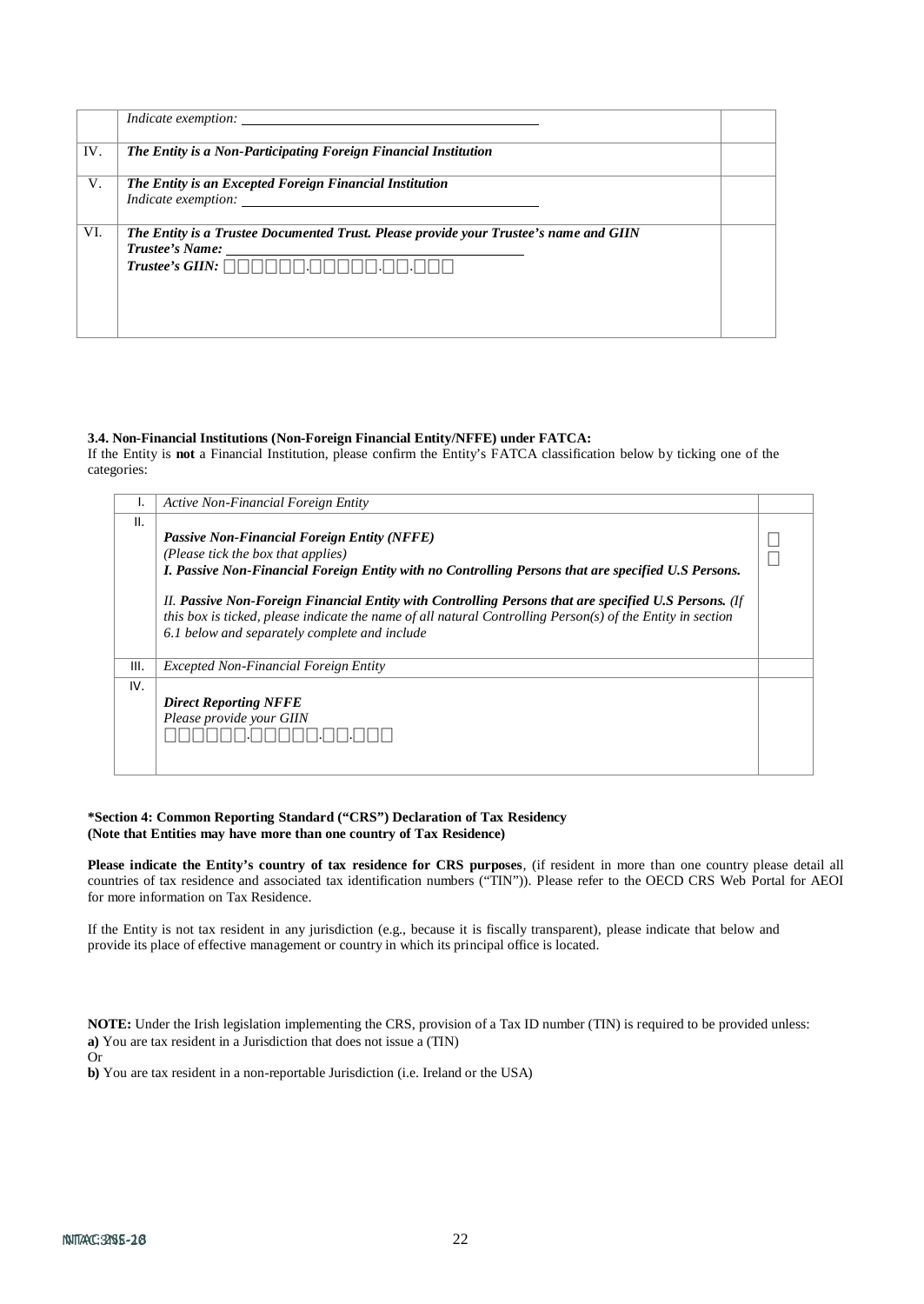| <b>Country of Tax Residency</b> | <b>Tax ID Number</b> | $\infty$ If TIN unavailable Select (A, B or<br>C) and check box below |
|---------------------------------|----------------------|-----------------------------------------------------------------------|
|                                 |                      |                                                                       |
|                                 |                      |                                                                       |
|                                 |                      |                                                                       |

**∞If a TIN is unavailable**, please provide the appropriate reason **A, B** or **C where indicated below**:

*Reason A -* The country/jurisdiction where the Account Holder is resident does not issue TINs or TIN equivalents to its residents

*Reason B -* The Account Holder is otherwise unable to obtain a TIN *(Please explain why you are unable to obtain a TIN if you selected Reason B)*

*Reason C*  $\cdot$  No TIN is required. (Note: Only select this reason if the domestic law of the relevant country/jurisdiction does not require the collection of the TIN issued by such country/jurisdiction)

#### **\*Section 5: Entity's CRS Classification**

(The information provided in this section is for CRS. Please note an Entity's CRS classification may differ from its FATCA classification in Section 3 above). In addition please note that the information that the Entity has to provide may differ depending on whether they are resident in a participating or non-participating CRS Jurisdiction. For more information please see the OECD CRS Standard and associated commentary. [http://www.oecd.org/tax/automatic-exchange/common-reporting-standard/common-reporting](http://www.oecd.org/tax/automatic-exchange/common-reporting-standard/common-reporting-standard-and-related-commentaries/#d.en.345314)[standard-and-related-commentaries/#d.en.345314](http://www.oecd.org/tax/automatic-exchange/common-reporting-standard/common-reporting-standard-and-related-commentaries/#d.en.345314)

#### **5.1 Financial Institutions under CRS:**

If the Entity is a *Financial Institution***, Resident in either a Participating or Non-Participating CRS Jurisdiction** please review and tick one of the below categories that applies **and** specify the type of Financial Institution below.

Note: Please check the Irish Revenue AEOI portal at the time of completion of this form to confirm whether your country of *Tax Jurisdiction is considered Participating or Non-Participating for the purposes of CRS Due-Diligence in Ireland. <http://www.revenue.ie/en/business/aeoi/participating-jurisdictions.pdf>*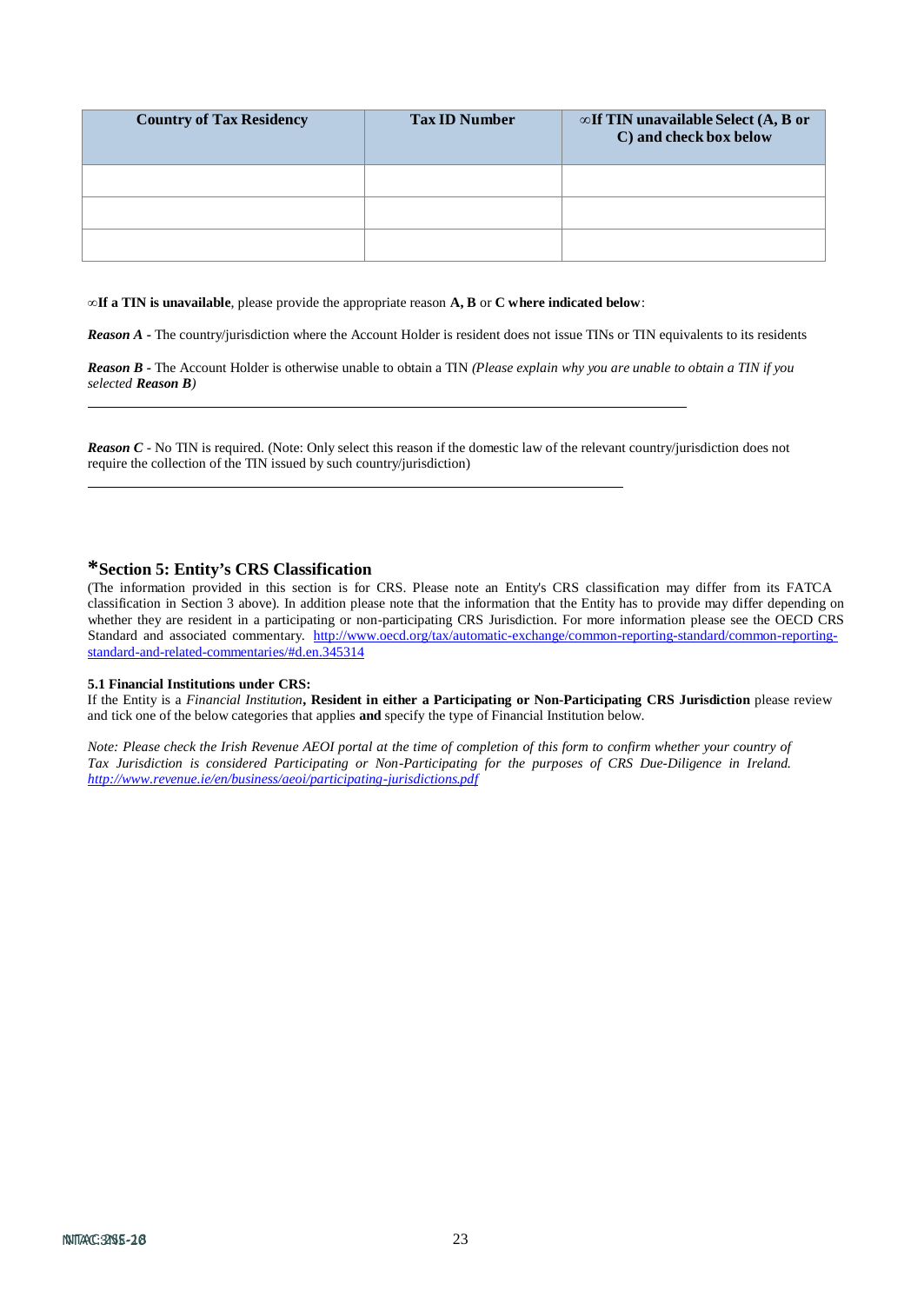| ı.   | A Reporting Financial Institution resident in a participating CRS jurisdiction                                                                                                                                                                                                                                                                                                                                                                                                                                                                                                                                                                                                        |  |
|------|---------------------------------------------------------------------------------------------------------------------------------------------------------------------------------------------------------------------------------------------------------------------------------------------------------------------------------------------------------------------------------------------------------------------------------------------------------------------------------------------------------------------------------------------------------------------------------------------------------------------------------------------------------------------------------------|--|
|      |                                                                                                                                                                                                                                                                                                                                                                                                                                                                                                                                                                                                                                                                                       |  |
| II.  | A Financial Institution Resident in a Non-Participating Jurisdiction.<br>An Investment Entity resident in a Non-Participating Jurisdiction and managed by another<br>Financial Institution (If this box is ticked, please indicate the name of any Controlling Person(s) of the<br>Entity in section 6 below and complete a separate individual self-certification forms for each of your<br>Controlling Persons")<br>An Investment Entity resident in a Non-Participating Jurisdiction that is not managed by<br>another Financial Institution<br>Other Financial Institution, including a Depository Financial Institution, Custodial Institution or<br>Specified Insurance Company |  |
| III. | Non-Reporting Financial Institution under CRS. Specify the type of Non-Reporting Financial<br><b>Institution below:</b><br>Governmental Entity<br><b>International Organization</b><br>Central Bank<br><b>Broad Participation Retirement Fund</b><br>Narrow Participation Retirement Fund<br>Pension Fund of a Governmental Entity, International Organization, or Central Bank<br>Exempt Collective Investment Vehicle<br>Trust whose trustee reports all required information with respect to all CRS Reportable Accounts<br>Qualified Credit Card Issuer<br>Other Entity defined under the domestic law as low risk of being used to evade tax.                                    |  |

### **5.2 Non FinancialInstitutions("NFE") under CRS:**

If the Entity is a *not defined as a Financial Institution under CRS then***,** please tick one of the below categories confirming if you are an Active or Passive NFE.

| I.   | <b>Active Non-Financial Entity</b> – a corporation the stock of which is regularly traded on an established<br>securities market.<br>Please provide the name if the established securities market on which the corporation is regularly<br>traded:                                      |              |
|------|-----------------------------------------------------------------------------------------------------------------------------------------------------------------------------------------------------------------------------------------------------------------------------------------|--------------|
| П.   | Active Non-Financial Entity $-$ if you are a Related Entity of a regularly traded corporation.<br>Please provide the name of the regularly traded corporation that the Entity is a Related Entity of:<br>Please provide details of the securities market that the entity is listed on : |              |
| III. | <b>Active Non-Financial Entity – a Government Entity or Central Bank</b>                                                                                                                                                                                                                |              |
| IV.  | Active Non-Financial Entity – an International Organisation                                                                                                                                                                                                                             |              |
| V.   | Active Non-Financial Entity - other than those listed in I, II, III or IV above.<br>(for example a start-up NFE or a non-profit NFE)                                                                                                                                                    | $\mathbb{L}$ |
| VI.  | <b>Passive Non-Financial Entity</b> (""If this box is ticked, please also complete Section 6.1 below and<br>indicate the name of all natural Controlling Person(s) of the Entity and complete a separate Individual<br>Self-Certification Form for each of your Controlling Person(s)   |              |

# **Section 6: Controlling Persons**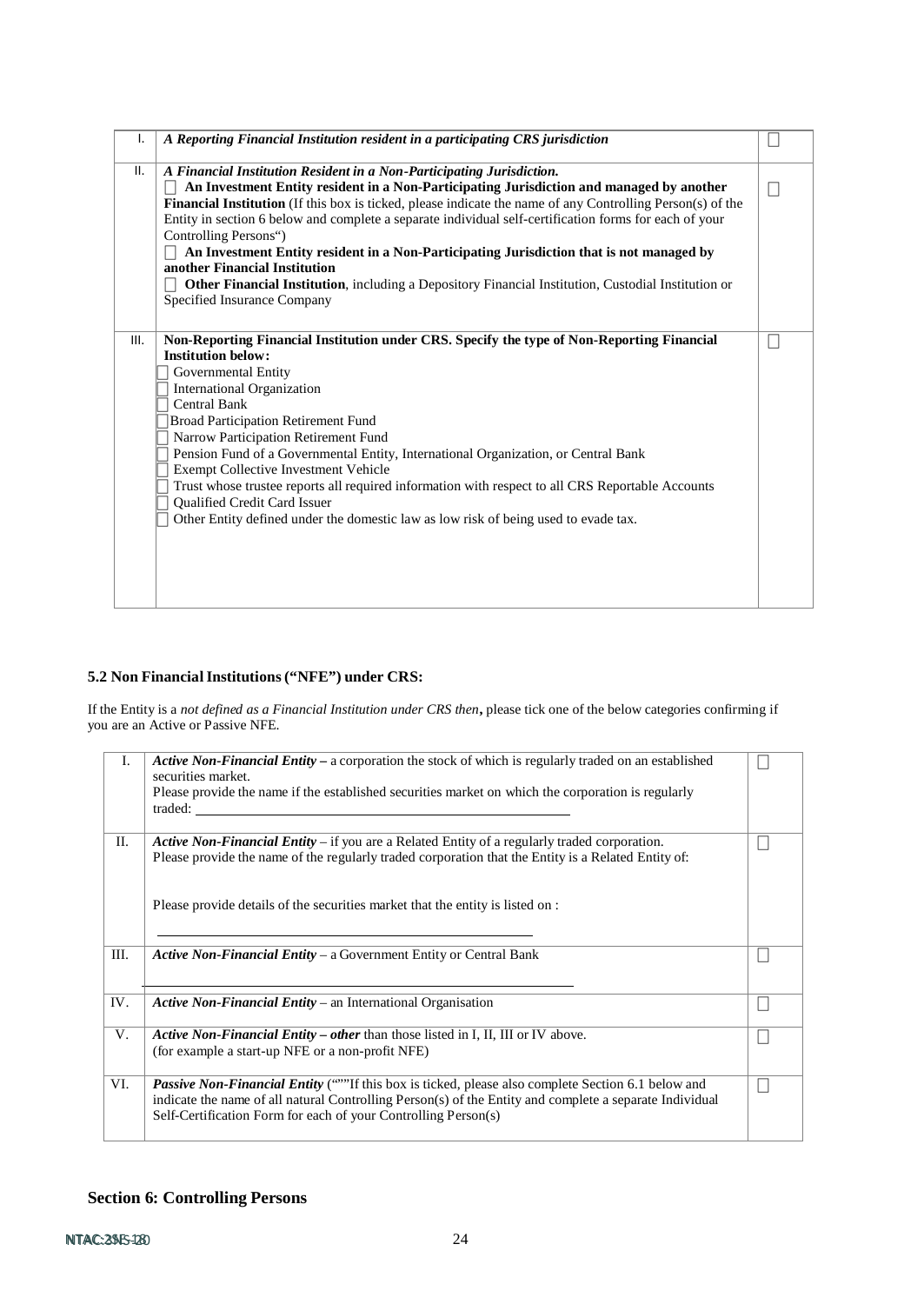#### **NB: Please note that each Controlling Person must complete a Separate Individual Self-Certification form.**

#### If there are no natural person(s) who exercise control of the Entity then the Controlling Person will be the natural person(s) **who hold the position of senior managing official of the Entity.**

*For further information on Identification requirements under CRS for Controlling Persons, see the Commentary to Section VIII of the CRS Standard. [http://www.oecd.org/tax/automatic-exchange/common-reporting-standard/common-reporting-standard-and](http://www.oecd.org/tax/automatic-exchange/common-reporting-standard/common-reporting-standard-and-related-commentaries/#d.en.345314)[related-commentaries/#d.en.345314](http://www.oecd.org/tax/automatic-exchange/common-reporting-standard/common-reporting-standard-and-related-commentaries/#d.en.345314)*

#### **Name of All Controlling Person(s) of the Account Holder:**

If you have ticked sections 5.1 VI above, then please complete section 6.1 and 6.2 below:

#### **6.1 Indicate the name of all Controlling Person(s) of the Account Holder:**

| --<br>         |  |
|----------------|--|
| <b>TTT</b><br> |  |

**Note: In case of a trust**, Controlling Persons means the settlor(s), the trustee(s), the protector(s) (if any), the beneficiary (ies) or class(es) of beneficiary(ies), **AND** any other natural person(s) exercising ultimate effective control over the trust. With respect to an Entity that is a legal person, if there are no natural person(s) who exercise control over the Entity, then the Controlling Person will be the natural person who holds the position of senior managing official of the Entity.

**6.2 Complete a separate Individual (Controlling Person's) Self-Certification for FATCA and CRS for each Controlling Person listed in Section 6.1.**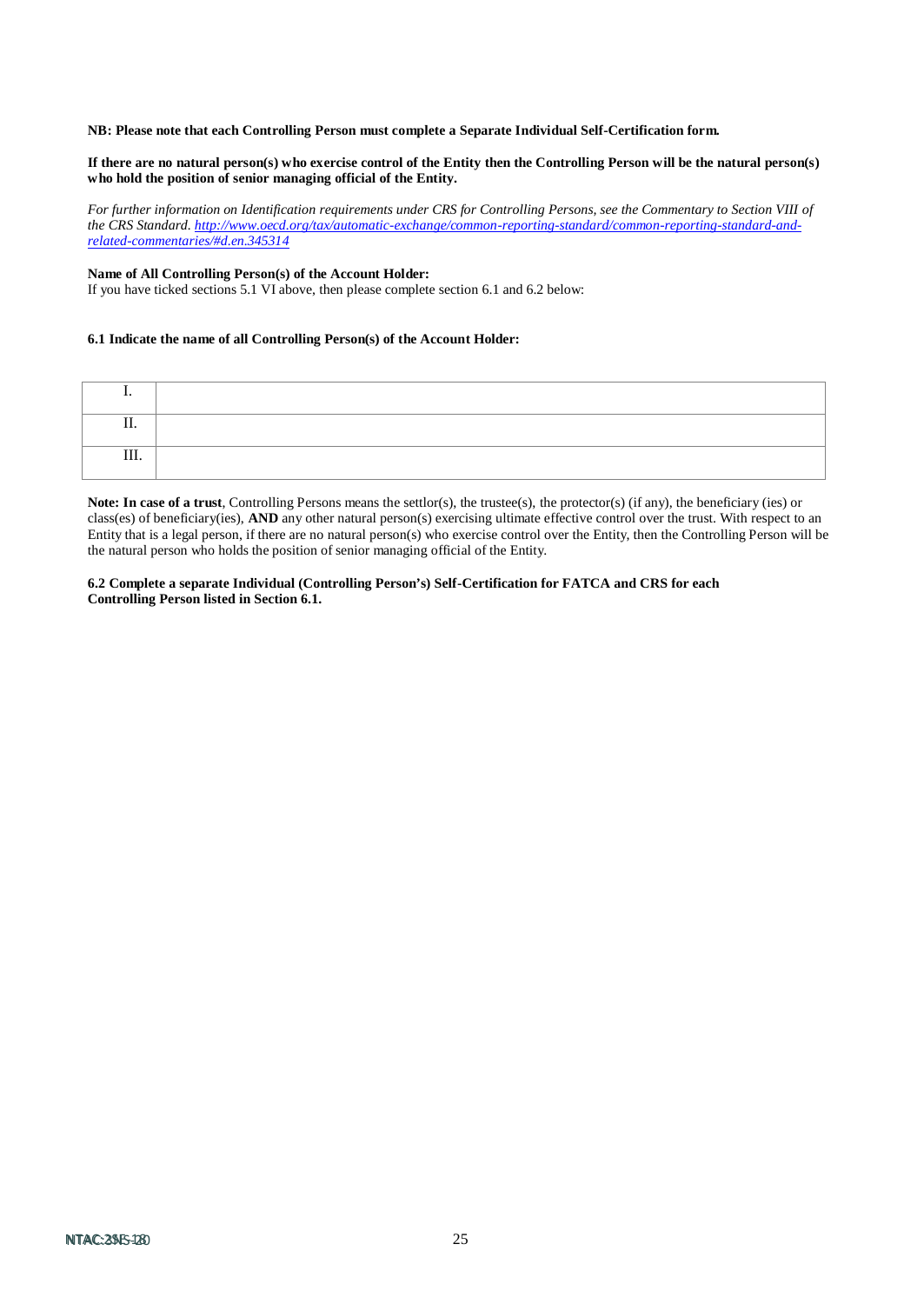# **\*Section 7: Declarations and Undertakings**

I/We declare (as an authorised signatory of the Entity) that the information provided in this form is, to the best of my/our knowledge and belief, accurate and complete.

**I acknowledge** that the information contained in this form and information regarding the Account Holder may be reported to the tax authorities of the country in which this account(s) is/are maintained and exchanged with tax authorities of another country or countries in which the Account Holder may be tax resident where those countries (or tax authorities in those countries) have entered into Agreements to exchange financial account information.

I/We on behalf of the Entity undertake to advise the recipient promptly and provide an updated Self-Certification form within 30 days where any change in circumstance (for guidance refer to Irish Revenue or OECD website) occurs which causes any of the information contained in this form to be incorrect.

By ticking here, I/We consent to the Fund, the Investment Manager, the Distributor and their delegates, agents sending information about other investment services to me/us by letter, telephone or other means of communication.

 $\Box$ 

I/We understand that I/we have a right to change my/our mind about receipt of such information at any time by contacting the Distributor.

**\*Authorised Signature(s):**

**\*Print Name(s):**

**\*Capacity in which declaration is made**:

**\*Date: (dd/mm/yyyy):**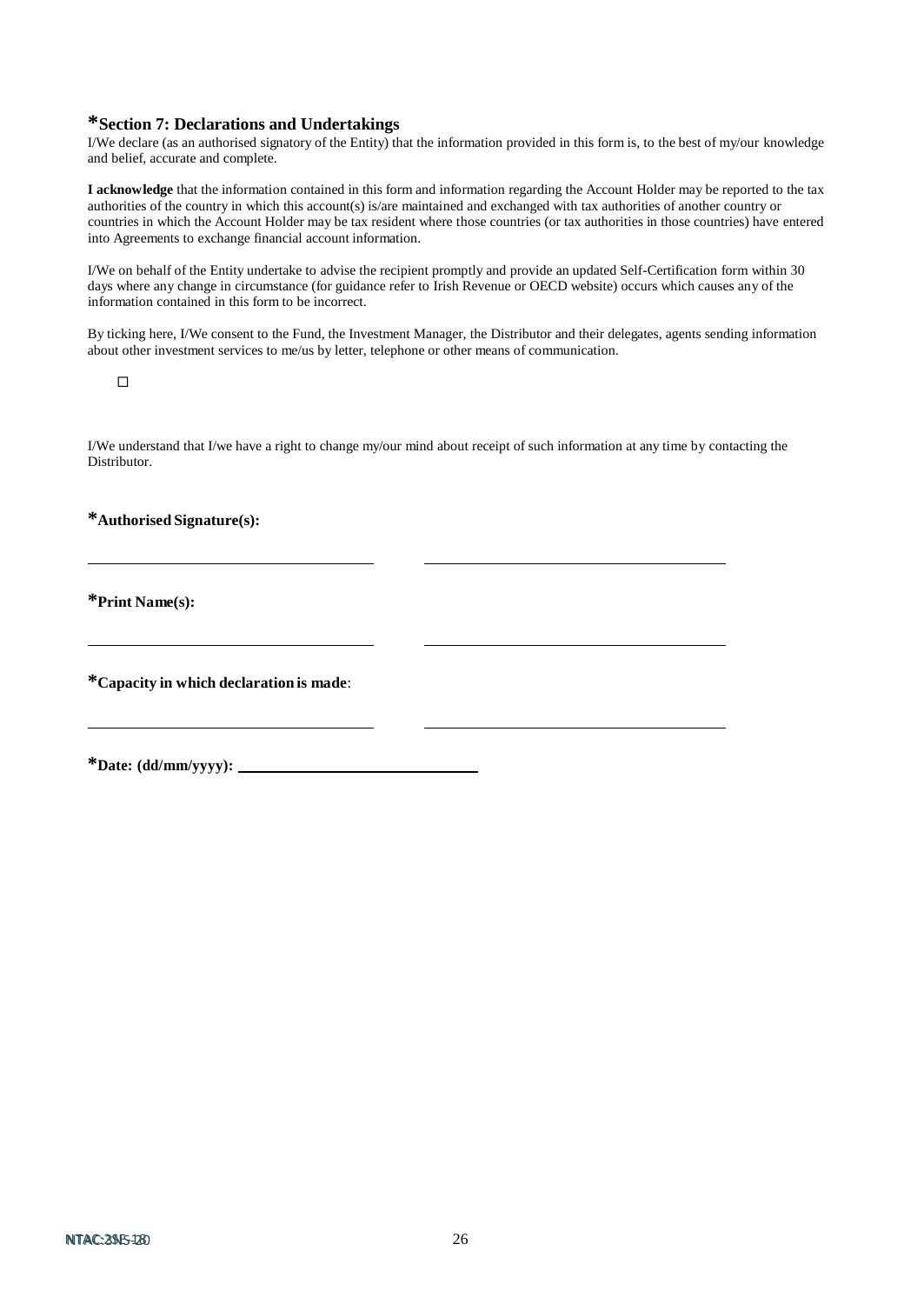# **Individual (including Controlling Person's) Self-Certification for FATCA and CRS**

#### **Instructions for completion and Data Protection Notice**

*We are obliged under Section 891E, Section 891F and Section 891G of the Taxes Consolidation Act 1997 (as amended) and*  regulations made pursuant to those sections to collect certain information about each account holder's tax arrangements. Please complete the sections below as directed and provide any additional information that is requested. Please note that by completing this form you are providing personal information which may constitute personal data within the meaning of the General Data Protection Regulation (Regulation (EU) 2016/679) and the applicable Irish data protection legislation. Please note that in in certain circumstances we may be legally obliged to share this information, and other financial information with respect to an account holder's interests in the Fund, with Revenue, the Irish tax authority. They may in turn exchange this information, and other financial information with foreign tax authorities, including tax authorities *outside the EU.*

*If you have any questions about this form or defining the account holder's tax residency status, please speak to a tax adviser or local tax authority.*

*For further information on FATCA or CRS please refer to the Irish Revenue or OECD websites at[:](http://www.revenue.ie/en/business/aeoi/index.html) <http://www.revenue.ie/en/business/aeoi/index.html> or the following link to the OECD CRS Information Portal [at:http://www.oecd.org/tax/automatic-exchange/](http://www.oecd.org/tax/automatic-exchange/) in the case of CRS only.*

*If any of the information below about the account holder's tax residence or FATCA/CRS classification changes in the future, please advise of these changes promptly.*

*Please note that where there are joint account holders each account holder is required to complete a separate Self-Certification form.*

*Section 1, 2, 3 and 5 must be completed by all Account holders or Controlling Persons.*

Section 4 should only be completed by any individual who is a Controlling Person of an entity account holder which is a Passive Non-Financial Entity, or a Controlling Person of an Investment Entity located in a Non-Participating Jurisdiction and managed *by another Financial Institution.*

*For further guidance se[e:http://www.oecd.org/tax/automatic-exchange/common-reporting-standard/common-reporting](http://www.oecd.org/tax/automatic-exchange/common-reporting-standard/common-reporting-)standard-and-related-commentaries/#d.en.345314*

**(Mandatory fields are marked with an \*)**

#### **\*Section 1**: **Account Holder/Controlling Person Identification**

**\*Account Holder / Controlling Person Name:**

# **\*Current Residential Address**:

Number: Street:

City, Town, State, Province or County:

Postal/ZIP Code: Country: Country:

**Mailing address(if different from above):**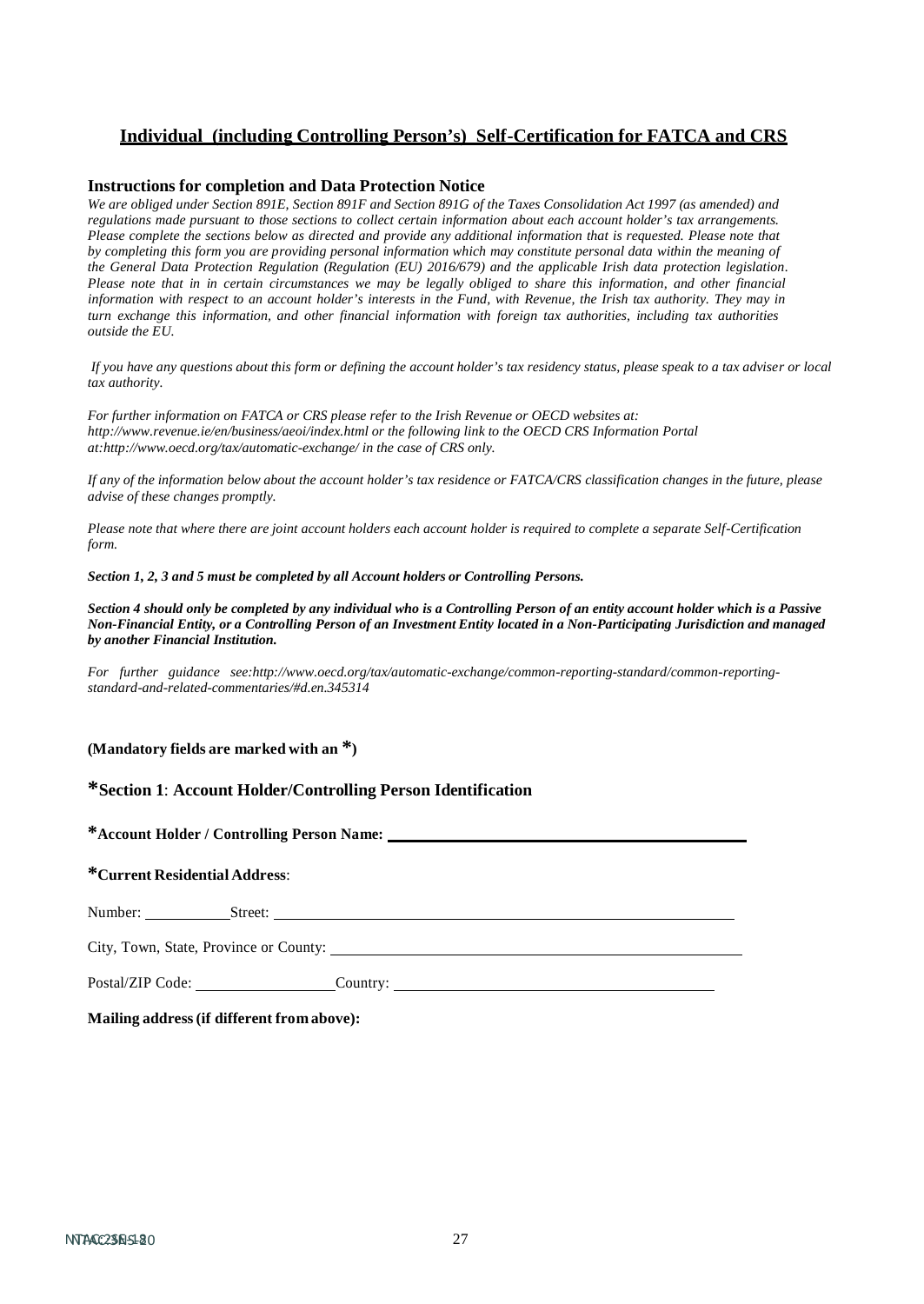| *Place and Date Of Birth | Postal/ZIP Code: ____________________Country: __________________________________ |
|--------------------------|----------------------------------------------------------------------------------|
|                          |                                                                                  |
|                          |                                                                                  |

\*Date of Birth:

# **\*Section 2: FATCA Declaration of U.S. Citizenship or U.S. Residence for Tax purposes:**

Please tick either (a) **or** (b) and complete as appropriate.

**I am** a U.S. citizen and/or resident in the U.S. for tax purposes and my U.S. federal taxpayer identifying number (U.S. TIN) is as follows:

**OR**

**I am not** a U.S. citizen or resident in the U.S. for tax purposes.

#### **\*Section 3: CRS Declaration of Tax Residency/Residencies (please confirm all Tax Residencies)**

Please indicate your country of tax residence (if resident in more than one country please detail all countries of tax residence and associated tax identification numbers ("TINs")). For further guidance please refer to the OECD CRS Information P[ortal\(http://www.oecd.org/tax/automatic-exchange/\)](http://www.oecd.org/tax/automatic-exchange/).

**NOTE:** Under the Irish legislation implementing the CRS, provision of a Tax ID number (TIN) is required to be provided unless: **a)** You are tax resident in a Jurisdiction that does not issue a (TIN), or, **b)** You are tax resident in a non-reportable Jurisdiction (i.e. Ireland or the USA)

| <b>Country of Tax Residency</b> | <b>Tax ID Number</b> | $\infty$ If TIN unavailable Select (A, B or C)<br>and check box below |
|---------------------------------|----------------------|-----------------------------------------------------------------------|
|                                 |                      |                                                                       |
|                                 |                      |                                                                       |
|                                 |                      |                                                                       |

**∞If a TIN is unavailable**, please provide the appropriate reason **A, B** or **C where indicated below**:

*Reason A* - The country/jurisdiction where the Account Holder is resident does not issue TINs or TIN equivalents to its residents

*Reason*  $B$  *– No TIN* is required. (Note: Only select this reason if the domestic law of the relevant country/jurisdiction does not require the collection of the TIN issued by such country/jurisdiction)

*Reason C -* The Account Holder is otherwise unable to obtain a TIN *(Please explain why you are unable to obtain a TIN if you selected Reason C)*

# **Section 4 – Type of Controlling Person**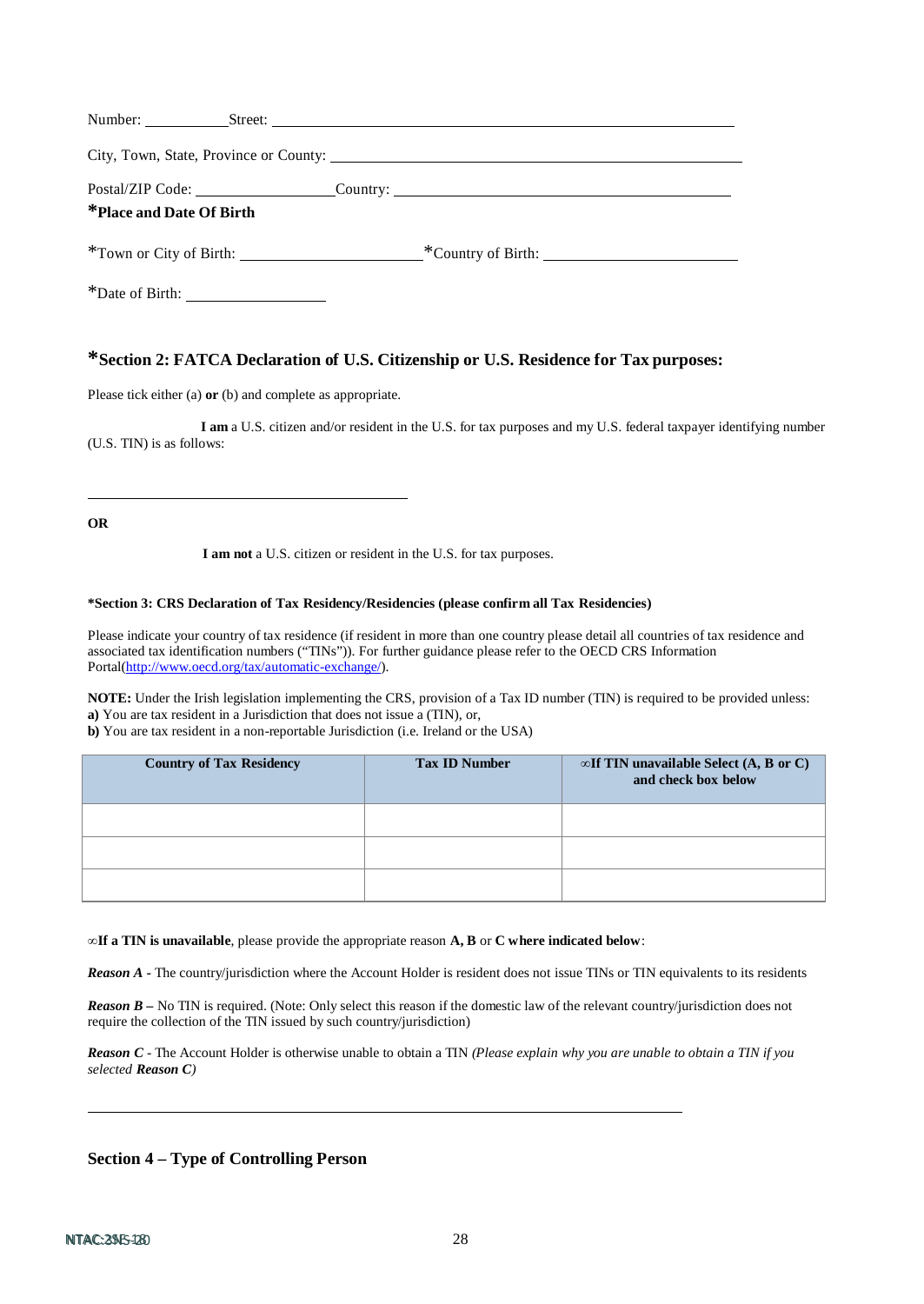(**ONLY** to be completed by an individual who is a Controlling Person of an entity which is a Passive Non-Financial Entity or an Investment Entity located in a Non-Participating Jurisdiction and managed by another Financial Institution) For Joint or multiple Controlling Persons please use a separate Self-Certification form for each Controlling Person.

| Please Confirm the type of Controlling Person applicable under CRS that applies to<br>you/the Account holder by ticking the appropriate box |  | <b>Entity Name</b> |
|---------------------------------------------------------------------------------------------------------------------------------------------|--|--------------------|
|                                                                                                                                             |  |                    |
| Controlling Person of a legal person – control by ownership                                                                                 |  |                    |
| Controlling Person of a legal person – control by other means                                                                               |  |                    |
| Controlling Person of a legal person - senior managing official                                                                             |  |                    |
| Controlling Person of a trust – settlor                                                                                                     |  |                    |
| Controlling Person of a trust-trustee                                                                                                       |  |                    |
| Controlling Person of a trust – protector                                                                                                   |  |                    |
| Controlling Person of a trust – beneficiary                                                                                                 |  |                    |
| Controlling Person of a trust – other                                                                                                       |  |                    |
| Controlling Person of a legal arrangement (non-trust) – settlor-equivalent                                                                  |  |                    |
| Controlling Person of a legal arrangement (non-trust) – trustee-equivalent                                                                  |  |                    |
| Controlling Person of a legal arrangement (non-trust) – protector-equivalent                                                                |  |                    |
| Controlling Person of a legal arrangement (non-trust) – beneficiary-equivalent                                                              |  |                    |
| Controlling Person of a legal arrangement (non-trust) – other-equivalent                                                                    |  |                    |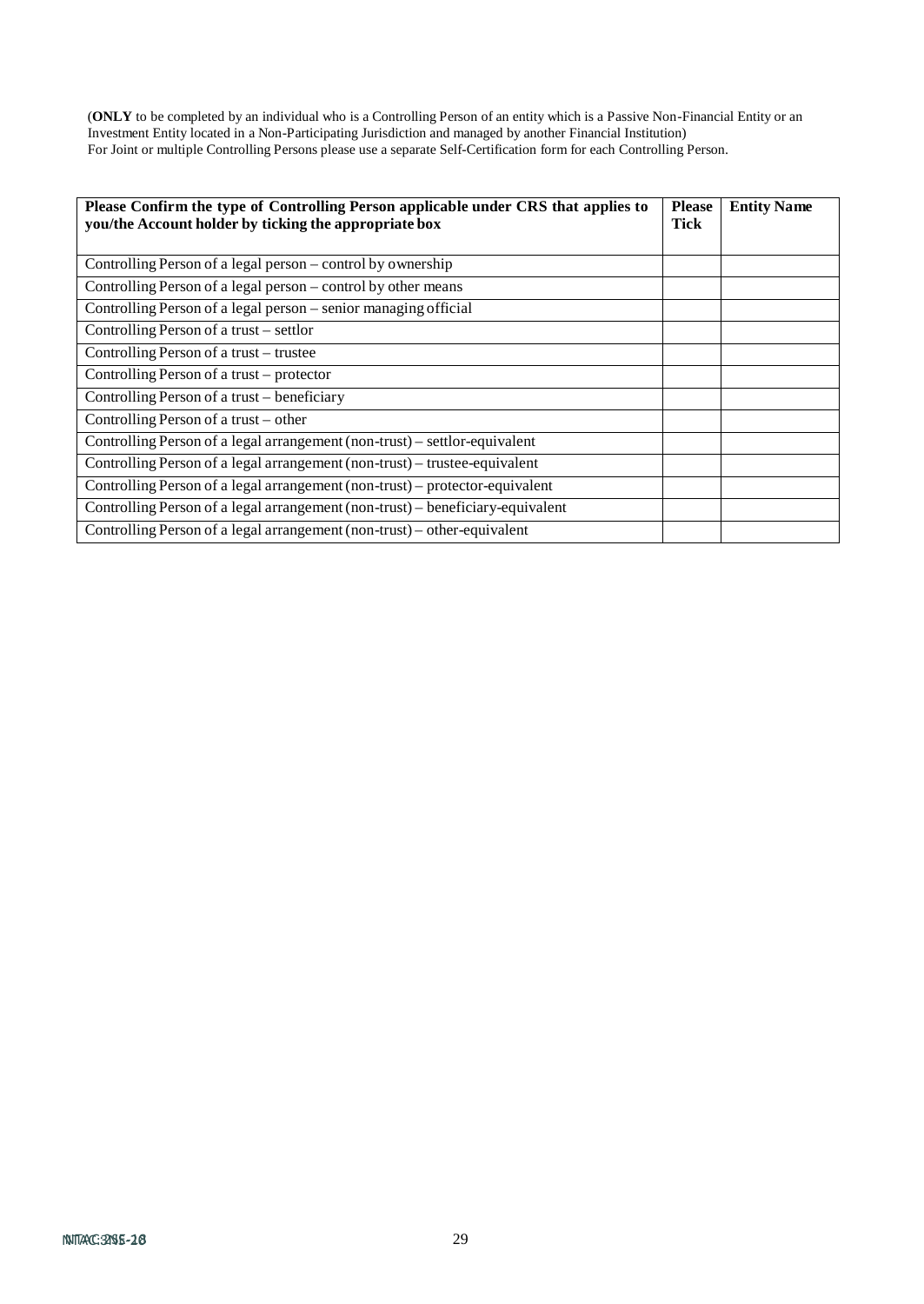#### **\*Section 5: Declaration and Undertakings:**

I declare that the information provided in this form is, to the best of my knowledge and belief, accurate and complete.

I acknowledge and consent to the fact that the information contained in this form and information regarding the Account Holder may be reported to the tax authorities of the country in which this account(s) is/are maintained and exchanged with tax authorities of another country or countries in which the Account Holder may be tax resident where those countries (or tax authorities in those countries) have entered into Agreements to exchange financial account information.

I undertake to advise the recipient promptly and provide an updated Self-Certification form within 30 days where any change in circumstances occurs which causes any of the information contained in this form to be incorrect.

#### **Data Protection - Customer Information Notice re CRS**

The Common Reporting Standard (CRS), formally referred to as the Standard for Automatic Exchange of Financial Account Information, is an information standard for the automatic exchange of information (AEoI), developed in the context of the Organisation for Economic Co-operation and Development (OECD).

The standard requires that Financial Institutions in participating jurisdictions gather certain information from account holders(and, in particular situations, also collect information in relation to relevant Controlling Persons of such account holders).

Under CRS account holder information (and, in particular situations, information in relation to relevant Controlling Persons of such account holders) is to be reported to the relevant tax authority where the account is held, which, if a different country to that in which the account holder resides, will be shared with the relevant tax authority of the account holder's resident country, if that is a CRS-participating jurisdiction.

Information that may be reported includes name, address, date of birth, place of birth, account balance, any payments including redemption and dividend/interest payments, Tax Residency(ies) and TIN(s).

Further information is available on the OECD website: <http://oecd.org/tax/automatic-exchange/> and on the Irish Revenue website - [http://www.revenue.ie/en/business/aeoi/\)](http://www.revenue.ie/en/business/aeoi/)

\*Authorised Signature:

\*Date: (dd/mm/yyyy):

\*Capacity (if Controlling Person):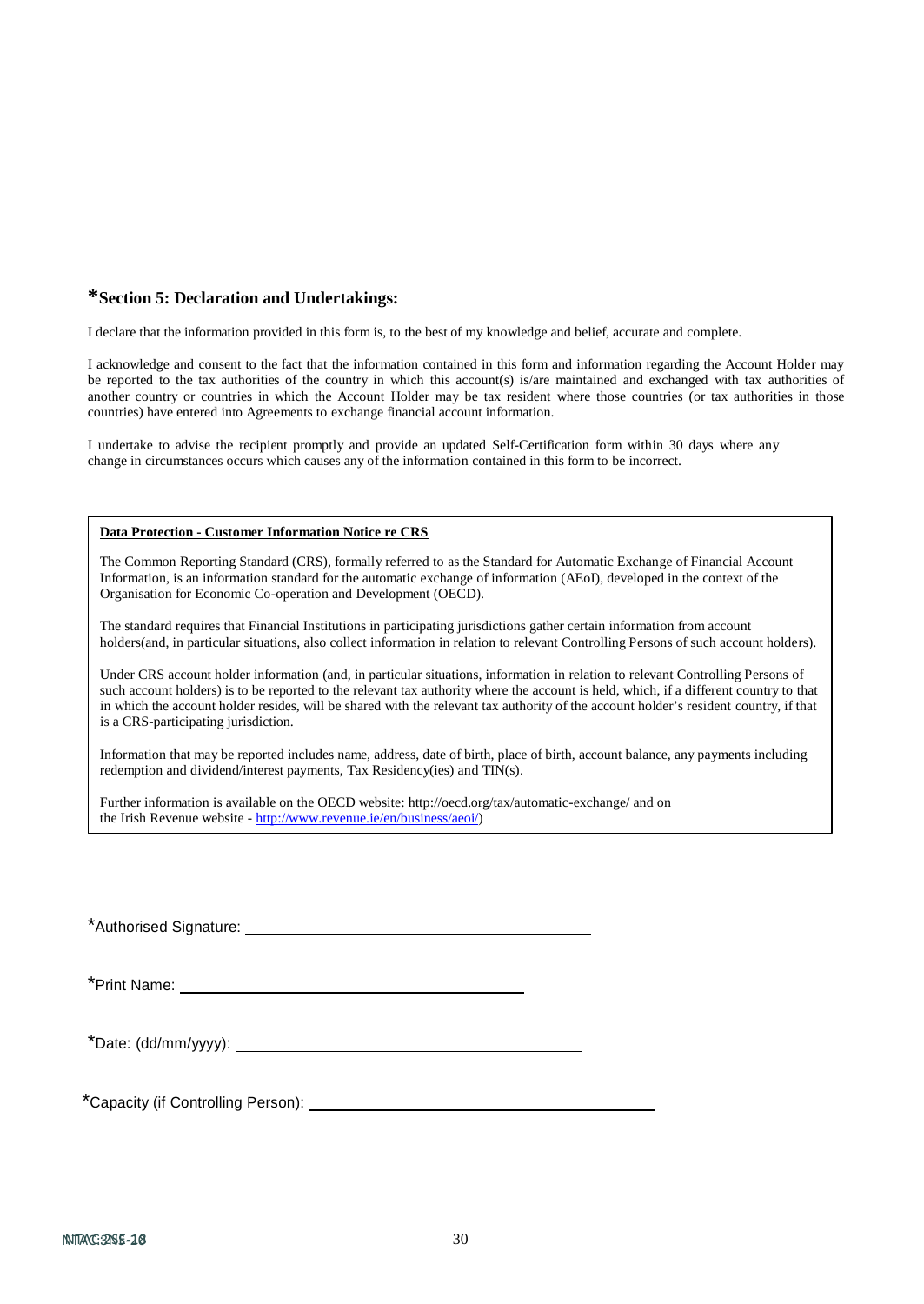# **DECLARATION OF RESIDENCE OUTSIDE THE REPUBLIC OF IRELAND**

**Applicants resident outside Ireland are required by the Irish Revenue Commissioners to make the following declaration**  which is in format authorised by them, in order to receive payment without deduction of tax. It is important to note that this declaration, if it is then still correct, shall apply in respect of any subsequent acquisitions of shares. Terms used in this **declaration are defined in the Prospectus.**

| <b>Declaration on own behalf</b>                                                                                                                                                      |  |
|---------------------------------------------------------------------------------------------------------------------------------------------------------------------------------------|--|
| I/we* declare that I am/we are* applying for the shares on my own/our own behalf/on behalf of a company* and that I am/we are/the                                                     |  |
| company* is entitled to the shares in respect of which this declaration is made and that<br>I am/we are/the company is* not currently resident or ordinarily resident in Ireland, and |  |
| should I/we/the company* become resident in Ireland I will/we will* so inform you, in writing, accordingly.<br>$\bullet$                                                              |  |
|                                                                                                                                                                                       |  |
| *Delete as appropriate (mandatory)                                                                                                                                                    |  |
| <b>Declaration as Intermediary</b>                                                                                                                                                    |  |
| I/we* declare that I am/we are* applying for shares on behalf of persons:                                                                                                             |  |
| • who will be beneficially entitled to the shares; and,                                                                                                                               |  |
| • who, to the best of my/our* knowledge and belief, are neither resident nor ordinarily resident in Ireland.<br>I/we* also declare that:                                              |  |
| • unless I/we* specifically notify you to the contrary at the time of application, all applications for shares made by me/us*                                                         |  |
| from the date of this application will be made on behalf of such persons; and,                                                                                                        |  |
| • I/we* will inform you in writing if I/we* become aware that any person, on whose behalf I/we* holds shares, becomes<br>resident in Ireland.                                         |  |
|                                                                                                                                                                                       |  |
| *Delete as appropriate (mandatory)                                                                                                                                                    |  |
|                                                                                                                                                                                       |  |
|                                                                                                                                                                                       |  |
|                                                                                                                                                                                       |  |
|                                                                                                                                                                                       |  |
|                                                                                                                                                                                       |  |
| Signature of applicant or authorised signatory: ___________________________(declarant)                                                                                                |  |
| Capacity of authorised signatory (if applicable):______________________Date: _______________________                                                                                  |  |
| Joint applicants :                                                                                                                                                                    |  |
|                                                                                                                                                                                       |  |
| <b>Names</b>                                                                                                                                                                          |  |
|                                                                                                                                                                                       |  |
|                                                                                                                                                                                       |  |
|                                                                                                                                                                                       |  |
|                                                                                                                                                                                       |  |
|                                                                                                                                                                                       |  |
| <b>IMPORTANT NOTES</b>                                                                                                                                                                |  |

1. Non-resident declarations are subject to inspection by the Irish Revenue Commissioners and it is a criminal offence to make a false declaration.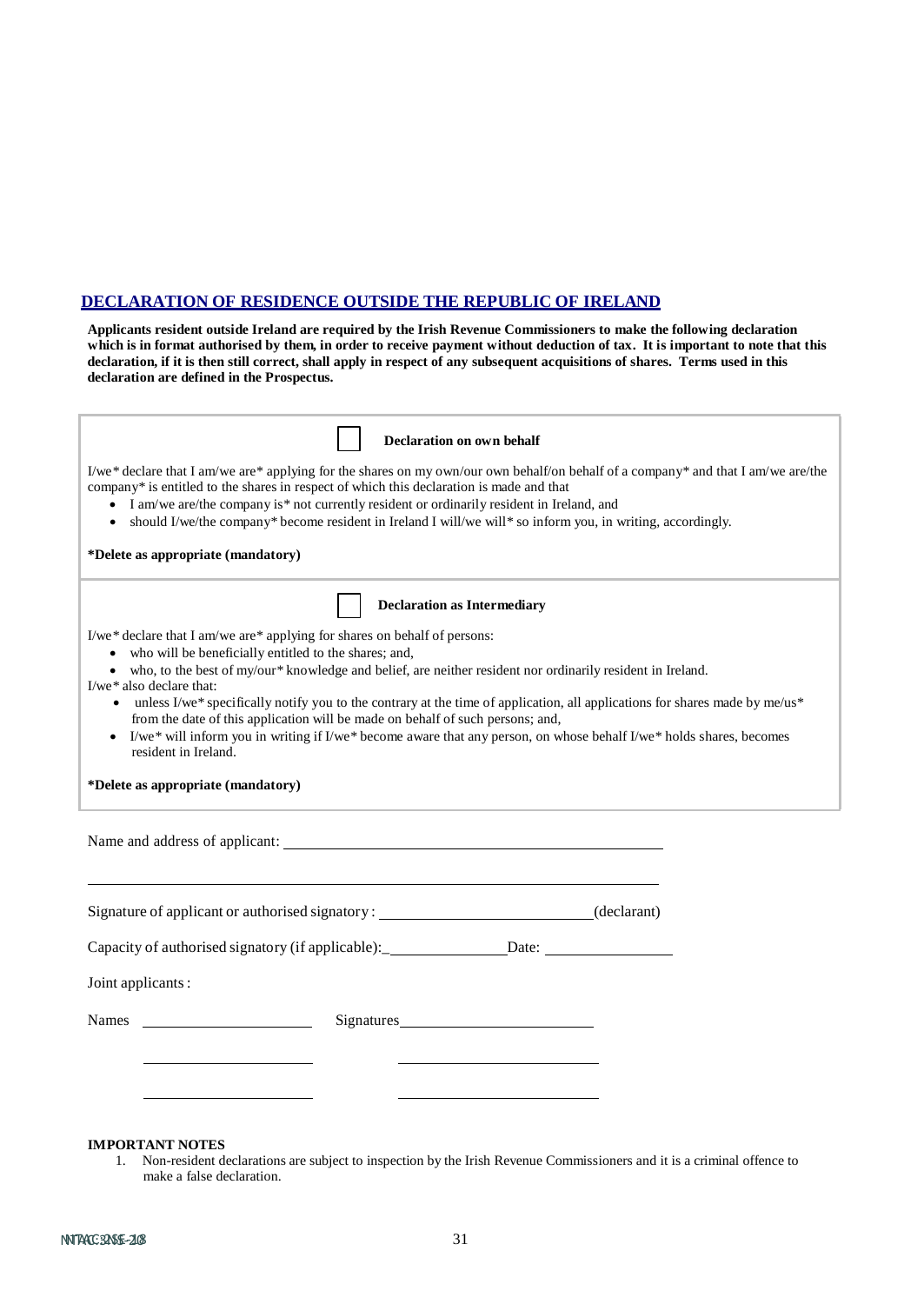- 2. To be valid, the Subscription Form (incorporating the declaration required by the Irish Revenue Commissioners) must be signed by the applicant. Where there is more than one applicant, each person must sign. If the applicant is a company, it must be signed by the company secretary or another authorised officer.
- 3. If the Subscription Form (incorporating the declaration required by the Irish Revenue Commissioners) is signed under power of attorney, a copy of the power of attorney must be furnished in support of the signature.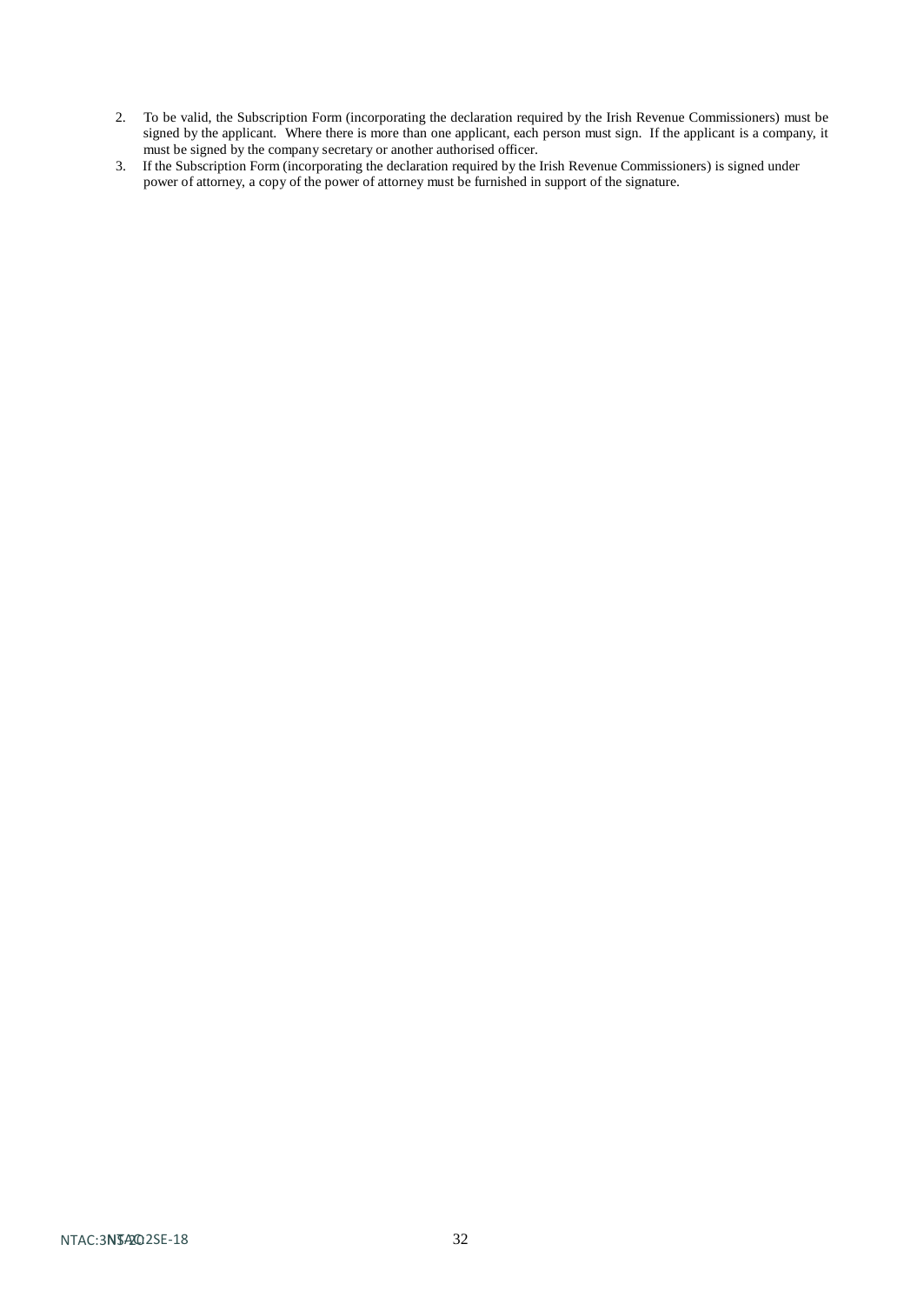# **1 DECLARATION OF RESIDENCE WITHIN THE REPUBLIC OF IRELAND**

#### **Declaration referred to in Section 739D(6) Taxes Consolidation Act, 1997**

- I declare that the information contained in this declaration is true and correct.
- I also declare that I am applying for the shares on behalf of the applicant named below who is entitled to the shares in respect of which this declaration is made and is a person referred to in Section 739D (6) of the Taxes Consolidation Act, 1997, being a person who is: (please tick as appropriate).
	- $\Box$  A pension scheme<br> $\Box$  A company carryin
	- $\Box$  A company carrying on life business within the meaning of section 706 TCA 1997<br>An investment undertaking
	- An investment undertaking
	- $\Box$  A special investment scheme<br> $\Box$  A unit trust to which section
	- A unit trust to which section 731(5) (a) TCA 1997 applies;
	- $\Box$  A charity being a person referred to in section 739D(6)(f)(i) TCA 1997;
	- A qualifying management company
	- A specified company
	- Entitled to exemption from income tax and capital gains tax by virtue of sections 784A(2), and 787I of the TCA 1997, (see further requirements for Qualifying Fund Manager below).
	- A credit union to which Section 2 of the Credit Union Act, 1997 applies.

#### Additional requirement where the declaration is completed on behalf of a pension scheme, a company carrying on life business within the meaning of section 706 TCA 1997, an investment undertaking, a special investment scheme, a unit trust to which section 731(5) (a) TCA applies, a qualifying management company or a credit union to which Section 2 of the Credit **Union Act 1997 applies**

• I undertake that, in the event that the shares cease to be assets of the \*pension scheme/company carrying on life business within the meaning of section 706 TCA 1997/investment undertaking/special investment scheme/unit trust to which section 731(5) (a) TCA applies/qualifying management company/credit union to which Section 2 of the Credit Union Act 1997 applies, including a case where the shares are transferred to another such entity, I will, by written notice, bring this fact to the attention of the investment undertaking accordingly. (\*Delete as appropriate).

#### **Additional requirements where the declaration is completed on behalf of a Charity**

- I also declare that at the time of making this declaration, the shares in respect of which this declaration is made are held for charitable purposes only and;
- Form part of the assets of a body of persons or trust related by the Revenue Commissioners as a body or trust established for charitable purposes only, or are, according to the rules or regulations established by statute, charter, decree, deed of trust or will, held for charitable purposes only and are so treated by the Revenue Commissioners
- I undertake that, in the event that the person referred to in paragraph (7) (d) of Schedule 2B TCA 1997 ceases to be a person referred to in Section 739D(6)(f)(i) TCA 1997, I will by written notice, bring this fact to the attention of the investment undertaking accordingly.

#### **Additional requirements where the declaration is completed by a Qualifying Fund Manager**

I also declare that at the time this declaration is made, the share in respect of which this declaration is made;

- Are assets of an \*approved retirement fund/an approved minimum retirement fund, and
- Are managed by the declarant for the individual named below who is beneficially entitled to the shares.

I undertake that, if the shares cease to be assets of the \*approved retirement fund/the approved minimum retirement fund, including a case where the shares are transferred to another such fund, I will, by written notice, bring this fact to the attention of the investment undertaking accordingly. (\* Delete as appropriate).

#### **Additional requirements where the declaration is completed by an Intermediary**

I/we\* declare that I am/we are\* applying for shares/units on behalf of persons who

- to the best of my/our\* knowledge and belief, have beneficial entitlement to each of the units in respect of which this declaration is made; and
- is a person referred to in section 739D(6) TCA 1997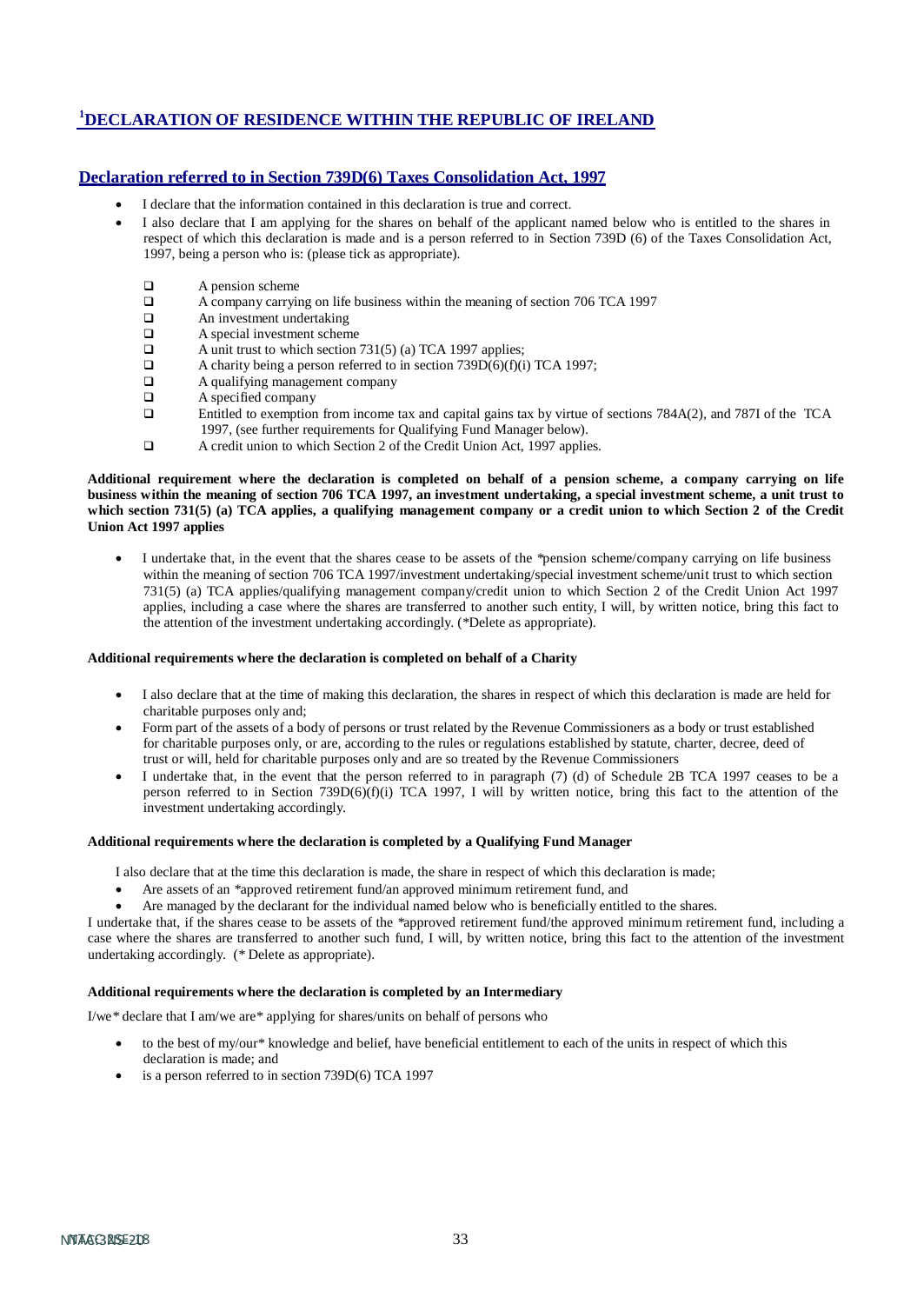I/we\* also declare that

- unless I/we\* specifically notify you to the contrary at the time of application, all applications for shares/units made by me/us\* from the date of this application will be made on behalf of persons referred to in section 739D(6) TCA 1997; and
- I/we\* will inform you in writing if I/we\* become aware that any person ceases to be a person referred to in section 739D(6) TCA 1997. **\* Delete as appropriate**

| Name of Applicant:                                    |       |
|-------------------------------------------------------|-------|
| <sup>2</sup> Irish Tax Reference Number of Applicant: |       |
| <sup>3</sup> Authorised Signatory:                    |       |
| Capacity in which declaration is made:                | Date: |

#### **IMPORTANT NOTES**

1 This is a form authorised by the Revenue Commissioners, which may be subject to inspection. It is an offence to make a false declaration.

<sup>2</sup>Tax reference number in relation to a person, has the meaning assigned to it by Section 885 TCA 1997 in relation to a "specified" person" within the meaning of that section. In the case of a charity, quote the Charity Exemption Number (CHY) as issued by Revenue. In the case of a qualifying fund manager, quote the tax reference number of the beneficial owner of the shares.

 ${}^{3}$ In the case of (i) an exempt pension scheme, the administrator must sign the declaration (ii) a retirement annuity contract to which Section 784 or 785 applies, the person carrying on the business of granting annuities must sign the declaration (iii) a trust scheme, the trustees must sign the declaration. In the case of a charity, the declaration must be signed by the trustees or other authorised officer of a body of persons or trust established for charitable purposes only within the meaning of Sections 207 and 208 TCA 1997. In the case of a company, the declaration must be signed by the company secretary or other authorised officer. In the case of a unit trust it must be signed by the trustees. In any other case, it must be signed by an authorised officer of the entity concerned or a person who holds a power of attorney from the entity. If the latter, a copy of the power of attorney should be furnished in support of this declaration.

| <b>APPENDIX: REBATE REQUIREMENTS</b><br>(FOR OFFICE USE ONLY)                                                                                                                |  |  |
|------------------------------------------------------------------------------------------------------------------------------------------------------------------------------|--|--|
| Apply Rebate on this fund                                                                                                                                                    |  |  |
| Management Fee<br>$\bullet$<br>Investor Fee rebate<br>$\bullet$<br>Frequency of rebate<br>٠<br>Paid or Re-invested<br>$\bullet$<br>Side letter received<br>$\bullet$<br>Date |  |  |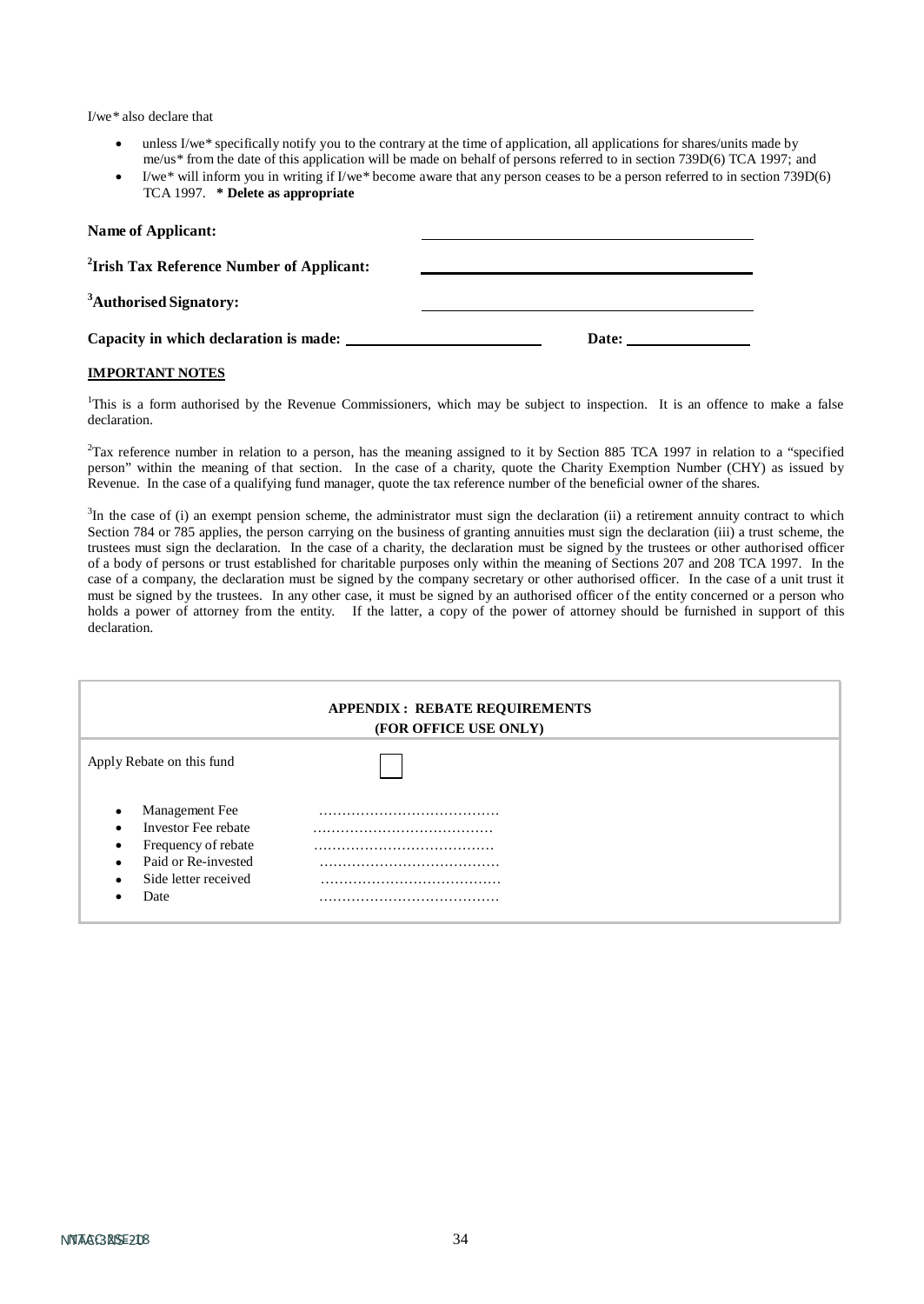# **ADDITIONAL SUBSCRIPTION FORM**

**ACUMEN ESG PROTECTION PORTFOLIO - A (the ''Sub Fund'') FundLogic Alternatives plc (the "Fund")**

Please complete this form in blue or black ink using BLOCK CAPITALS,

FundLogic Alternatives Plc C/o Northern Trust International Fund Administration Services (Ireland) Limited Georges Court 54-62 Townsend Street Dublin 2 - Ireland

Phone: +353 1 434 5090 Fax: +353 1 434 5286

**THE SUBSCRIPTION FORM FOR THE SUB-FUND MUST BE RECEIVED BY 11.00AM (IRISH TIME) ON THE RELEVANT DEALING DAY AND CLEARED FUNDS TO BE RECEIVED BY 12 NOON (IRISH TIME) 3 BUSINESS DAYS AFTER THE RELEVANT DEALING DAY.**

# **REGISTERED INFORMATION**

| Registered Account Name |       |                                         |
|-------------------------|-------|-----------------------------------------|
| <b>Account Number</b>   |       |                                         |
| Your Company Contact    | Name: | Phone No:<br>Fax No:<br>E-Mail Address: |

#### **DEAL INSTRUCTIONS**

**PLEASE TICK**  $($  **V**) **THE CLASS OF SHARES** IN WHICH THE INVESTMENT WILL BE **MADE**

- **ACUMEN ESG PROTECTION PORTFOLIO – Class A GBP**
- **ACUMEN ESG PROTECTION PORTFOLIO – Class A EUR**
- **ACUMEN ESG PROTECTION PORTFOLIO – Class A USD**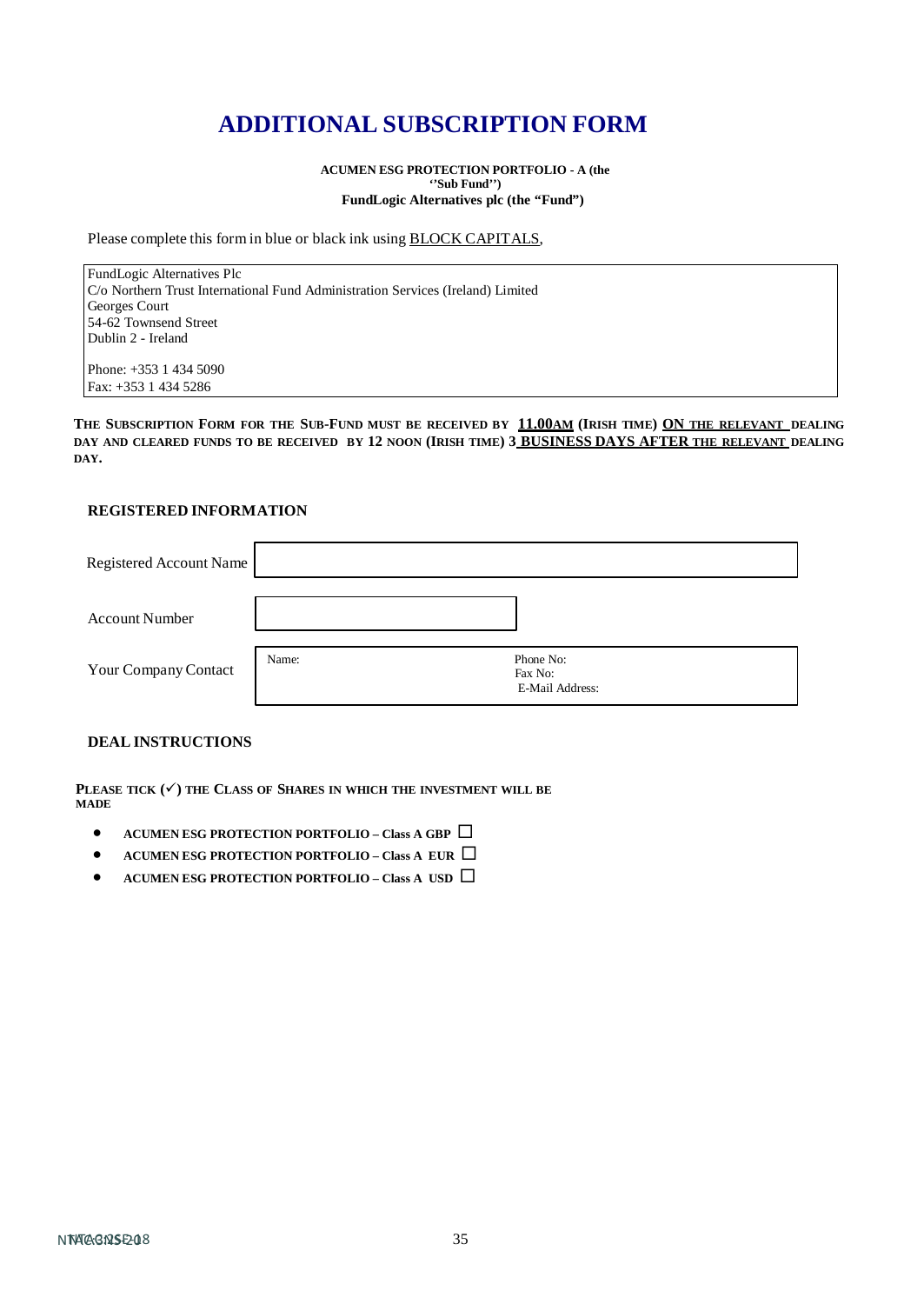#### **PLEASE COMPLETE EITHER THE "MONETARY AMOUNT" FIELD OR THE "NUMBER OF SHARES" FIELD**

N.B: Investors must subscribe for a class of shares in a Sub-Fund in the currency in which that share class is denominated. Redemption payments will also be made in the currency in which the relevant share class of a Sub-Fund is denominated.

| Monetary Amount  |           |
|------------------|-----------|
| Amount in Words  |           |
|                  | <b>OR</b> |
| Number of Shares |           |

#### **ORIGINATING ACCOUNT DETAILS**

| <b>Bank Name</b>      |     |  |
|-----------------------|-----|--|
| <b>Bank Address</b>   |     |  |
| Sort Code             | ABA |  |
| <b>Account Name</b>   |     |  |
| <b>Account Number</b> |     |  |
| Payment Reference     |     |  |

Please note:

- Monies must originate from the account of the investor. Failure to complete these details accurately and in accordance with the original signed Subscription Form and forward monies within the settlement time scale will result in the loss of good value and an interest claim from the Fund
- I/We confirm that I/we have the authority to make this investment.
- I/We hereby agree to indemnify and hold harmless the Fund, the Administrator, and the Distributor and their respective directors, officers and employees against any loss, liability, cost or expense (including without limitation legal fees, taxes and penalties) which may result directly or indirectly, from any misrepresentation or breach of any warranty, condition, covenant or agreement set forth herein or in any document delivered by me/us to the Administrator. The Fund, the Administrator, or the Distributor will not be responsible or liable for the authenticity of instructions received from me/us or any authorised person and may rely upon any instruction from any such person representing himself to be a duly authorised person reasonably believed to be genuine.
- I/We confirm that I/We have received read and understood the information contained in this form and confirm that a copy of the Key Investor Information Document has been supplied to me/us in relation to this Sub -Fund or Share Class in good time prior to the completion of this form.
- I/We confirm that I/We have read and understood the Key Investor Information Document and I/We hereby confirm that for any subsequent investments for Shares in the Fund I/we will obtain the latest version of the appropriate Key Investor Information Document prior to each subscription.
- I/We also acknowledge and agree that the updated KIID for each Share Class is available at [www.fundlogic.com](http://www.fundlogic.com/) and consent to its receipt in that form for subsequent applications for any Share Class in the Fund. I/We understand that a copy of the KIID is available in paper form, free of charge, upon request.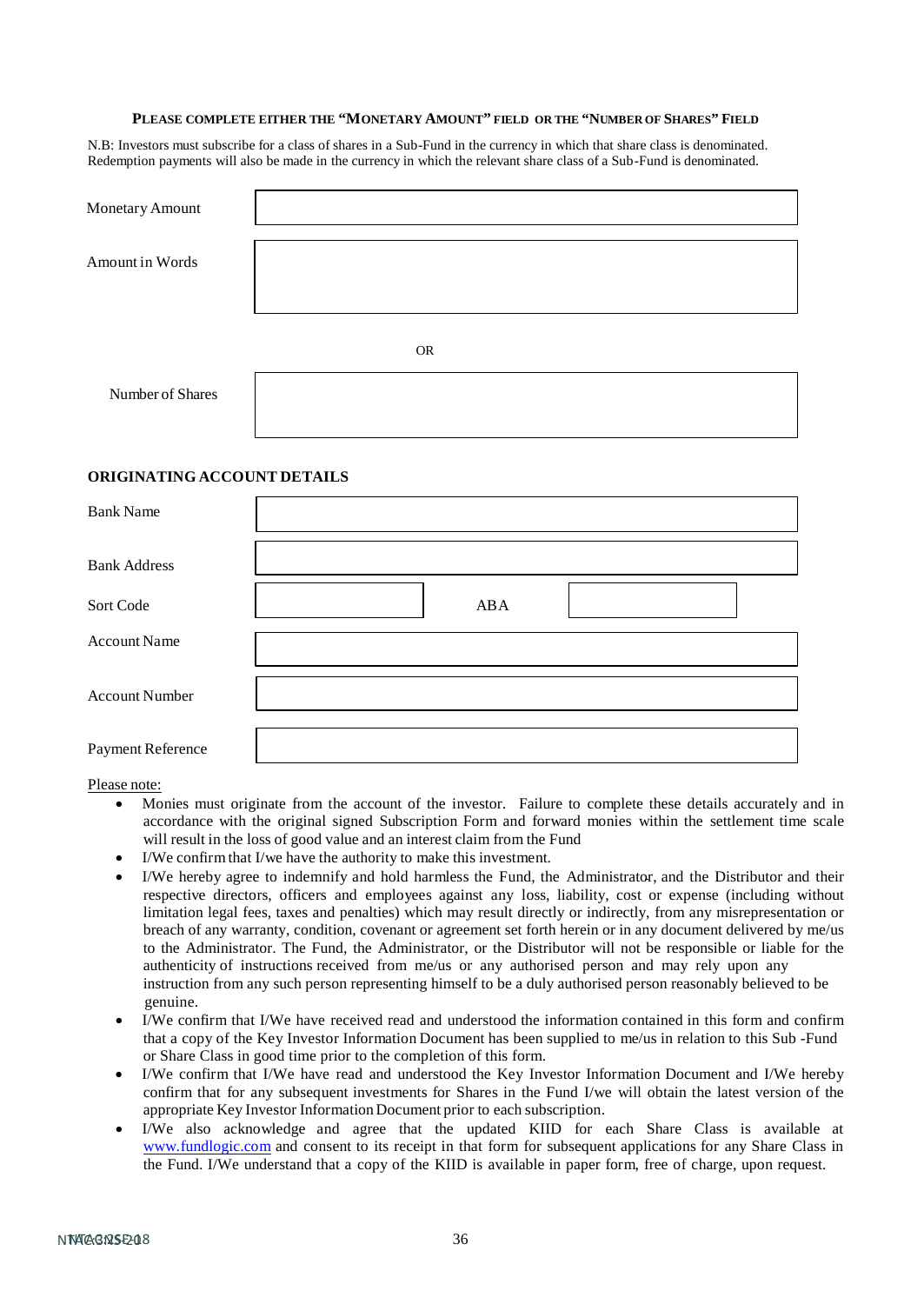- I/We understand that the website location for the KIID has been notified to me/us by email. I/we will read and review the most up-to-date version of the relevant KIID prior to making any subsequent application for Shares in the Fund.
- I/We confirm that I/we have read in detail the Data Protection Notice appended to this Application Form as Appendix 1. I/We acknowledge that this document provides an outline of my/our data protection rights and the Fund's [and Manager's] data protection obligations as they relate to my/our investment in the Fund.

| <b>Authorised Signatories</b> | <b>Print Name</b> |
|-------------------------------|-------------------|
| Signatory 1                   |                   |
|                               |                   |
| Signatory 2                   |                   |
|                               |                   |
| Signatory 3                   |                   |
|                               |                   |
|                               |                   |
| <b>Date</b>                   |                   |

The undersigned acknowledges and agrees: (i) that the undersigned is making the additional subscription on the terms and conditions  $\Box$ , previously executed by the undersigned and accepted by the Fund; (ii) that the representations and covenants of the undersigned contained in the Subscription Form and the anti-money laundering supplement thereto are true and correct in all material respects as of the date set forth below; (iii) that the information provided on the investor profile form in the Subscription Form is correct as of the date set forth below; and (iv) that the background information provided to the Administrator is true and correct in all material respects as of the date set forth below.

#### **THE UNDERSIGNED AGREES TO NOTIFY THE ADMINISTRATOR, THE DISTRIBUTOR OR THE FUND PROMPTLY IN WRITING SHOULD THERE BE ANY CHANGE IN ANY OF THE FOREGOING INFORMATION.**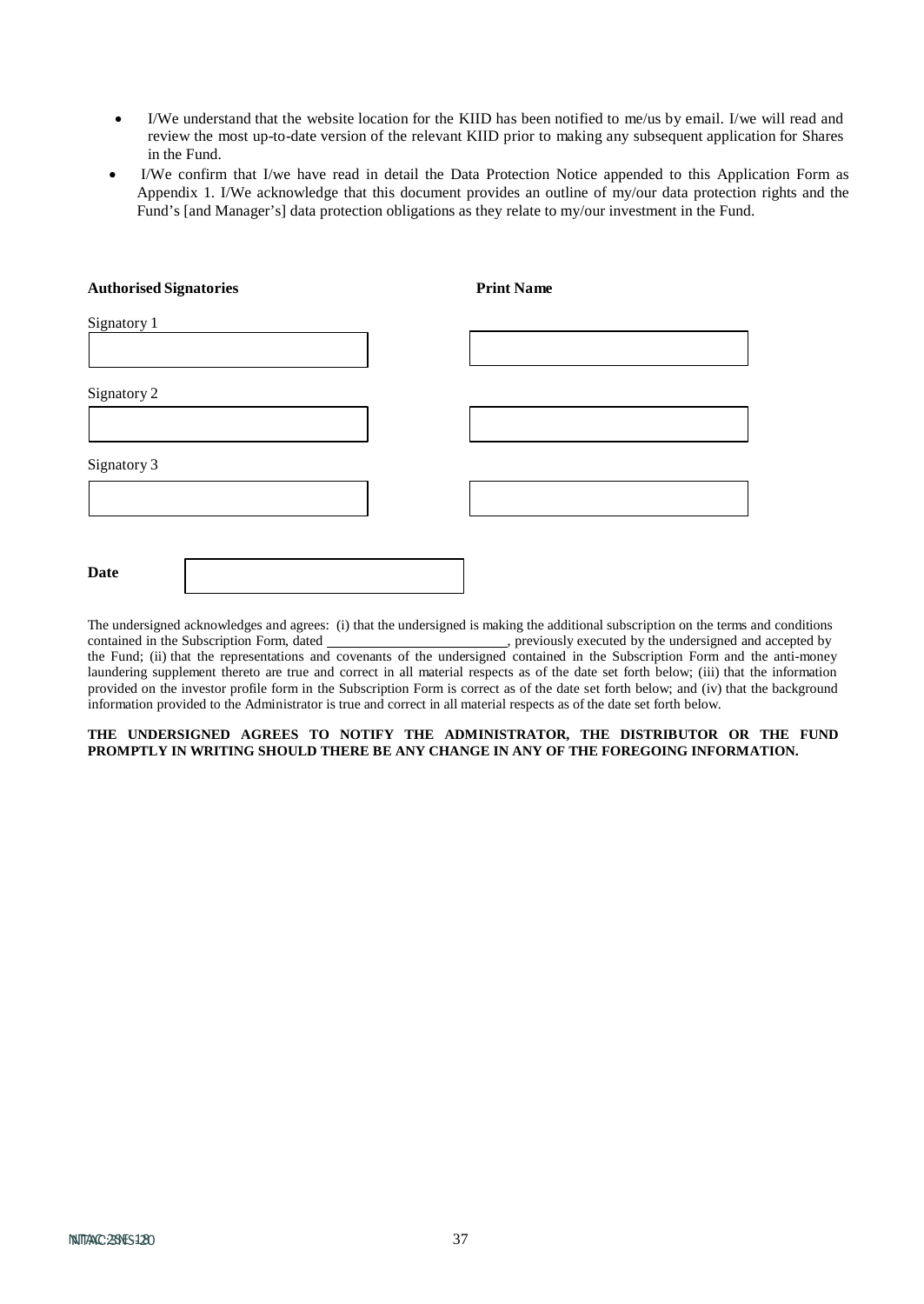# **REDEMPTION FORM**

**ACUMEN ESG PROTECTION PORTFOLIO - A (the "Sub-Fund") FundLogic Alternatives plc (the "Fund")**

Please complete this form in blue or black ink using BLOCK CAPITALS

FundLogic Alternatives Plc C/o Northern Trust International Fund Administration Services (Ireland) Limited Georges Court 54-62 Townsend Street Dublin 2 - Ireland

Phone: +353 1 434 5090 Fax: +353 1 434 5286

#### **THE REDEMPTION FORM FOR THE SUB-FUND MUST BE RECEIVED BY RECEIVED BY 11.00AM (IRISH TIME) ON THE RELEVANT DEALING DAY**

#### **REGISTERED INFORMATION**

| Registered Account Name |       |                                         |  |
|-------------------------|-------|-----------------------------------------|--|
| <b>Account Number</b>   |       |                                         |  |
| Your Company contact    | Name: | Phone No:<br>Fax No:<br>E-mail Address: |  |

#### **DEAL INSTRUCTIONS**

PLEASE TICK  $(\checkmark)$  the Class of Shares in which the investment will be **MADE**

- **ACUMEN ESG PROTECTION PORTFOLIO – Class A GBP**
- **ACUMEN ESG PROTECTION PORTFOLIO – Class A EUR**
- **ACUMEN ESG PROTECTION PORTFOLIO – Class A USD**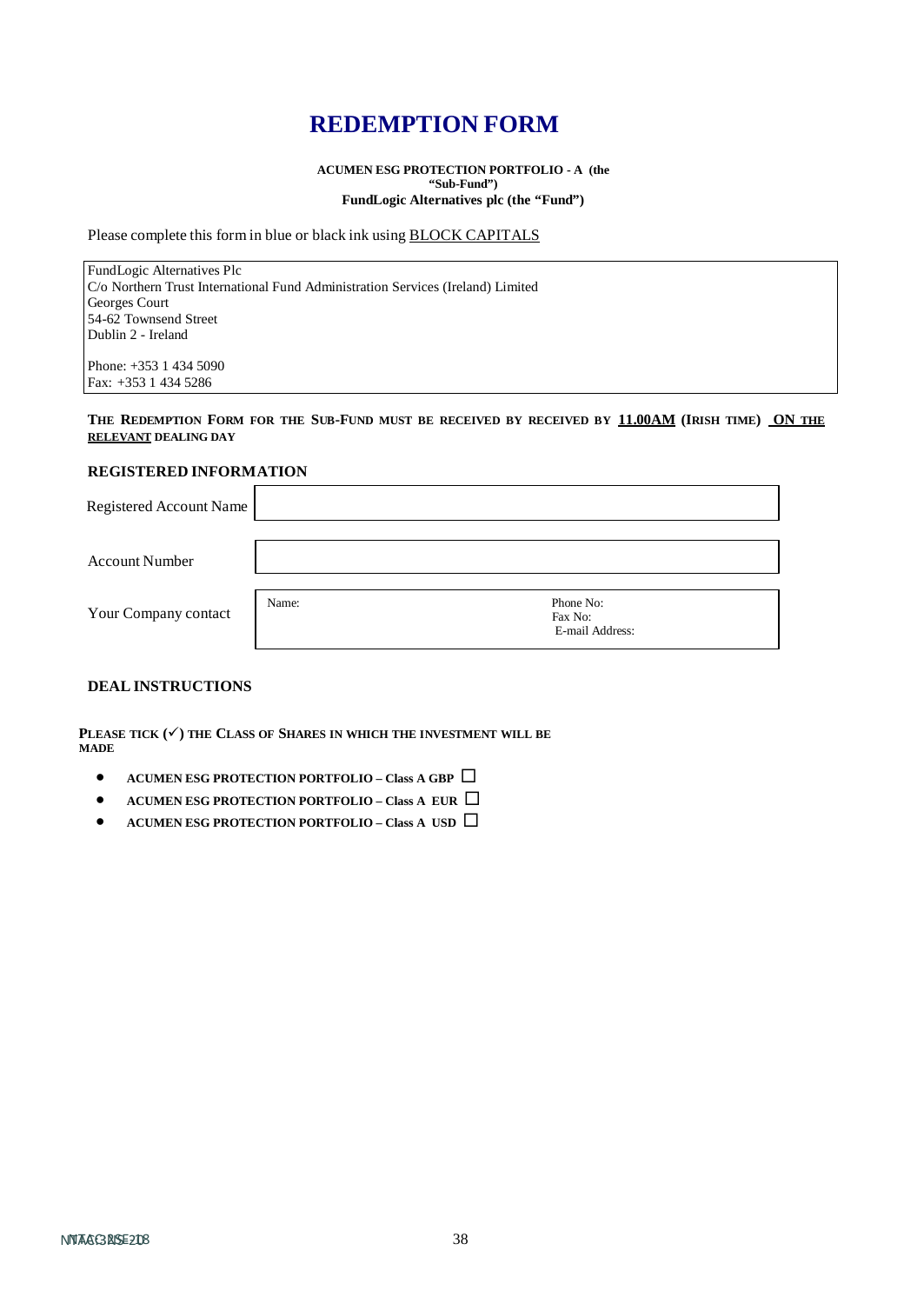## **PLEASE COMPLETE EITHER THE "MONETARY AMOUNT" OR THE "NO. OF SHARES" FIELD**

N.B: Investors must subscribe for a class of shares in a Sub-Fund in the currency in which that share class is denominated. Redemption payments will also be made in the currency in which the relevant share class of a Sub-Fund is denominated.

| Monetary Amount  |           |
|------------------|-----------|
| Amount in Words  |           |
|                  |           |
|                  |           |
|                  | <b>OR</b> |
| Number of Shares |           |

NTAGGRISE 208 200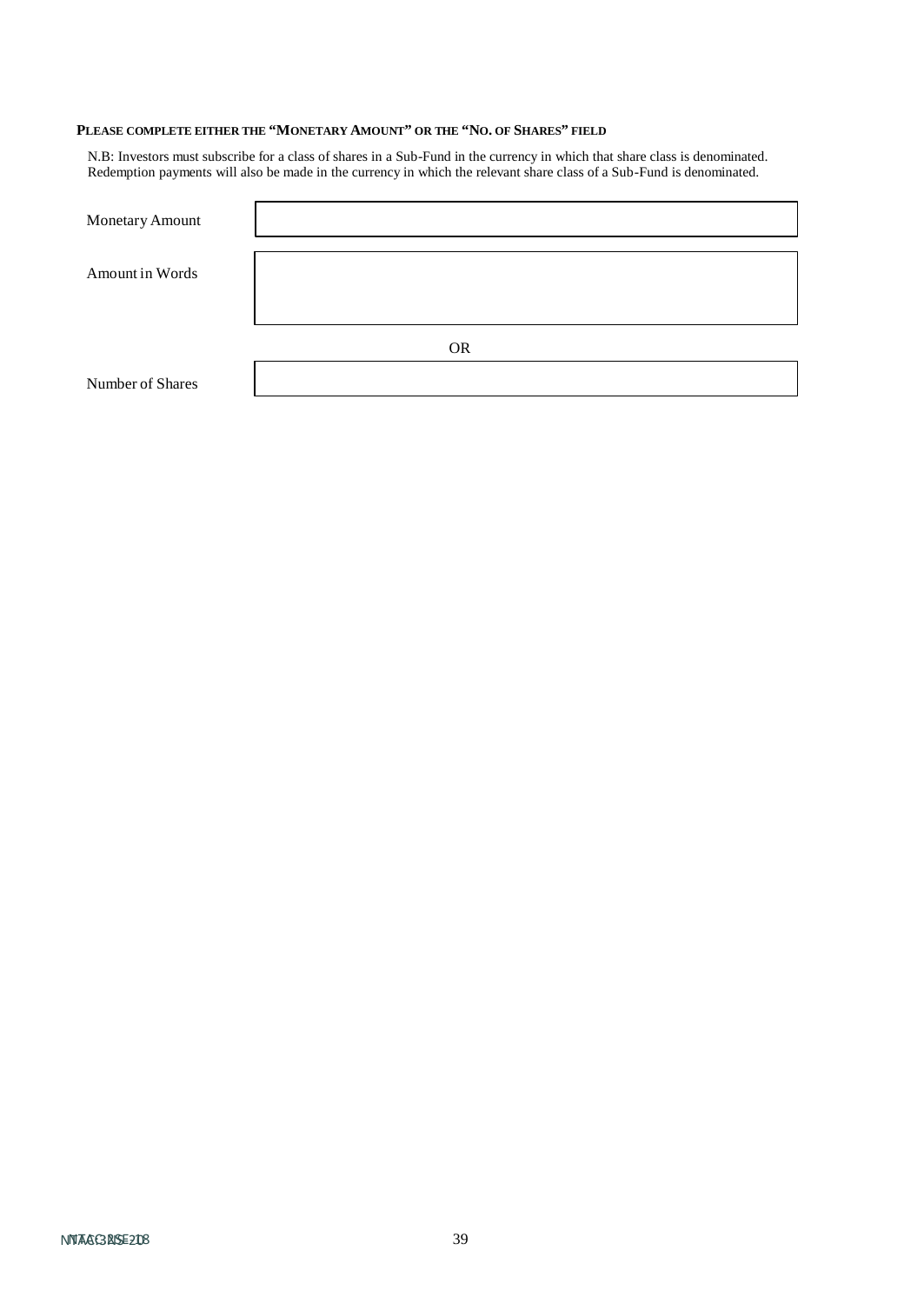#### **BANK ACCOUNT DETAILS** (Where the below bank account instructions differ from those held on file by the Administrator, an original, signed copy of the new instructions must be received by the Administratorin advance of the remittance of redemption proceeds).

| <b>Bank Name</b>                   |                      |
|------------------------------------|----------------------|
| <b>Bank Address</b>                |                      |
| Sort Code                          | ABA                  |
| <b>Account Name</b>                |                      |
| <b>Account Number</b>              |                      |
| <b>IBAN</b> Number                 |                      |
| Correspondent<br>Bank & Swift Code | Name:<br>Swift Code: |
| F.F.C to                           |                      |
| <b>Account Name</b>                |                      |
| <b>Account Number</b>              |                      |

Please note:

- Failure to complete these details accurately and in accordance with the original signed Subscription Form will result in the loss of good value and an interest claim from the Fund
- I/We confirm that I/we have the authority to make this redemption request.
- I/We hereby agree to indemnify and hold harmless the Fund, Administrator, or the Distributor and their respective directors, officers and employees against any loss, liability, cost or expense (including without limitation legal fees, taxes and penalties) which may result directly or indirectly, from any misrepresentation or breach of any warranty, condition, covenant or agreement set forth herein or in any document delivered by me/us to the Administrator. The Fund, Administrator or the Distributor will not be responsible or liable for the authenticity of instructions received from me/us or any authorised person and may rely upon any instruction from any such person representing himself to be a duly authorised person reasonably believed to be genuine.
- I/We confirm that I/We have received, read and understood the information contained in this form and confirm that a copy of the Key Investor Information Document has been supplied to me/us in relation to this Sub -Fund or Share Class in good time prior to the completion of this form.
- I/We confirm that I/We have read and understood the Key Investor Information Document and I/We hereby confirm that for any subsequent investments for Shares in the Fund I/we will obtain the latest version of the appropriate Key Investor Information Document prior to each subscription.
- I/We also acknowledge and agree that the updated KIID for each Share Class is available at [www.fundlogic.com](http://www.fundlogic.com/) and consent to its receipt in that form for subsequent applications for any Share Class in the Fund. I/We understand that a copy of the KIID is available in paper form, free of charge, upon request. I/We understand that the website location for the KIID has been notified to me/us by email. I/we will read and review the most up-to-date version of the relevant KIID prior to making any subsequent application for Shares in the Fund.
- I/We confirm that I/we have read in detail the Data Protection Notice appended to this Application Form as Appendix 2. I/We acknowledge that this document provides an outline of my/our data protection rights and the Fund's [and Manager's] data protection obligations as they relate to my/our investment in the Fund.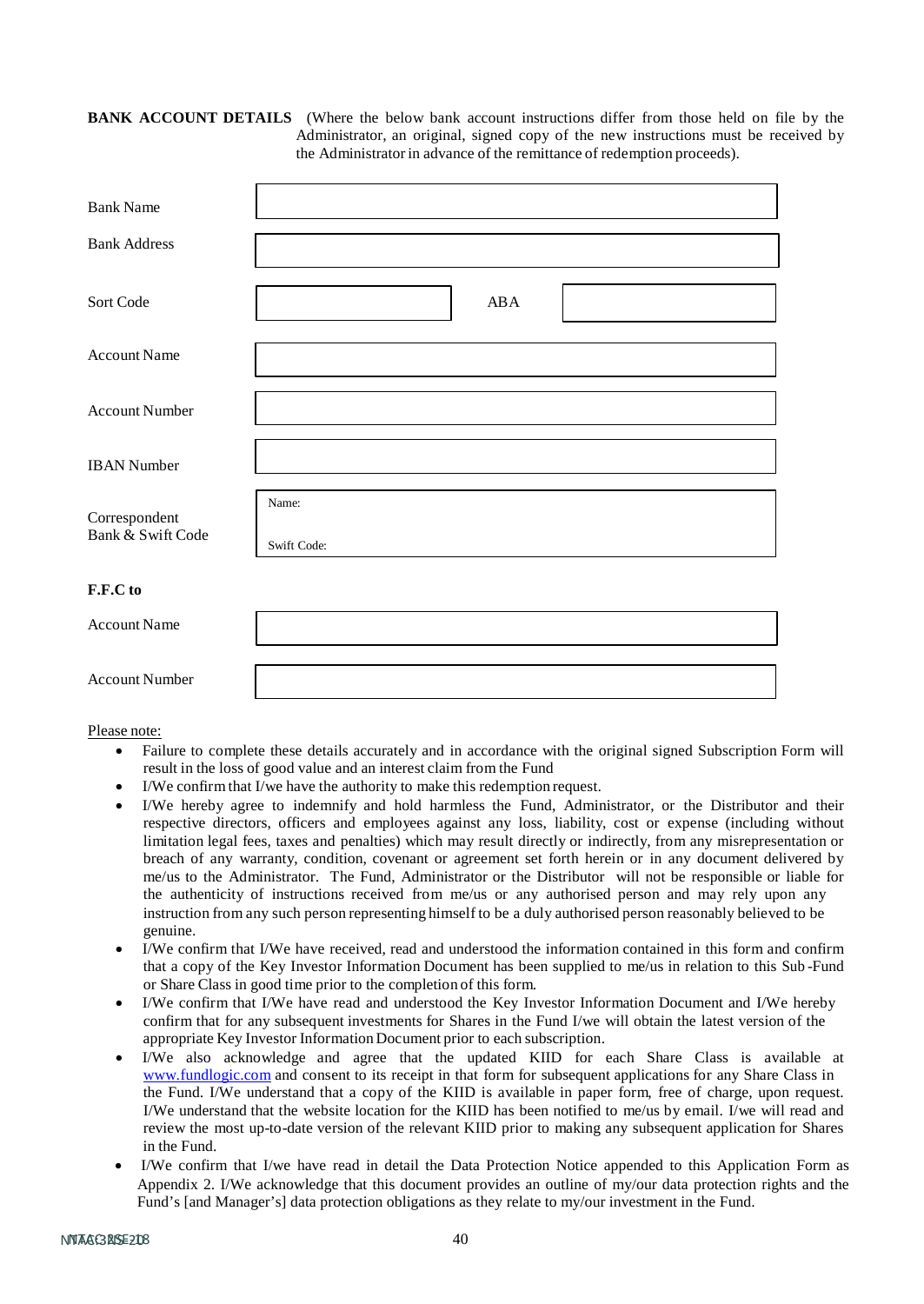# **Authorised Signatories Print Name**

| Signatory 1 |  |  |
|-------------|--|--|
|             |  |  |
| Signatory 2 |  |  |
|             |  |  |
| Signatory 3 |  |  |
|             |  |  |
| <b>Date</b> |  |  |

**Note:** Redemption proceeds shall be paid to the same account from which the shareholder's investment in the Sub-Fund was originally remitted. No third party payments are permitted. Redemption proceeds will be remitted by electronic transfer net of handling charges and fees to the registered shareholder. Redemption proceeds will be retained or delayed until such time as the Administrator has received the original Subscription Form and all anti money laundering documentation.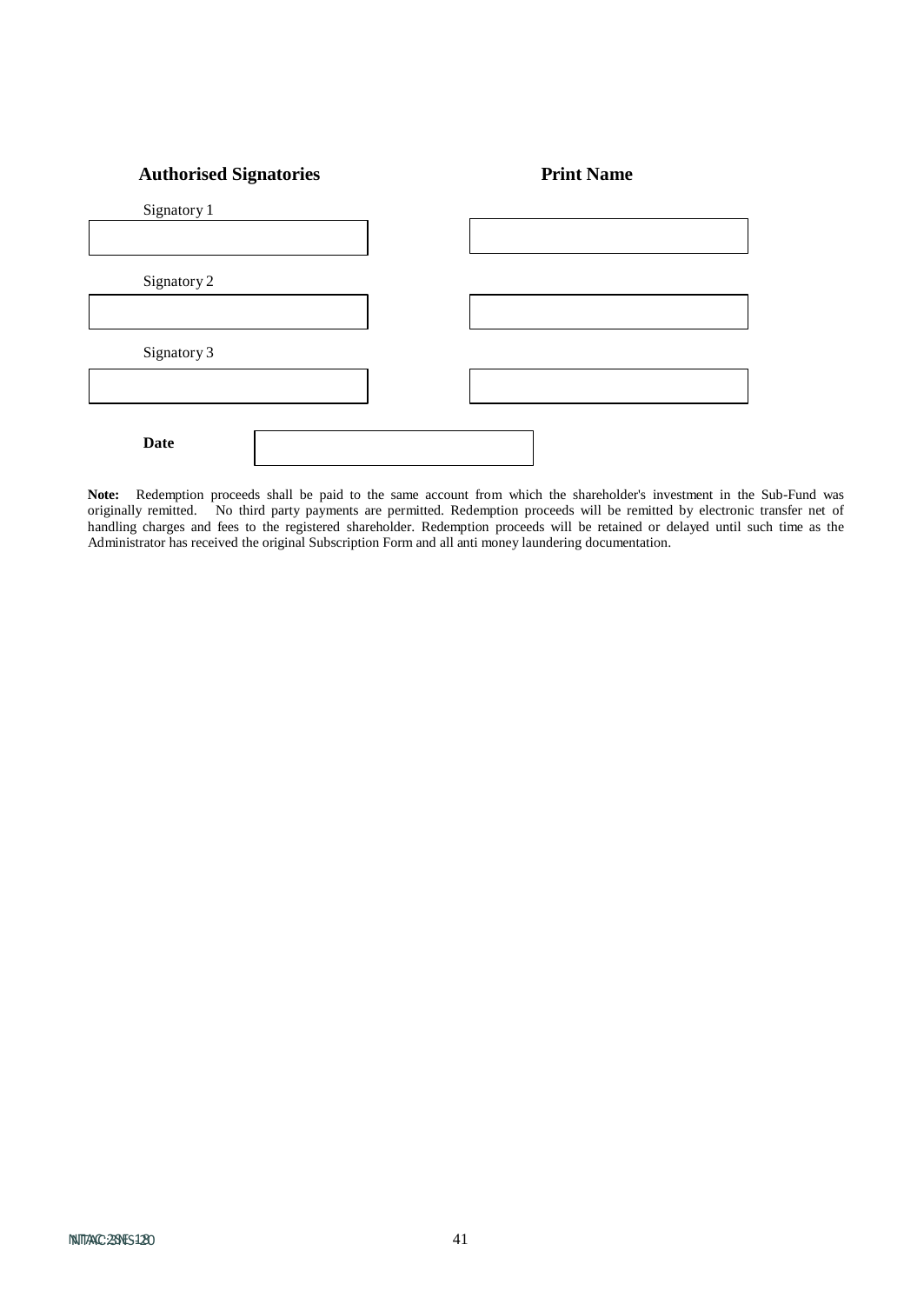#### **APPENDIX 1**

This notice sets out how [the Fund] will process personal information (as a Data Controller)

Where your details are provided to [the Fund] as a consequence of your investment in [the Fund], then the Fund, acting as a data controller may itself (or through a third party such as Northern Trust International Fund Administration Services (Ireland) Limited (the "**Administrator**") acting in its capacity as the Fund's administrator) process your personal information or that of your directors, officers, employees and/or beneficial owners. When processing your personal information, there may also be times where the Administrator will act as a data controller. In connection with this, please note the following:

#### **Purposes of Processing and Legal basis for processing**

Your personal data may be processed by the Fund or the Administrator (or any of their affiliates, agents, employees, delegates or sub-contractors) for the following purposes:

- to facilitate the opening of your account with the Fund, the management and administration of your holdings in the Fund and any related account on an on-going basis (the "**Services**") which are necessary for the performance of your contract with the Fund, including without limitation the processing of redemption, conversion, transfer and additional subscription requests and the payment of distributions;
- in order to carry out anti-money laundering checks and related actions which the Fund considers appropriate to meet any legal obligations imposed on the Fund relating to, or the processing in the public interest or to pursue the Fund's legitimate interests in relation to, the prevention of fraud, money laundering, terrorist financing, bribery, corruption, tax evasion and to prevent the provision of financial and other services to persons who may be subject to economic or trade sanctions, on an on-going basis, in accordance with the Fund and the Administrator's anti-money laundering procedures;
- to report tax related information to tax authorities in order to comply with a legal obligation;
- to monitor and record calls and electronic communications for (i) processing and verification of instructions, (ii) investigation and fraud prevention purposes, (iii) for crime detection, prevention, investigation and prosecution, (iv) to enforce or defend the Fund and its affiliates', itself or through third parties to whom it delegates such responsibilities or rights in order to comply with any legal obligation imposed on the Fund, (v) to pursue the Fund's legitimate interests in relation to such matters or (vi) where the processing is in the public interest;
- to disclose information to other third parties such as service providers of the Fund, auditors, regulatory authorities and technology providers in order to comply with any legal obligation imposed on the Fund or in order to pursue the legitimate interests of the Fund;
- to monitor and record calls for quality, business analysis, training and related purposes in order to pursue the legitimate interests of the Fund to improve its service delivery;
- to update and maintain records and fee calculation;
- to retain AML and other records of individuals to assist with the subsequent screening of them by the Administrator including in relation to other funds or clients of the Administrator in pursuance of the Administrator's and its clients' legitimate interests;

and which are necessary to comply with the Fund or the Administrator's legal obligations and/or which are necessary for the Fund or the Administrator's legitimate interests indicated above and/or the processing is in the public interest.

#### **Recipients of Data and International Transfer of Data**

The Fund may disclose your personal information as follows:

• to its service providers, including the Administrator, and their affiliates, and other third party service providers engaged by the Fund in order to process the data for the above mentioned purposes;